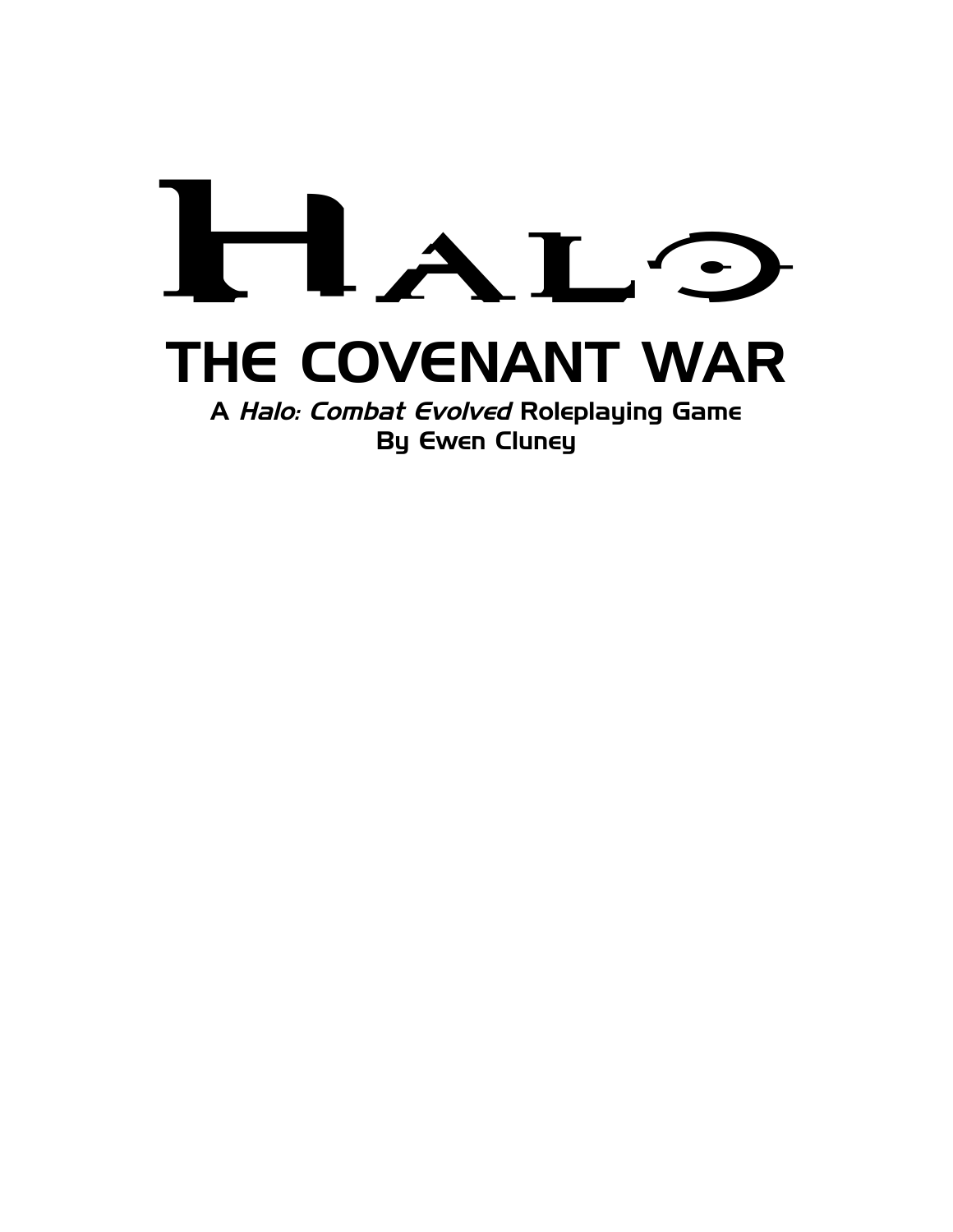# Table of Contents

|        | 3              |
|--------|----------------|
|        | $\ldots$ 3     |
|        |                |
|        |                |
|        |                |
|        |                |
|        |                |
|        |                |
|        |                |
|        |                |
|        |                |
|        | $\overline{8}$ |
|        | 9              |
|        | 10             |
|        |                |
|        | 12             |
| Rules. | 14             |
|        |                |
|        | $\dots 16$     |
|        | .19            |
|        | 21             |
|        | 22             |
|        |                |
|        |                |
|        | 25             |
|        | 29             |
|        | 29             |
|        | $\dots 35$     |
|        |                |
|        | 39             |
|        | 43             |
|        | 43             |
|        | 44             |
|        | 44             |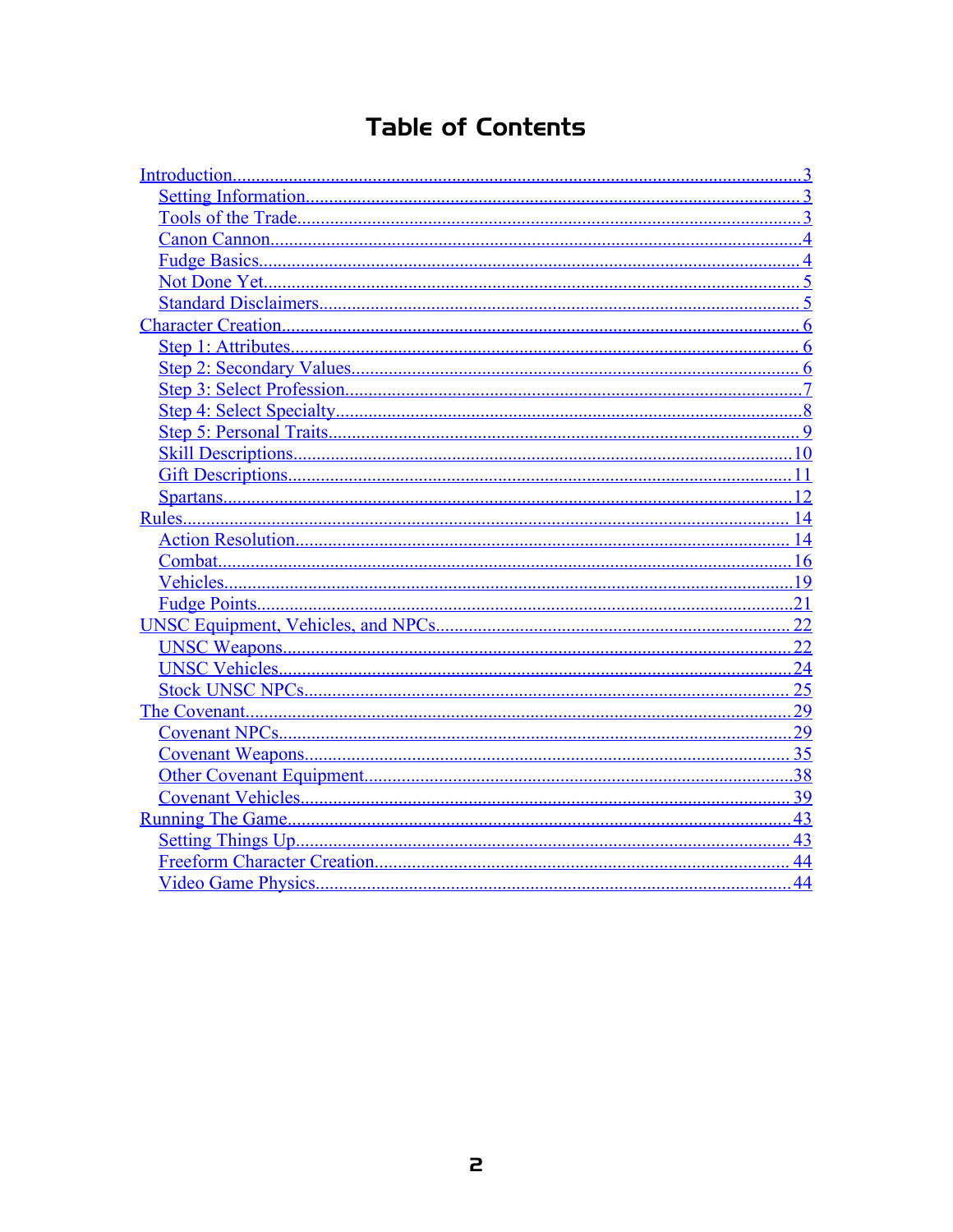# <span id="page-2-2"></span>INTRODUCTION

*Halo: The Covenant War* is a tabletop RPG based on Bungie's *Halo* series of FPS games. It uses a variant of *Fudge*, a free system created by Steffan O'Sullivan. The complete rules are included here, but if you're interested in finding out more about the system and its endless options you can get it online, or there's a print version published by Grey Ghost Games. I went with Fudge basically because I'm intimately familiar with it and know how to make it do what I want. Character creation is radically changed from any existing Fudge variant, and the default wounding rules are replaced with health points. For more on Fudge, check out [www.fudgerpg.com;](http://www.fudgerpg.com/) there are zillions of different variant rules that could be plugged into this game if you're so inclined, especially in the hardcover *Fudge 10th Anniversary Edition*.

The design philosophy of this game is that the goal is to create a fun RPG that captures the feel of the *Halo* games. I've put a lot of detail into things that matter in the video games; the rest you can hand-wave, make up as you go along, or reduce to simple dice rolls. Also, while it can handle other things, H:tCW is geared primarily towards games about UNSC marines fighting the Covenant. Fudge Points are your friend.

# <span id="page-2-1"></span>Setting Information

Having the fan following that it does, there are plenty of places to find reference material on Halo more detailed than I could ever hope to put together. This game includes some basic setting information, but if you really want the full skinny you should check out some of the following:

- **halo.bungie.org:** This is the main fan site for all things Halo. Of particular interest is the Story Page, which has in-depth analyses of all different aspects of the Halo universe.
- **The Library:** The Library is probably the single largest and most extensive collection of information on Halo, with articles covering just about everything. <http://library.psyjnir.net/>
- **Wikipedia:** The free online encyclopedia that anyone can edit is at its best when dealing with pop culture stuff, and Halo is no exception. Through numerous articles it has a wealth of information about Halo. The main article on Halo (with many links to secondary articles) can be found at:

http://en.wikipedia.org/wiki/Halo (video game series)

## <span id="page-2-0"></span>Tools of the Trade

There are a few things you'll want to have in order to play this game:

- **Paperwork:** For some reason they sometimes call these "pen-and-paper" RPGs, when you really want to be using pencil and paper. Players are going to need sheets for their characters, and everyone is probably going to want scratch paper to scribble random stuff on, especially the GM.
- **Randomizer Thingies:** Since this is Fudge, there are a couple of different ways to handle what happens when a character wants to try stuff and could succeed or fail. Like a typical RPG you can use dice—six-sided, special Fudge Dice, or tensided—or you can be weird and use playing cards.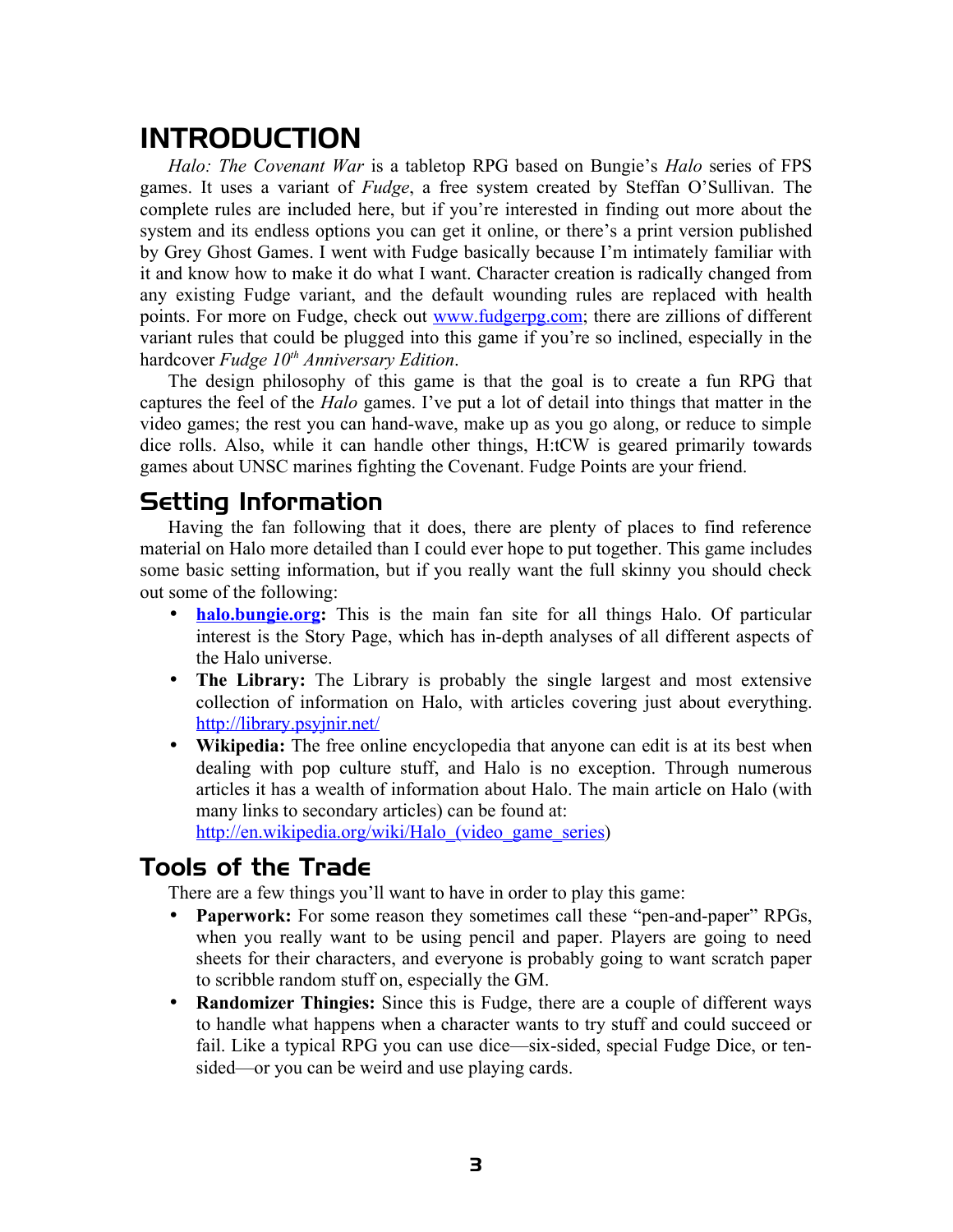• **Map Stuff:** Especially for a game that emphasizes tactical combat, having some kind of map and movable figures helps a lot. I use one of those dry-erase "battle mat" things and goofy paper miniatures, but if you want to go crazy with action figures or cool wargame type miniatures and actual 3-D terrain, more power to you.

## <span id="page-3-1"></span>Canon Cannon

As with any other fan activity, how close you hew to the canon continuity when playing this game is totally up to you. In the canon, Spartans are very much an endangered species, and having an entire squad of them as player characters isn't exactly plausible. That doesn't necessarily mean it should stop you though. Your game is by definition not part of the official *Halo* continuity, so it pays to remember you can pretty much do whatever the hell you want with it. Do you want there to be more surviving Spartan-IIs? Or a new generation of Spartan-IIIs? Or do you think it would be neat if humans and Elites teamed up against a common foe? Go for it.

## <span id="page-3-0"></span>Fudge Basics

Before we jump into the game, we need to introduce some of the basic elements of the Fudge system that powers H:tCW.

Characters are defined by **traits**, things that describe them. There are three main types of traits: Attributes, Skills, and Gifts. Attributes and Skills are both rated in **Levels**; for normal humans these range from  $-3$  to  $+3$ , where  $+0$  is average<sup>[1](#page-3-2)</sup>. Exceptional characters can have levels of +4 or more. Gifts are other beneficial traits that don't have levels; a character either has it or doesn't.

| <b>Level</b> | <b>Description</b> |
|--------------|--------------------|
| $-3$         | Terrible           |
| $-2$         | Poor               |
| $-1$         | Mediocre           |
| $+0$         | Fair               |
| $+1$         | Good               |
| $+2$         | Great              |
| $+3$         | Superb             |
|              | Legendary          |

When a character wants to do something where the outcome is in doubt (or just where randomness could make the game more interesting), the Action Resolution rules come into play. The GM names a relevant Attribute or Skill for the action and the player uses some kind of randomizer (usually dice; see p. [14](#page-13-0)) to produce a result between –4 and +4, which is added to the level of the relevant trait. The sum of the two is called the **Rolled Degree**. If the character is acting directly against another character (an **Opposed Action**), the character with the higher Rolled Degree is the winner, and a tie is (usually) a tie. If there is no opponent and something is just difficult (an **Unopposed Action**), the GM sets a **Difficulty Level** (a number rated in Levels, depending on how hard the action is) that must be matched or exceeded in order to succeed.

So, supposing there are two characters, A and B, who have Close Combat at +2 and +1 respectively. A swings at B and B tries to parry; the GM has them roll dice. A rolls +1, so his Rolled Degree is +3. B rolls +0, so his **Rolled Degree** is +1. A beat B by 2 whole points (his **Relative Degree**), so he wins and slugs B.

On the other hand if A is just climbing a tree, the GM might decide to have him make a Body roll against a Difficulty Level of +1. Any Rolled Degree of +1 or better will let him climb the tree.

<span id="page-3-2"></span><sup>1</sup> H:tCW uses a variant of the standard Fudge rules; normally the descriptions listed in the table to the right *are* the trait levels. Personally I think it's much easier to just use the numbers.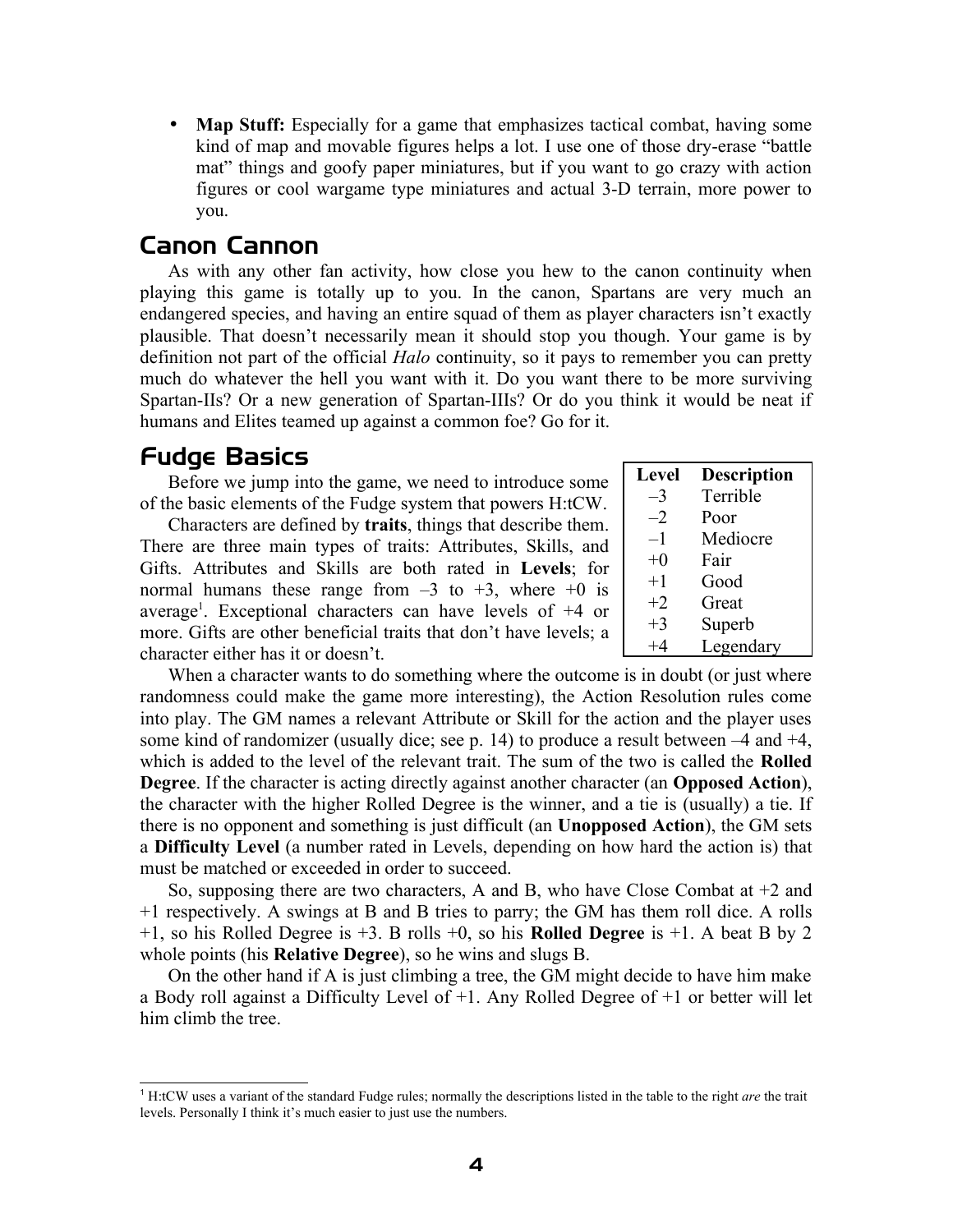## <span id="page-4-1"></span>Not Done Yet

I'm intending to add more stuff to this game to make it more complete. At the moment it mostly lets you do games dealing with fighting the Covenant, but *hopefully* it'll eventually include:

- Proper character sheets, and reference sheet/GM screen type stuff.
- Stats for the stuff pertaining to the various Halo ringworlds—stats for the Flood, Sentinels, etc.
- Stats for some of the other stuff that's not *quite* official, like the flamethrower, ATV, etc., as well as getting more thorough in including all the different variants of the Covenant NPCs.
- Incorporating some more rules options, including more freeform character creation.
- Rules for running a game more in the style of *Red vs. Blue*. It'll be weird.
- *Possibly* something to deal with fighters and ship-to-ship combat. It'd be annoying to do, since there's so little to go off of from the games.

Also, I'll be putting together an adventure scenario for this game, called *Halo: Weathering the Storm*.

I'm open to contributions by the way.

## <span id="page-4-0"></span>Standard Disclaimers

*Halo: The Covenant War* is, as they say on RvB, based on Halo®, ©1985-2001 Microsoft Corporation, All rights reserved. Microsoft, Bungie, and Halo are trademarks of the Microsoft Corporation.

The following materials based on FUDGE, entitled *Halo: The Covenant War*, are created by Ewen Cluney, and are not authorized or endorsed in any way by Steffan O'Sullivan or any publisher of other FUDGE materials. Neither Steffan O'Sullivan or any publisher of other FUDGE material is in any way responsible for the content of these materials. Original FUDGE materials ©1992-1995 Steffan O'Sullivan, All Rights Reserved.

If you wish to distribute copies of all or portions of FUDGE or derivative works based on FUDGE for a fee or charge, other than in a magazine or other periodical, you must first obtain written permission from:

Steffan O'Sullivan P.O. Box 465 Plymouth, NH 03264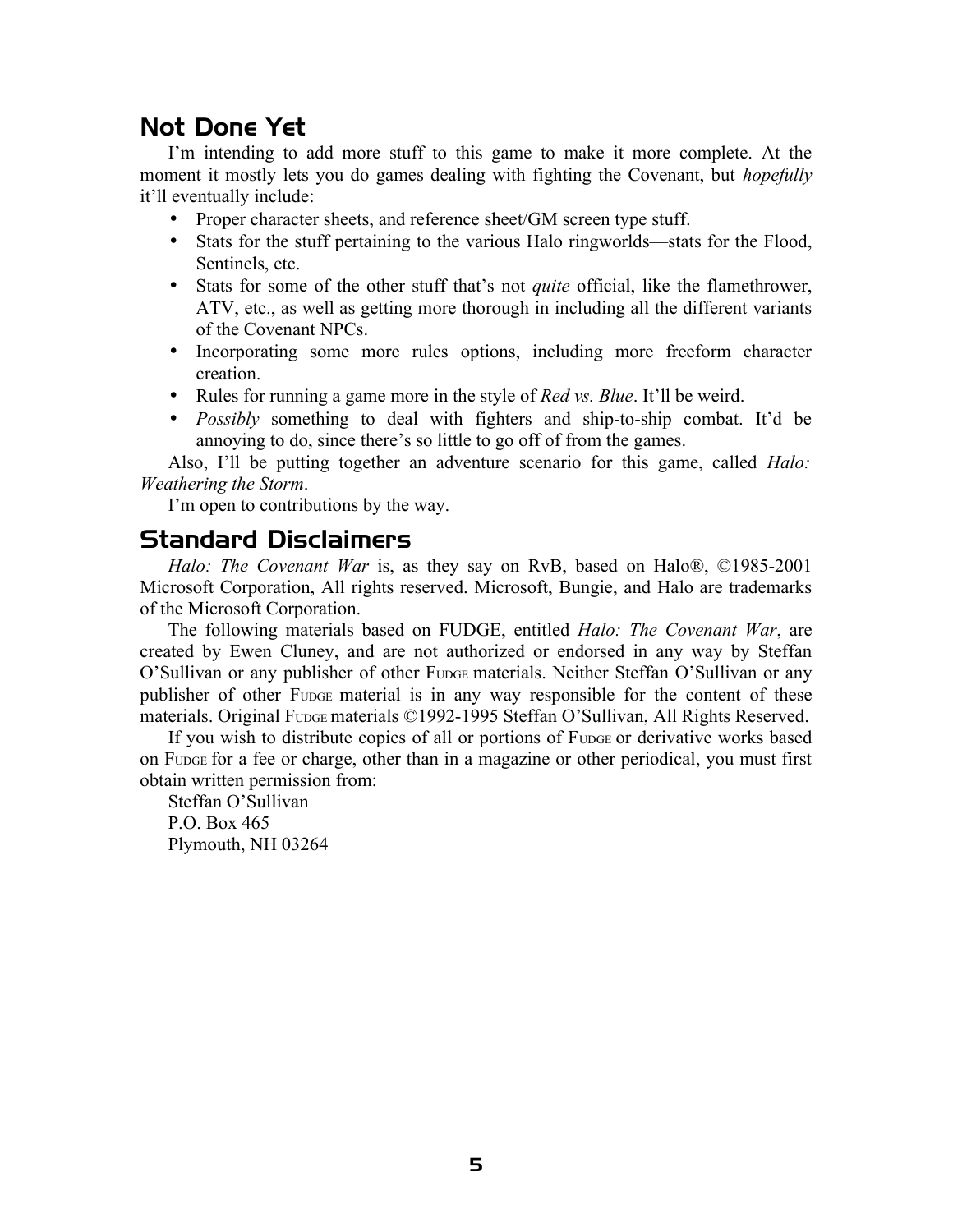# <span id="page-5-2"></span>CHARACTER CREATION

Character creation in *Halo: The Covenant War* is intended to be quick, simple, and painless. It favors picking out templates over free-form selection of traits, mainly to save time that could be spent killing aliens. Player characters are assumed to be normal humans, often marines; if you want to create Spartans as player characters, see p. [12](#page-11-0). If you want to go nuts and have Elites, see p. [33](#page-32-0).

# <span id="page-5-1"></span>Step 1: Attributes

Characters have four attributes, Body, Perception, Reflexes, and Will. Each of these starts out at  $+0$ ; you have 4 levels to assign as you wish. You can reduce an attribute below  $+0$  (to a minimum of  $-3$ ) to have points to put into another attribute, but keep in mind that there are no unimportant attributes. No single attribute can go above  $+3$  if you're a normal human.

| <b>Body</b>     | Body is a character's overall physical conditioning: strength, stamina, and  |
|-----------------|------------------------------------------------------------------------------|
|                 | capacity for punishment.                                                     |
| Perception      | Perception is vitally important on the battlefield; what you can or can't    |
|                 | see can make the difference between life and death.                          |
| <b>Reflexes</b> | When you need to react quickly, whether it's leaping out of the way of       |
|                 | incoming fire or just pushing a button faster than the other guy, Reflexes   |
|                 | is the attribute you use.                                                    |
| Will            | Will represents your character's mental fortitude. It's used for things like |
|                 | keeping calm under fire, not being fast-talked, and resisting torture.       |

## Attributes and Skills

Unlike your typical RPG, in Fudge attributes and skills aren't numerically combined. In fact they're completely independent of each other, though you're encouraged to select traits that make sense together. In *Halo: The Covenant War* attributes and skills mostly cover different, unrelated things. Shooting and piloting are covered almost entirely by skills, while intelligence and social stuff are a represented by the players themselves and what skills the character has.

# <span id="page-5-0"></span>Step 2: Secondary Values

## Health

Health is the amount of damage a character can take before being incapacitated. It's determined by checking the values of the Body and Will attributes on the table below and adding the results together.

| <b>Attribute Level</b> | <b>Body Bonus</b> | <b>Will Bonus</b> |
|------------------------|-------------------|-------------------|
|                        | 10                |                   |
|                        | 15                |                   |
|                        | 20                |                   |
| $+0$                   | 25                |                   |
| $+1$                   | 30                | 12                |
| $+2$                   | 40                | 15                |
| $+3$                   | 50                | 18                |
|                        |                   |                   |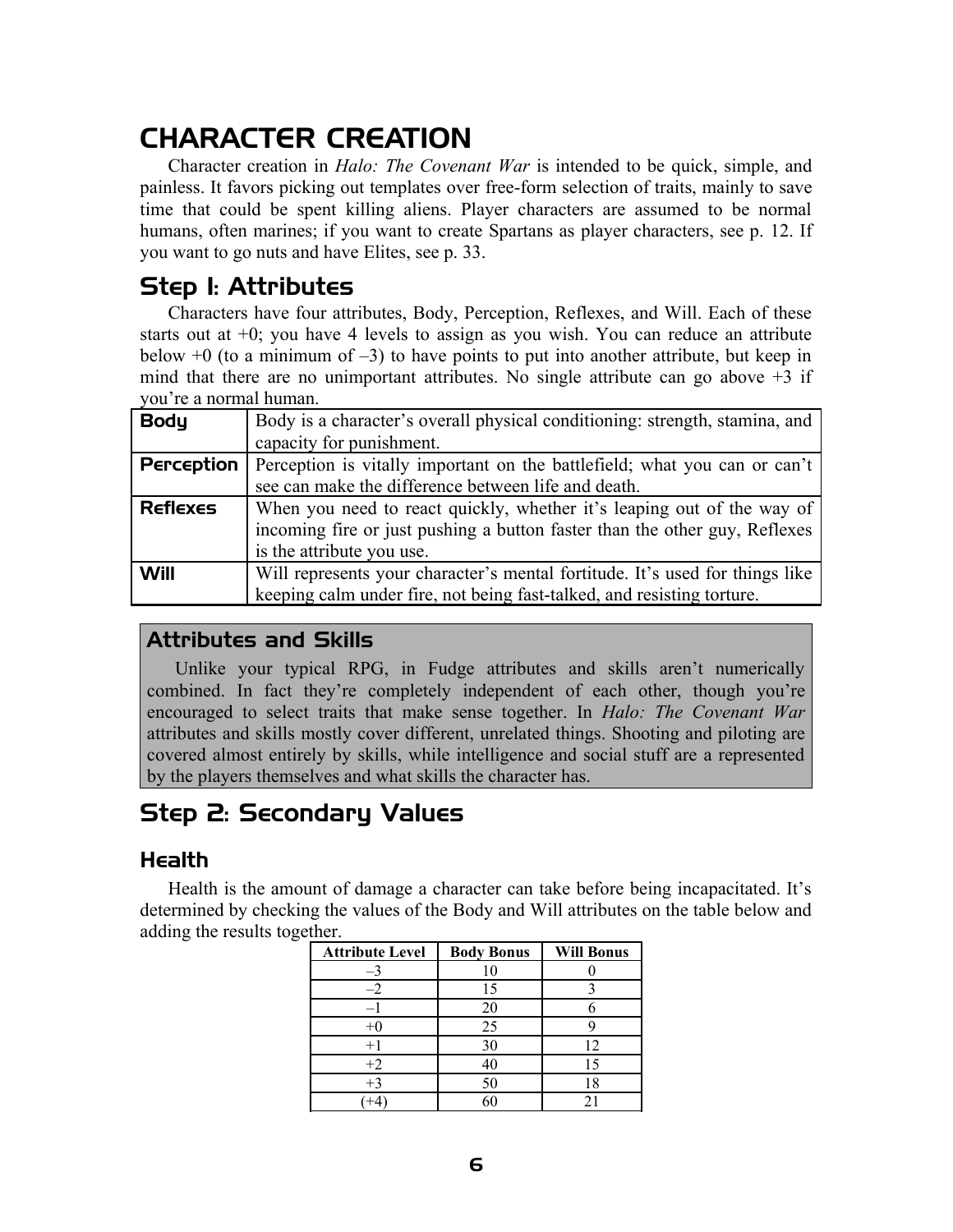## Movement

If you're using maps and miniatures, Movement is the number of units (inches, squares, hexes, etc.) a character can move in one turn. As with Health, the overall value is determined by combining the values based on two attributes, in this case Body and Reflexes:

| <b>Attribute Level</b> | <b>Body Bonus</b> | <b>Reflexes Bonus</b> |
|------------------------|-------------------|-----------------------|
|                        |                   |                       |
|                        |                   |                       |
|                        |                   |                       |
| $+$ $($                |                   |                       |
|                        |                   |                       |
| $+2$                   |                   |                       |
| $+3$                   |                   |                       |
|                        |                   |                       |

## Starting Fudge Points

Fudge Points are very important in this game since they basically let the heroes bend reality just enough to not get obliterated when they're regularly in lethal combat situations. The GM sets the number of Fudge Points allotted to each character, but I suggest 20.

# <span id="page-6-0"></span>Step 3: Select Profession

Profession is a character's primary area of expertise, the thing he or she does most of the time. In *Halo: The Covenant War* player characters are assumed to be all UNSC personnel, so the professions included here are all military.

## Engineer

Computer Systems +2 Drive  $+0$ Engineering +2  $EVA + 0$ Science (pick one) +1

## Intelligence Operative

Intelligence Analysis +1 Pistol  $+1$ Sniper +1 Stealth +2 Tactics +1

## Marine

Close Combat +0 Drive  $+1$ Heavy Weapons +2 Pistol +1  $R$ ifle  $+2$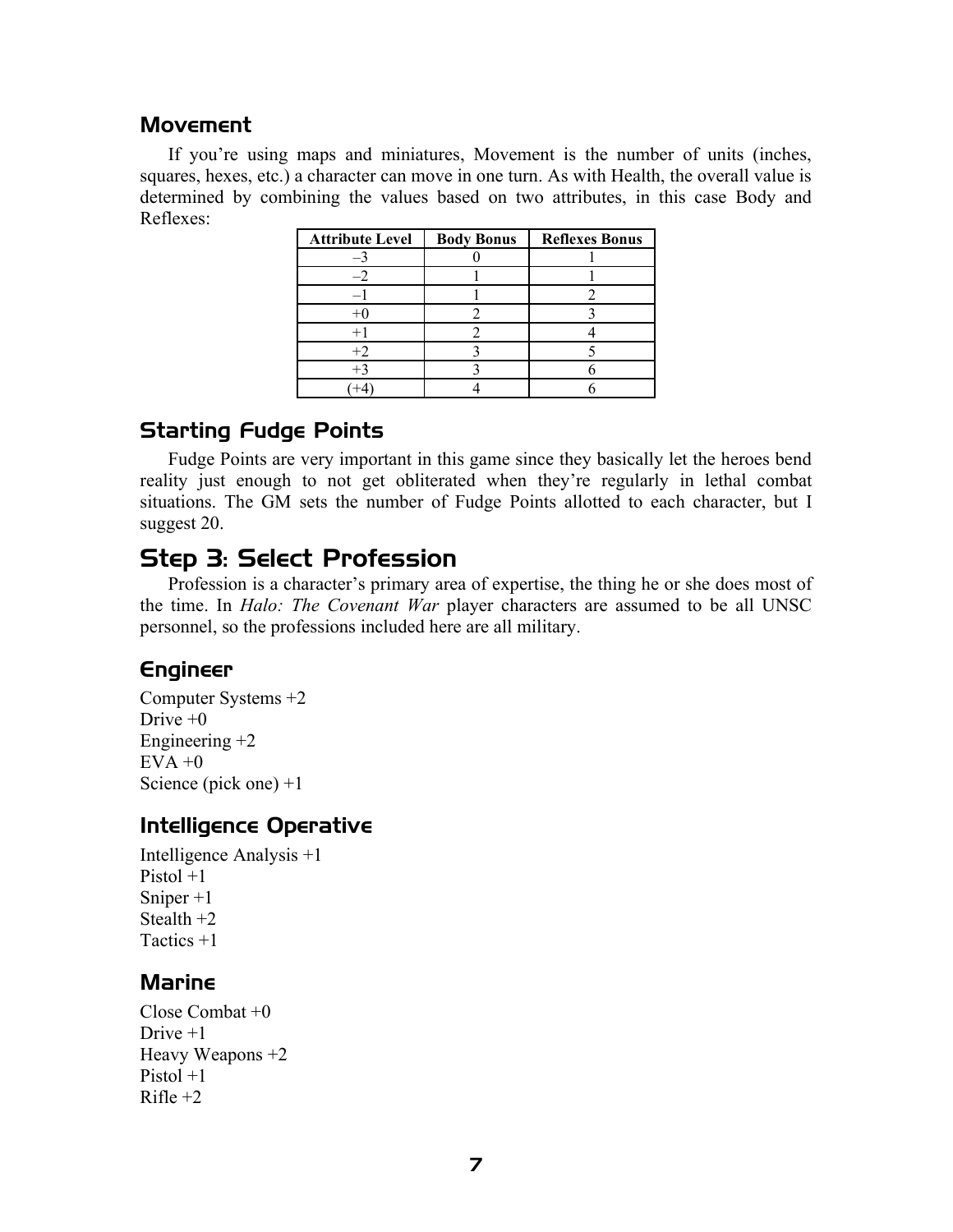Throwing  $+1$ 

## **Officer**

Navigation +1 Pistol  $+0$ Starship +1 Strategy  $+1$ Tactics +1 Gift: Rank

## Pilot

```
Computer Systems +0
Gunnery +2Navigation (Space) +0Pilot +2Pistol +0Tactics +0
```
# <span id="page-7-0"></span>Step 4: Select Specialty

Each character has a single specialty, an area of additional ability within their Specialty. If both your profession and specialty have the same skill, take the higher of the two (do *not* combine them).

## Engineer Specialties

**Field Engineer:** Demolitions +2, Drive +1, Pistol +1 **Mechanic:** Drive +1, Gift: Bench-Thumper **Shipboard Engineer:** Engineering +3, EVA +1, Gunnery +1

## Intelligence Operative Specialties

**Assassin:** Close Combat +2, Sniper +2, Stealth +3 **Data Intrusion:** Computer Systems +3, Radio +2 **Demolitions:** Demolitions +2, Gift: Nerves of Steel **Interrogator:** Interrogation +2, Persuasion +2

## Marine Specialties

**Communications:** Computer Systems +2, Engineering +0, Radio +2 **Demolitions:** Computer Systems +0, Demolitions +2, Gift: Nerves of Steel **Field Mechanic:** Computer Systems +2, Engineering +2, Gift: Technology Adept **Gunner:** Drive +2, Gunnery +2, Pilot +1 **Medic:** Medic +2, Science (Biology) +0, Survival +0 **ODST:** Close Combat +1, Rifle +3, Gift: Tough S.O.B. **Scout:** Navigation (Land) +2, Stealth +1, Survival +2, Tracking +1 **Sniper:** Sniper +2, Stealth +1, Gift: Steady Hands **Space Trooper:** EVA +2, Navigation (Space) +0, Pilot +0 **Spec Ops:** Sniper +1, Stealth +2, Tactics +2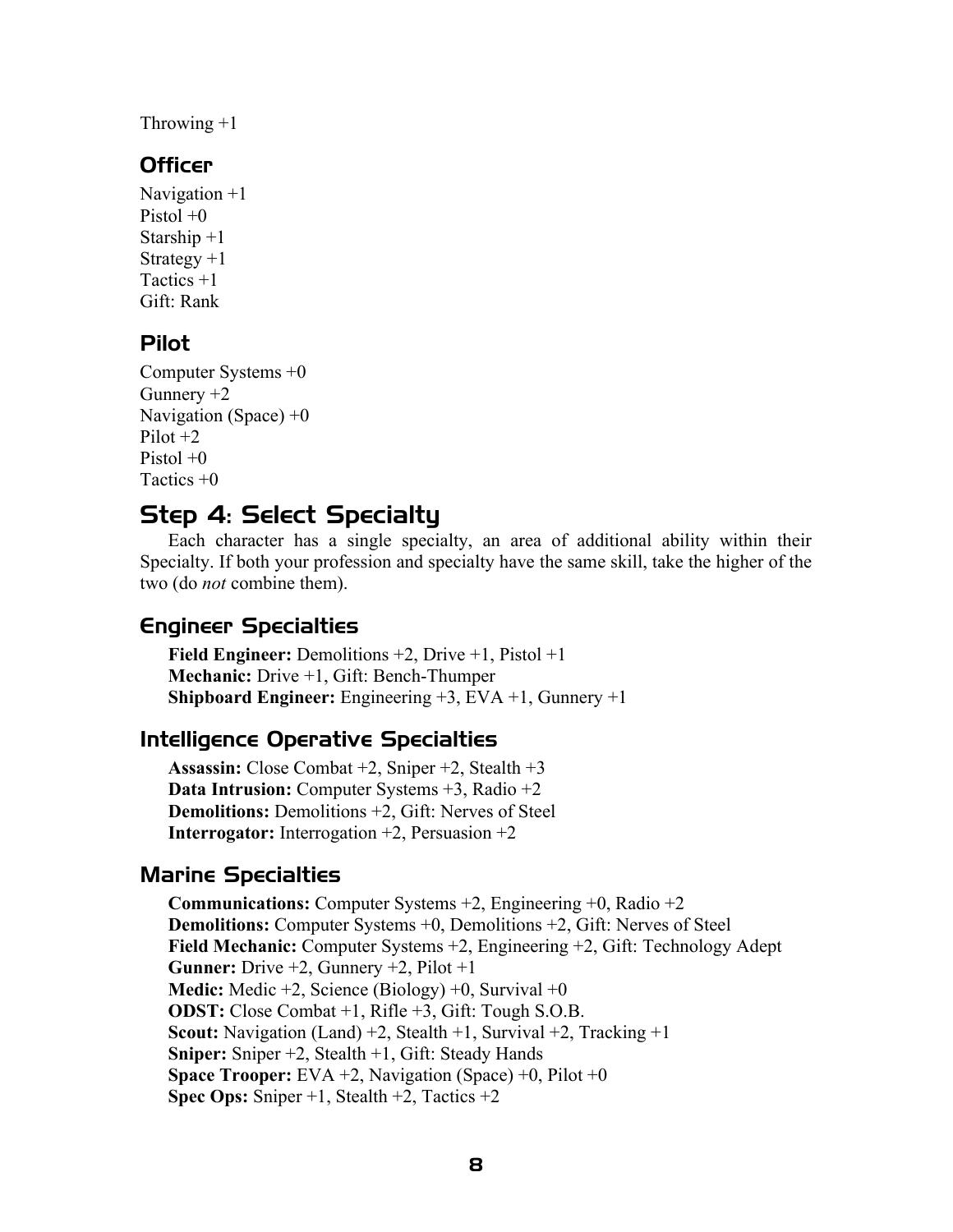## Officer Specialties

**Ship's Captain:** Leadership +2 , Starship +2, Strategy +2

**Communications Officer:** Computer Systems +2, Knowledge (Languages) +2, Radio +2

**Helmsman/Navigator:** Navigation (Space) +2, Starship +2

## Pilot Specialties

**Dropship Pilot:** Navigation (Air) +1, Gift: Favorite Vehicle (Pelican) **Fighter Pilot:** Computer Systems +1, Tactics +1, Gift: Favorite Vehicle (Longsword)

# <span id="page-8-0"></span>Step 5: Personal Traits

Finally, you get to pick out some traits of your own that have nothing to do with your Profession or Specialty.

## Personal Skills

Select any three additional skills, rated at  $+0$ . Especially if they're not related to combat, the GM may allow players to come up with new skills for personal skills.

## Personal Gift

Select one Gift for your character. This can't be one that you already have from a Specialty.

## **Quirk**

A Quirk is a character's "hook," an obvious personality trait that gives you a starting point for how to play the character. Below are some examples, but feel free to come up with your own.

- **Big Damn Hero:** You've been doing the right thing for a long time. You're not going to stop, but sometimes you get sick of it all anyway.
- **Deathwish:** You don't seem to care whether you live or die. It must suck to be on the same squad as you.
- **Green:** You're still new to all this soldiering stuff, and pretty damn naïve.
- **Ice Queen:** Chicks can be marines too. But joking around is a good way to get killed.
- **Local Flavor:** You're a (Latino/Aussie/New Yorker/whatever) stereotype, and proud of it!
- **Silent Giant:** You're pretty damn tall, and hitting your head all the time has made you a quiet, careful type.
- **Slick:** If it's worth doing, it's worth looking cool while you do it.
- **Veteran:** You've been at this a while. You come off as sort of a curmudgeon, but you know what you're doing.
- **Whiner:** Even though you're really as dependable as the next guy, you like to complain a lot and avoid danger if you can help it.
- **Wiseass:** You've got a big mouth on you.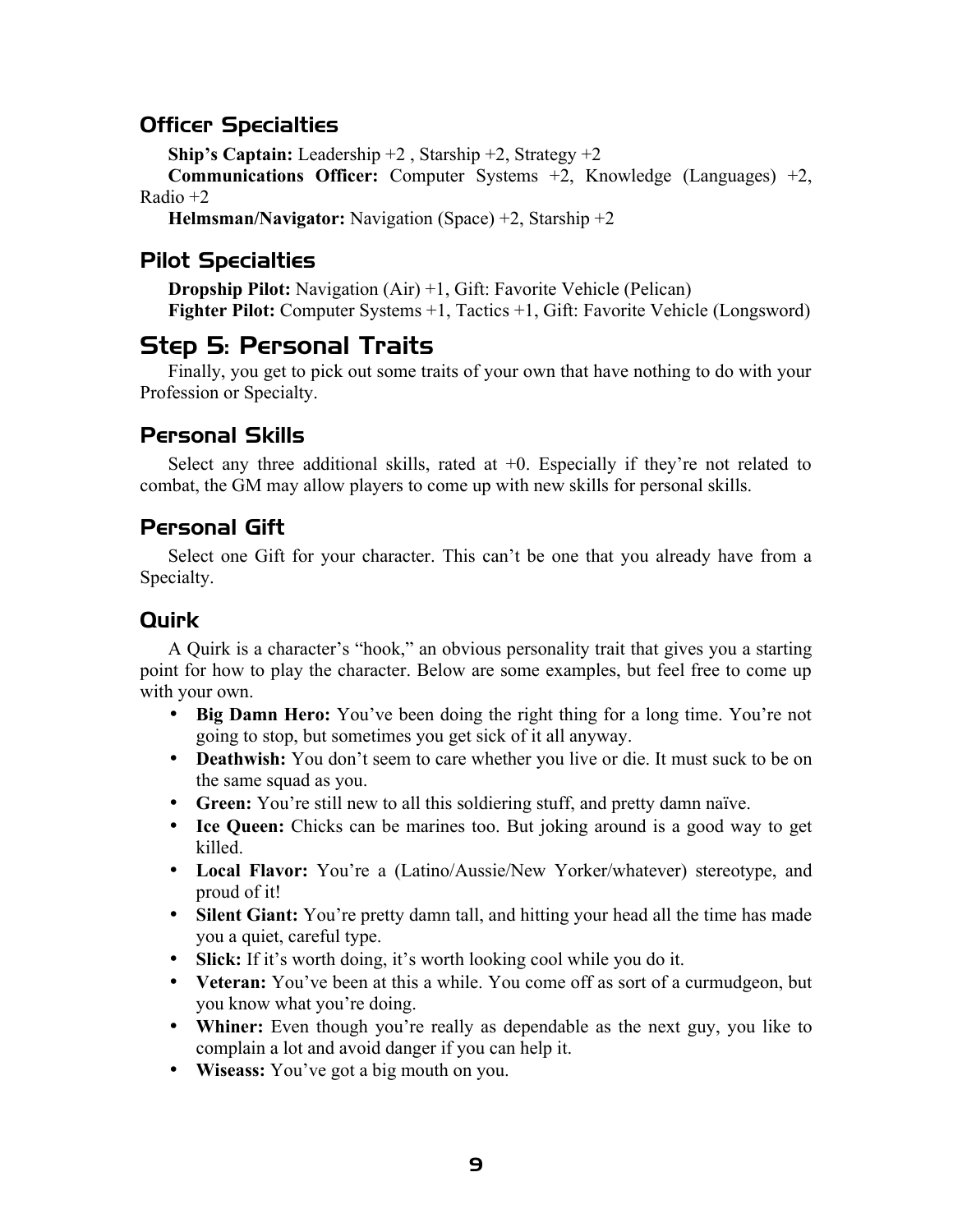## <span id="page-9-0"></span>Skill Descriptions

**Close Combat:** This covers hand-to-hand and melee combat of all sorts. If you want your character to use, for example, wrestling instead of karate, just declare your actions that way during play.

**Computer Systems:** Even in the future, you still need some kind of training to get much use out of a computer. We'll leave the details to your imagination (the computers we see in *Halo* have a typical sci-fi movie feel after all), but in general most anyone can handle basic operations of a computer, but you need the skill to do anything remotely sophisticated.

**Demolitions** is the ability to set or disarm explosives. You don't have to be a suicidal pyromaniac to be a demolitions expert, but if crawling under a bridge to make sure the bombs you planted are connected properly so they can explode with enough force to vaporize your fragile human form is appealing, then by all means.

**Drive** lets you operate ground-based vehicles, including cars, tanks, motorcycles, and even hover vehicles.

**Engineering** is the ability to fix and maintain things, ranging from giving the Warthog a tune-up to jury-rigging a radio to trying to get the engines back online so the ship can escape the black hole in time.

**EVA:** Extra-Vehicular Activity, or EVA for short, refers to being able to handle yourself in a spacesuit out in a vacuum.

**Gunnery:** The Gunnery skill is for operating vehicle-mounted weapons, ranging from the machinegun on the back of a Warthog, to the plasma mortar of a Wraith, to the MAC guns on a ship or defense platform.

**Heavy Weapons** is for the larger handheld weapons, notably rocket launchers, fuel rod guns, and flamethrowers.

**Intelligence Analysis:** With this skill you know how to gather, interpret, compile, and disseminate information relevant to military operations.

**Interrogation** is the ability to get information out of a captive who doesn't want to talk. We'll leave the exact details up to you, but the subject's Will attribute lets them resist. Covenant types can potentially be interrogated, assuming you can communicate, but most of the ones with anything useful to say are crazy fanatics (i.e. Elites) who will be very hard to crack.

**Knowledge (Specify):** This is kind of a weird, catch-all skill that shows you know a good amount about some particular subject. Knowledge skills should be for stuff that's not covered by other skills (scientific stuff falls under the Science skill). This can cover hobbies (comic books, heavy metal music, model trains), academics (history, cultures, etc.), or professions (law, plumbing, shipping routes). It can be useful stuff, or it can be a way to fill up Personal Skill slots with goofy color. It's *possible* to have Knowledge skills relating to the Covenant, but that should mostly be the purview of the ONI. Everyone knows the basic stuff about the differences between Elites and Grunts and what weapons they use and so on, and entirely too many people know what plasma does to the human anatomy.

**Leadership:** This skill gives you a knack for leading others.

**Medic:** Having a trained medic on hand is useful if not essential in combat situations. With this skill you can treat injuries and illness, either in the field with a medkit or with more sophisticated facilities.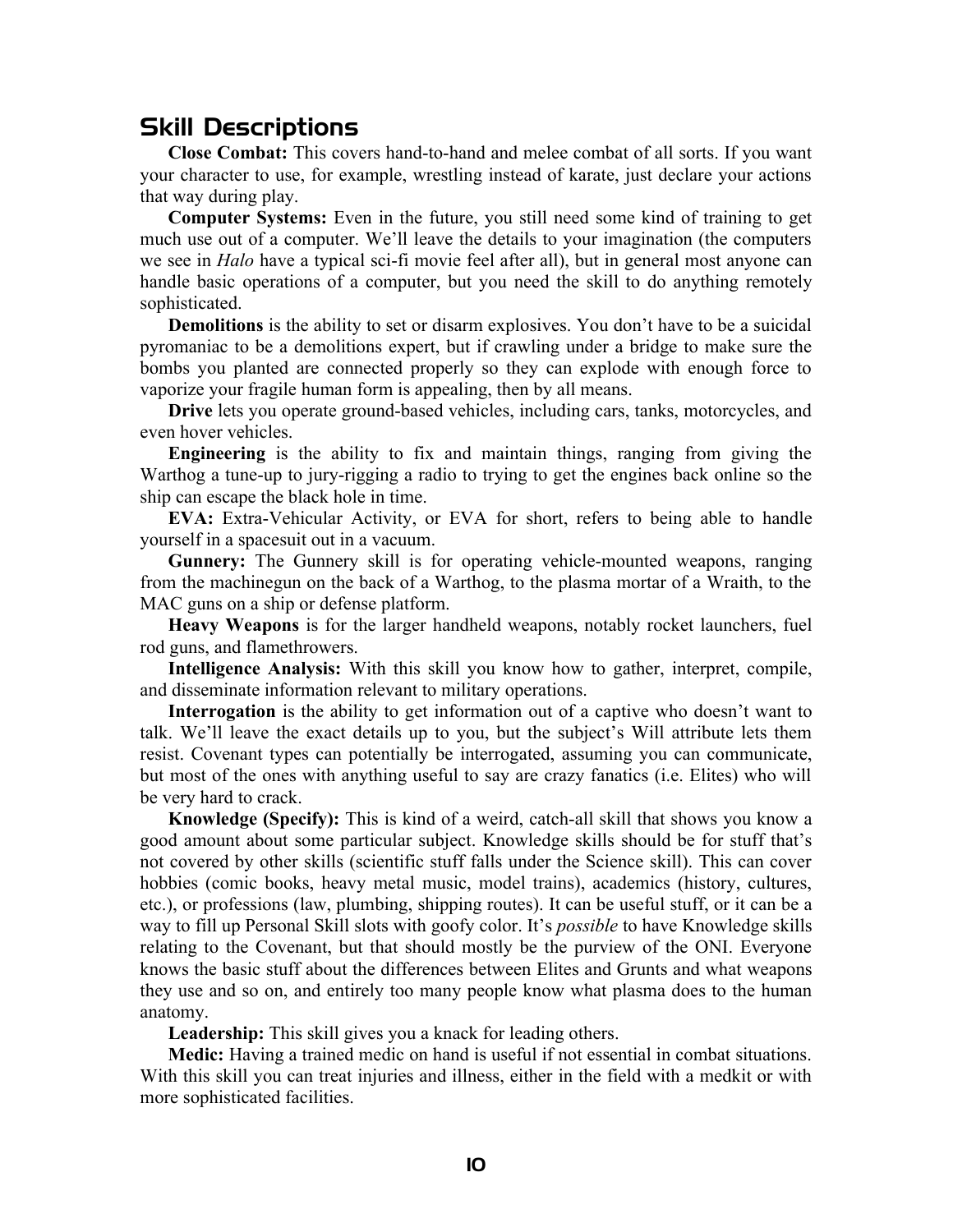**Navigation (Specify):** You can get around without getting lost. Specify whether you know navigation for Wilderness, Air, Space, Ground, etc.

**Performance (Specify):** You know how to do some kind of performing art. Specify what kind of performance you can do; playing a musical instrument, singing, acting, etc.

**Persuasion:** You're good at getting people to do what you want using words.

**Pistol** is for guns that are held in one hand, including not only the UNSC's automatic pistol sidearms, but also plasma pistols, needlers, etc.

**Radio:** This is the ability to operate radios, whether the simple walkie-talkies carried by marines or shipboard communications systems.

**Rifle** is for funs that are held in two hands, and a few others that are bulky but not so big as to fall under *Heavy Weapons*. Rifle weapons include the assault, battle, and plasma rifles, but sniping weapons fall under the Sniper skill.

**Pilot:** You can pilot small air and/or space vehicles. If you want your character to be able to handle a Pelican or a Longsword fighter, this is the skill you need.

**Science (Specify):** With this skill, you're knowledgeable about one branch of the sciences. You can be as broad (physical, biological, or social science) or narrow (marine biology, vulcanology) as you want.

**Sniper:** It takes some special training to properly handle a sniper rifle, whether the bolt-action type favored by humans or the particle beam rifle used by the Covenant.

**Starship:** Running a starship is generally a job for a large number of people with a wide array of skills, but this particular skill is the ability to actually operate the controls of the ship's movement. This is the job of the helmsman, but having others who can step in if the need arises is a Good Thing.

**Stealth:** Being sneaky has its uses. Anyone can try to walk quietly, but a character with the Stealth skill is specially trained and practiced at it.

**Strategy** is the ability to plan and coordinate combat on a large scale.

**Survival:** You can handle yourself in the wilderness, provided it's not too weird and alien, and there's actual stuff to survive on. A lot of stuff goes into wilderness survival, notably being able to find food and shelter, and not being eaten by predators.

**Tactics** is the ability to plan and coordinate combat on a small scale.

**Throwing** is one of the simpler skills in the game; it lets you toss things where you want to. The most obvious example of this is using grenades, but if you've got a rock you want to throw, be my guest.

**Tracking:** Sometimes you need to figure out where the heck someone went. Having the tracking skill means you're good at spotting footprints and other signs, and using those to deduce where someone was headed, and maybe some extra details about who that someone is. Needless to say, the different Covenant species have very distinctive footprints.

## <span id="page-10-0"></span>Gift Descriptions

**Ambidexterity:** You're equally proficient with both hands. Normally there's a -1 penalty when wielding a weapon in your off-hand.

**Bench-Thumper:** You have a natural knack for machines, particularly for getting them to work in a pinch. Any time you fail a roll on your Engineer skill (or something similar), you can spend a Fudge Point to roll again and take the better result.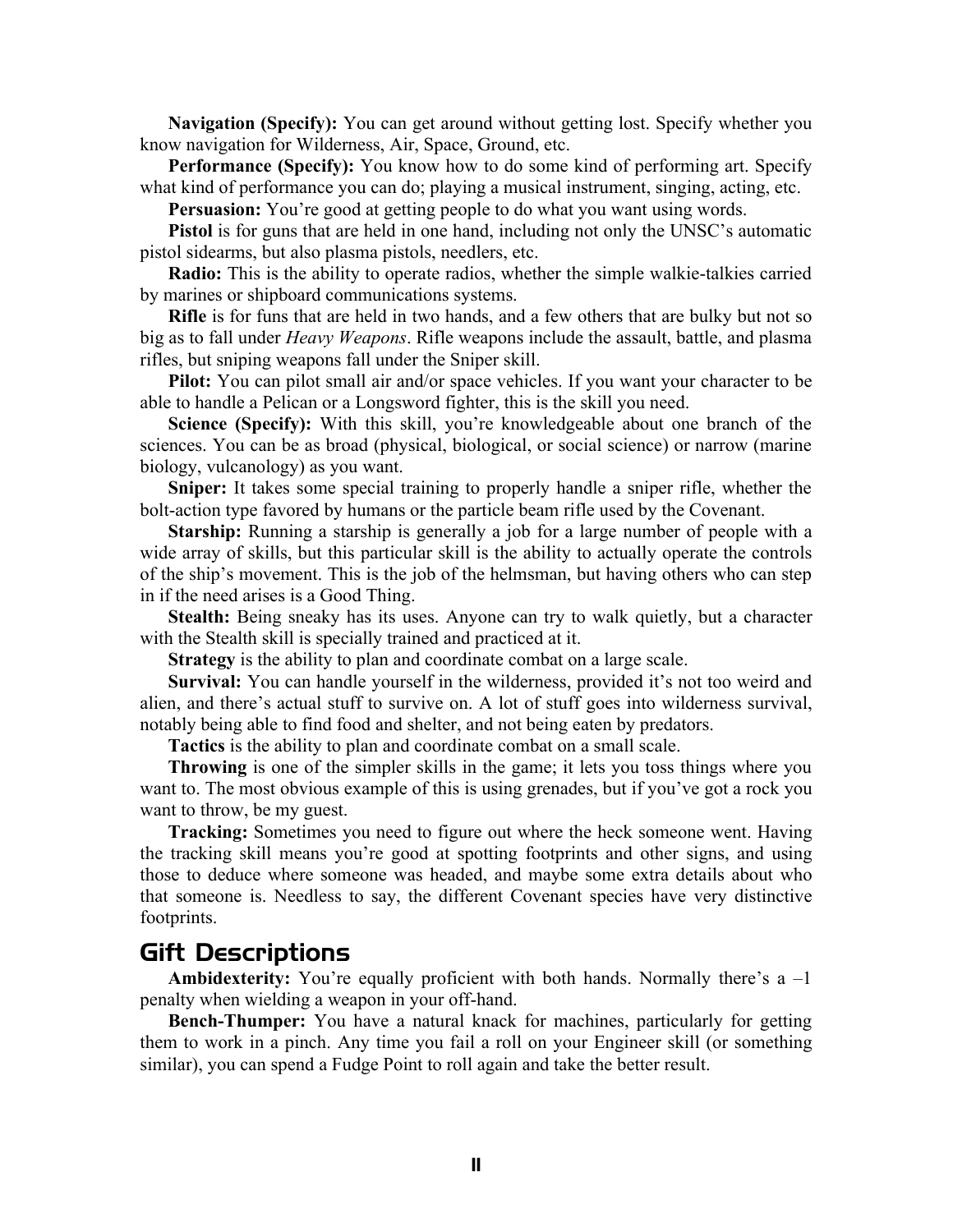**Daredevil:** You have a knack for taking insane risks and coming through, the more dangerous the better. Whenever you do something difficult and dangerous, you can ignore 1 point of penalties to the roll.

**Eyes In the Back of the Head:** People hardly ever manage to sneak up on you. Is it a sixth sense, or are you just really alert? I don't really care; the point is that whenever someone is trying to ambush you, you always get to make a Perception roll to see if you notice it, even if you're in a situation where you wouldn't be alert. This can work even when you're asleep, though not as well  $(a - 1 \text{ or } -2 \text{ penalty to the roll})$ .

**Favorite Vehicle:** You have a certain vehicle you're exceptionally good with. Gain a +1 bonus to Pilot or Drive rolls for this particular vehicle.

**Favorite Weapon:** There's a certain weapon (not a general type of weapon, a single, specific model) you're exceptionally familiar with. Gain  $a + 1$  bonus when using this weapon.

**Fearless:** For you, fear is usually something that happens to other people. Gain a +1 bonus to rolls relating to resisting fear.

**Nerves of Steel:** Nothing fazes you; you're all but impossible to startle. Gain a +1 bonus to rolls relating to keeping cool, concentrating, and resisting pain.

**Rank:** You have a higher rank than is normal for the player characters in the campaign, giving you authority over more people, and other special privileges relating to your rank. On the other hand, the Covenant troops understand how rank works, and might just target your first.

**Special Gear:** You've acquired or been assigned some kind of special equipment that gives you a significant advantage. This Gift in particular needs to be discussed with and approved by the GM.

**Steady Hands:** Your hands are unusually steady, making you a particularly good sniper. When sniping (or doing other things involving manual dexterity) you can spend an extra round aiming/preparing to get an extra +1 bonus.

**Technology Adept:** You have a natural knack for understanding technology, even technology you've never seen before (which is really handy when there's some Covenant or Forerunner doohickey you need to figure out). Any time you would get a penalty to an action for technology being unfamiliar, reduce that penalty by 1.

**Tough S.O.B.:** You're naturally tough as nails, so you get an extra 12 Health points. They go by faster than you'd think.

#### <span id="page-11-0"></span>Spartans

Whether as player characters or extremely buff NPCs, you probably want to know how to stat up a Spartan in this game, right? Okay, fine. Just keep in mind that Spartans are *insanely* powerful compared to normal marines. They're not invincible or immortal, but having them in the same player character group would ordinarily be just plain unfair. The group could be all Spartans, or non-Spartan PCs could get some kind of bonus; we suggest halving the number of Fudge Points given to the more powerful PCs.

Another thing to keep in mind is that a Spartan is pretty conspicuous. Even other humans have been known to look at them with suspicion and scorn, as artificially modified "freaks," and the Master Chief has become infamous with the whole Covenant as "the demon." In other words, a Spartan is a high-priority target, and plenty of Elites are more than willing to charge in to get credit for taking down the biggest threat.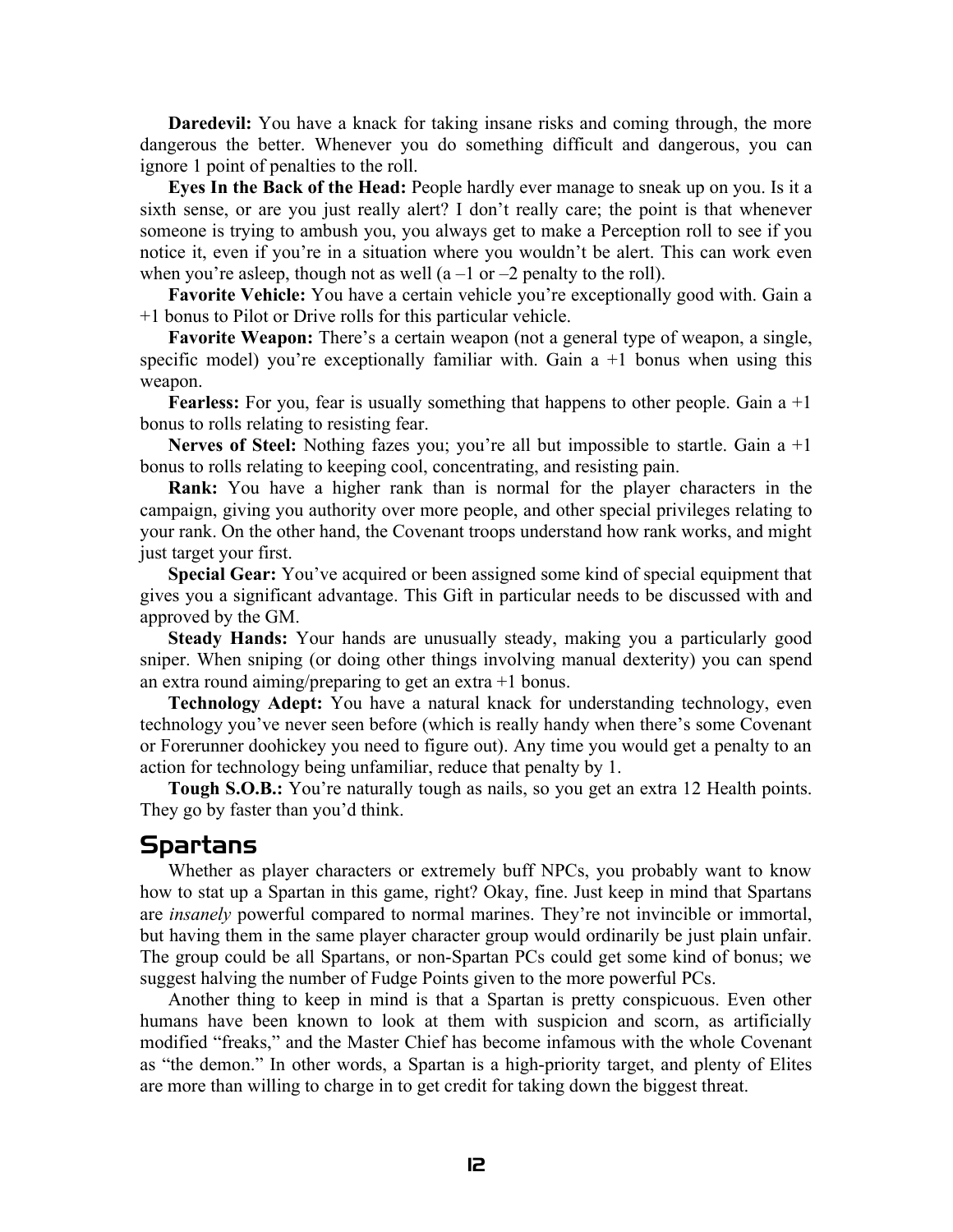**Attributes:** Perception starts at +1, Reflexes at +1, and Body at +2. *Then* assign the usual 4 free levels. A Spartan's attributes can be raised above +3 (the normal human maximum) by a margin equal to their bonus (so Body can go as high as  $+5$ ), or as low as  $-3$  plus the bonus (so Body can't go below  $-1$ ).

**Profession:** Being a Spartan is considered to be the character's Profession. This includes Close Combat  $+2$ , Drive  $+1$ , Heavy Weapons  $+2$ , Pilot  $+0$ , Pistol  $+2$ , Rifle  $+2$ , Sniper +0, Throwing +2, and Special Gear (Mjolnir Armor), Tough S.O.B.

**Specialty:** Select one Marine Specialty.

**Mjolnir Armor:** The enhanced strength adds a +1 bonus to Body (doesn't increase any Secondary Values), 20 points of Armor, and it has a built-in commlink, HUD, energy shield, motion tracker, and AI port.

- **Energy Shield:** The shield has 40 health and Armor 10, and after 3 turns of taking no damage it'll regenerate to full health over the course of 2 full turns. Also, bare-handed attacks with the Mjolnir armor are considered to be done with a weapon (and thus do extra damage).
- **Motion Tracker:** The Mjolnir armor is equipped with a sophisticated motion tracking system. It picks up moving targets within a range of about 40 meters and provides a radar-like display to the user. It can distinguish between allies and hostiles, displaying them in yellow and red, respectively. This makes the user much harder to sneak up on, but it has certain limitations, notably that targets moving at 3m per round or less do not show up, and the tracker provides no indication of vertical movement. Also, it has a small blind spot behind the user's back, though it takes an exceptionally skilled assailant to take advantage of it.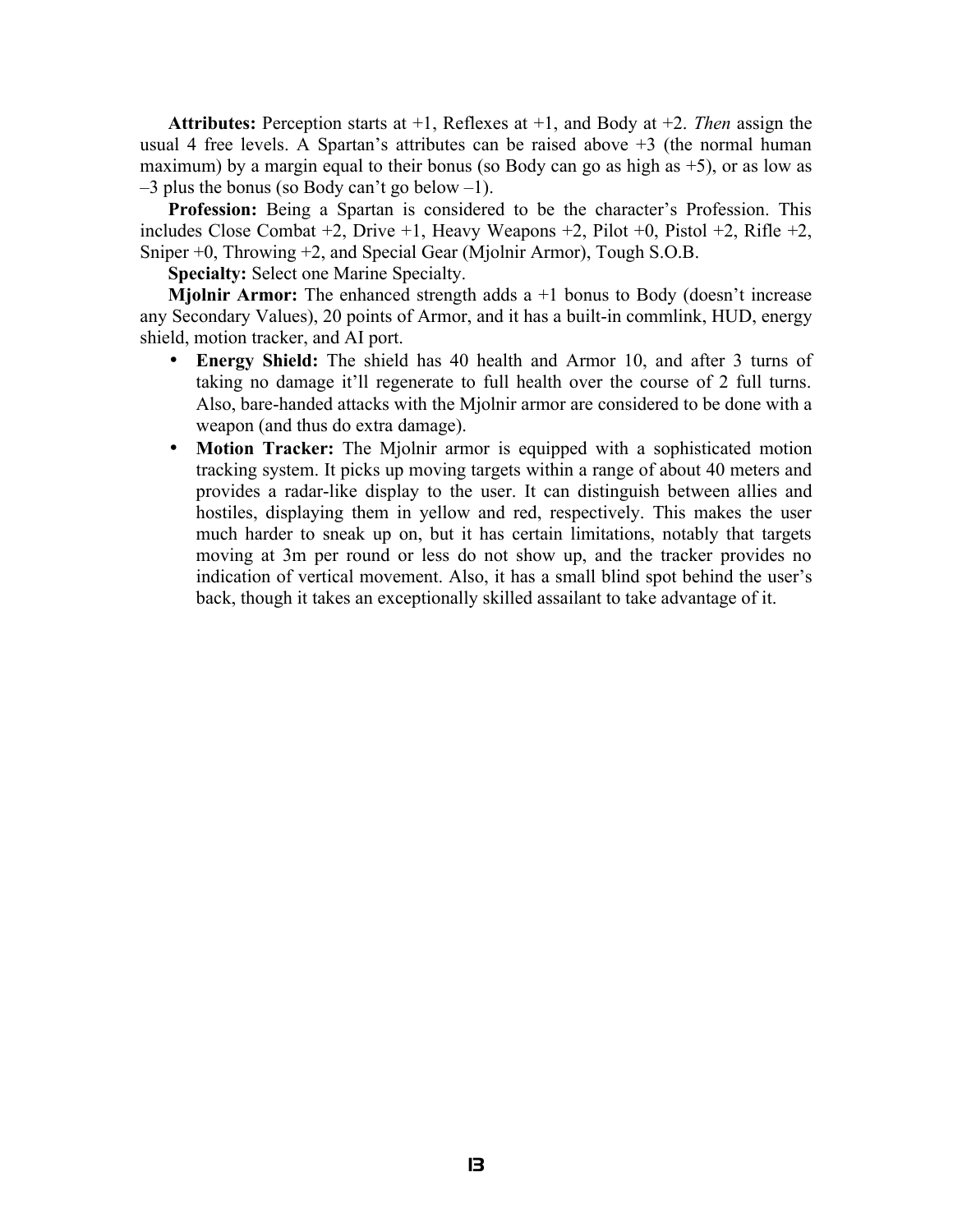# <span id="page-13-1"></span>RULES

## <span id="page-13-0"></span>Action Resolution

When the outcome of a character's action is in question, the GM can use the Action Resolution rules to determine how well the character succeeds based on a combination of his Trait level and a randomizer.

## Randomizers

The dice rolled can be four "Fudge Dice," or one of the alternative methods of rolling can be used. In all cases the die roll provides a result ranging from –4 (sub-terrible) to +4 (trans-superb).

**Fudge Dice (4dF method):** Fudge Dice are six-sided dice where two sides are blank, two are marked with a "+" and two are marked with a "-". The total of a roll is equal to the number of pluses minus the number of minuses (e.g., if the roll comes up with "+ + + –" the total is +2).

**3d6 Method:** Simply roll three six-sided dice, add them up, and compare the result to the table to the right $($  copying the table onto character sheets would be a good idea too).

**Percentile Method:** Get two ten-sided dice; one is designated as the tens digit, and the other is designated as the ones digit (having different colors is helpful); read the tens die and the ones die as places in a number from 1 to 100 (where "00" represents 100), and check the result against the table above and to the right.

**Playing Cards Method:** Use an ordinary deck of playing cards, but make sure there are two jokers, one black and one red. Whenever action resolution comes up, the player draws a card, and it determines the modifiers as per the table to the right.

The value of the card determines its numerical value, and the color determines whether it's positive or negative. Hence, drawing an Ace of Hearts or Diamonds is  $a - 3$ , but drawing an Ace of Spades or Clubs is a  $+3$ . If you don't  $\Box$ 

mind doing so and have cards that have room on the faces, writing the Fudge number values on the cards can help speed things up.

To make things a little more interesting, you can have each player draw a hand (I'd suggest 3-5 cards). Each time Action Resolution comes up, the player has to pick a card from those remaining in his hand, and he can only draw more cards when the entire hand has been used.

#### Rolled Degree

Rolled Degree is the quality of the result for a particular action, determined by combining the character's Trait and the result of the dice roll. The rolled result pushes the

| <b>Dice Roll</b> |           | <b>FUDGE</b>  |
|------------------|-----------|---------------|
| 3d6              | $D\%$     | <b>Result</b> |
| $3-4$            | 1         | -4            |
| 5                | $2 - 6$   | -3            |
| $6 - 7$          | $7 - 18$  | $-2$          |
| 8-9              | 19-38     | -1            |
| $10 - 11$        | $39 - 62$ | $+0$          |
| $12 - 13$        | 63-82     | $+1$          |
| $14 - 15$        | 83-94     | $+2$          |
| 16               | 95-99     | $+3$          |
| $17 - 18$        | 100       | $+4$          |

| <b>Card Trait</b> | Value    |
|-------------------|----------|
| 2, 3, 4, 5        | Zero     |
| 6, 7, 8, 9, 10    |          |
| K, Q, J           | 2        |
| Ace               | 3        |
| Joker             |          |
| Red               | Negative |
| <b>Black</b>      | Positive |

<span id="page-13-2"></span><sup>&</sup>lt;sup>1</sup> As with the percentile table below, the distribution of the dice is intended to reflect the same statistical probabilities as rolling four Fudge dice.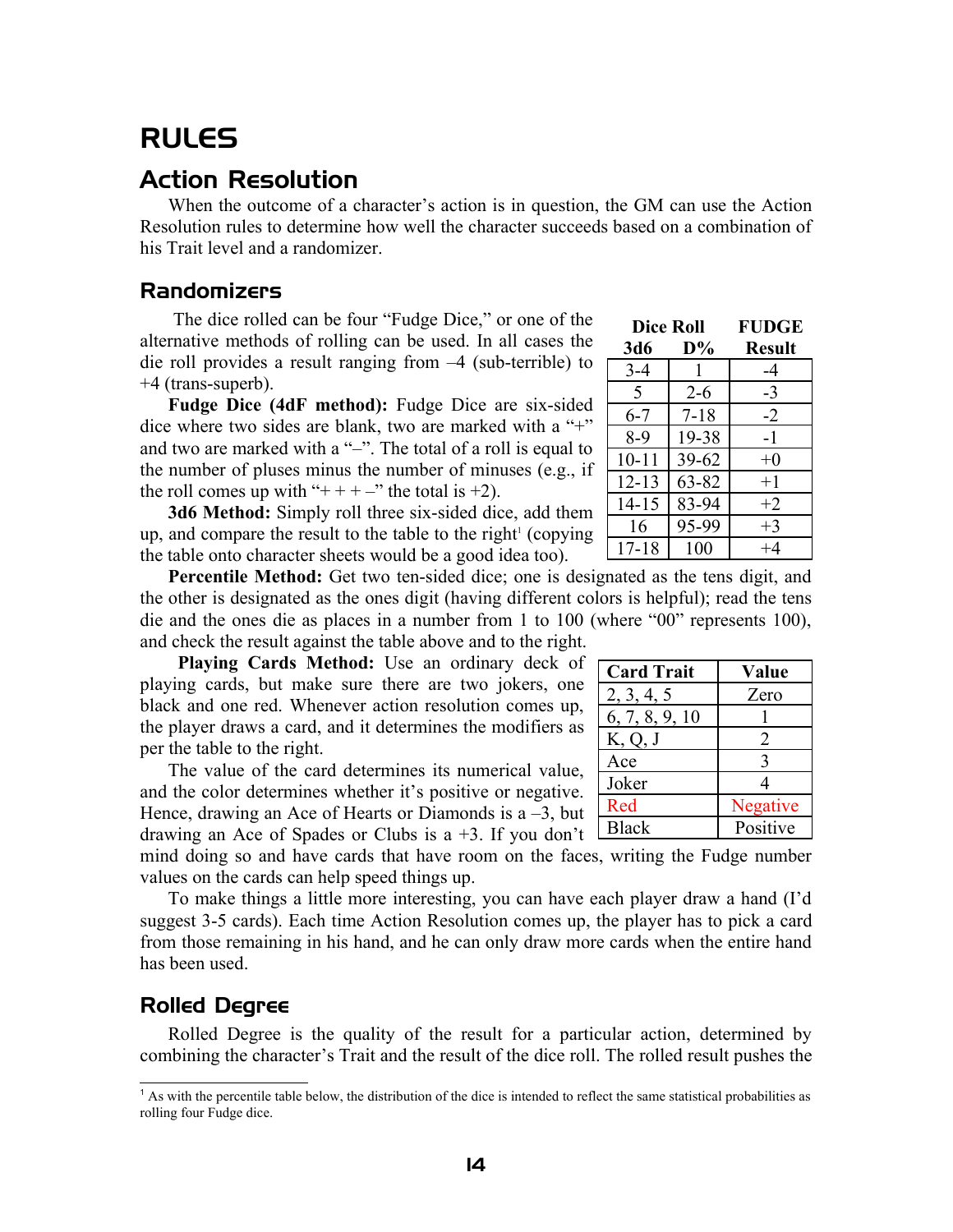effective Trait level of the Rolled Degree up or down to result in a standard Fudge descriptor (e.g., a character with "Rifle" at  $+1$  rolls a  $+1$ , so the Rolled Degree is  $+2$ ).

#### Relative Degree

Relative Degree is how well the character's action succeeds relative to either an opponent's Rolled Degree or a Difficulty Level set by the GM (see below). The Relative Degree is simply a number equal to the margin by which the character's roll exceeded the opposition. Relative Degree is most commonly used in combat.

#### Unopposed Actions

An Unopposed Action is one for which there is no other character opposing the character performing the action. The character rolls as normal, and he must beat the **Difficulty Level** set by the GM for the action being attempted. A Difficulty Level is simply a Trait Level describing the quality of action required to perform a given task; if the Rolled Degree is equal to or greater than the Difficulty Level the character succeeds.

#### Opposed Actions

An Opposed Action is one in which two characters are directly competing; combat is the most obvious use, but persuasion, arm-wrestling, racing, and any number of other activities are possibilities. In these cases both characters make rolls as usual. Opposed Actions can have both characters using the same Trait each using a different Trait depending on the situation. Two characters dueling with swords could both use Melee: Swords, while one character's Persuasion: Seduction skill could pitted against another's Cool attribute.

When both characters have rolled their Rolled Degrees are compared and the character with the higher Relative Degree is the winner.

#### Extended Actions

An "Extended Action" is one that takes such a considerable amount of time and effort that it is not represented by one roll. Extended Actions can be Opposed or Unopposed, but in either case the Relative Degree of each successive roll is added to the previous ones until the character attempting the action is able to accumulate a number of points of Relative Degree set by the GM.

#### Cooperative Actions

When multiple characters work together to perform a given action it is a "Cooperative Action." Cooperative Actions can be Opposed or Unopposed; the character with the highest Trait level makes a roll as normal and half (rounded down) of the Relative Degree of anyone assisting him is added to his effective Rolled Degree.

#### Modifiers

Depending on the situation the GM may opt to apply modifiers to rolls. A modifier is a plus or minus to the roll, usually by one point, but sometimes by up to three. Modifiers are usually used for Opposed Actions (they're basically redundant for an Unopposed Action) where circumstances somehow give a character an advantage or disadvantage.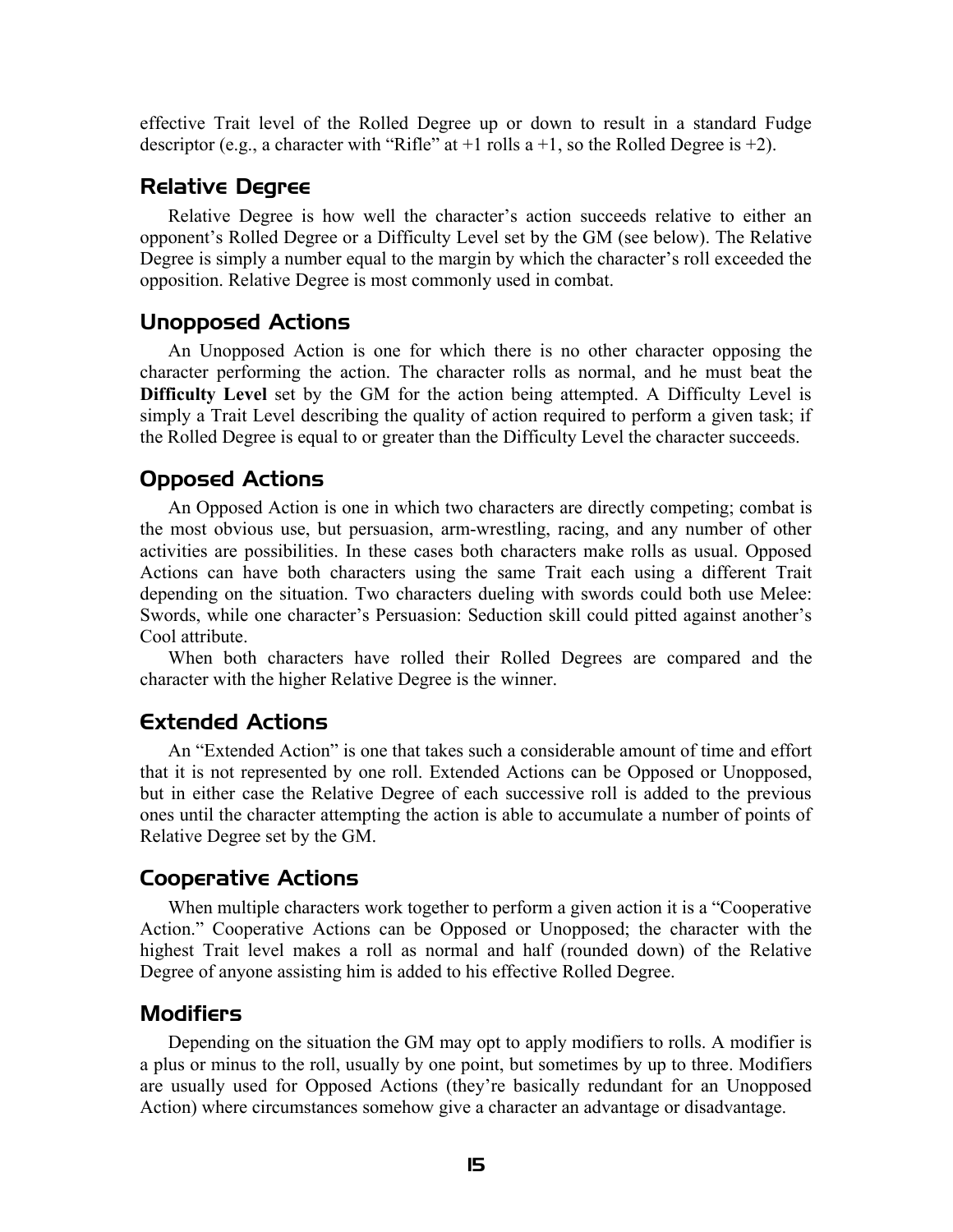Keep in mind that in Fudge even a one-point modifier can make a big difference. Because of this,  $a + 1$  bonus or  $-1$  penalty can sometimes be the result of a combination of several small factors that would individually be inconsequential in game terms.

## Skills You Don't Have

Sometimes a character will want to try something he isn't properly trained for. This is more difficult, but far from impossible. If the character has a skill that's closely related (e.g., you want to use an assault rifle but you only have the Pistol skill), you can use that skill with a penalty of  $-1$  or  $-2$ . Without some closely related skill, the character may be out of luck, but if it's something simple enough to use without training the character may be allowed to make the attempt as though he has a skill level of –2.

## <span id="page-15-0"></span>Combat

Combat in *Halo: The Covenant* War is divided into rounds. At the beginning of a round each participant makes an initiative roll, they all act in order of initiative, and then a new round begins. A round is defined as "a few seconds," and is a little fluid as dramatically appropriate.

## Initiative

At the beginning of each round all characters participating in combat make **initiative** rolls. This is a Reflexes roll, and characters act in order from highest to lowest. If there is a tie, those characters act simultaneously.

## Action

On a character's turn, he may opt to attack, move, shout orders, or just about anything else within reason. Below are game explanations of certain important actions:

#### Attack

There are a variety of ways to attack, but attacking ultimately boils down to making a roll on the appropriate skill (Firearms, Melee, etc.). This can be against a basic Difficulty Rating or as an Opposed Action with the target attempting to evade the attack.

- **Fire Weapon:** The character may fire a number of shots up to his weapon's RoF (Rate of Fire). When firing multiple shots in a turn, each shot requires a separate roll. If the target has a chance to defend and successfully defends against the first shot in a volley, he will usually automatically avoid the rest.
- **Dual Weapon Attack:** Although this can be difficult, a character can potentially hold a one-handed weapon in each hand, and thereby deliver twice as many attacks per turn. A character who doesn't have the Gift of Ambidextrous has a –1 penalty to any attacks made with a weapon held in his off hand. However, weapons that have Precise or Burst Fire lose those damage bonuses. Also, these have to be reloaded separately, so reloading a pair of one-handed weapons will typically take two rounds, during which it will be impossible to fire.
- **Melee Attack:** If appropriate, the character may attempt a physical attack against a foe that's at point blank range. When fighting *unarmed* the damage is equal to the character's Body attribute plus 3. If the character hits with a solid weapon,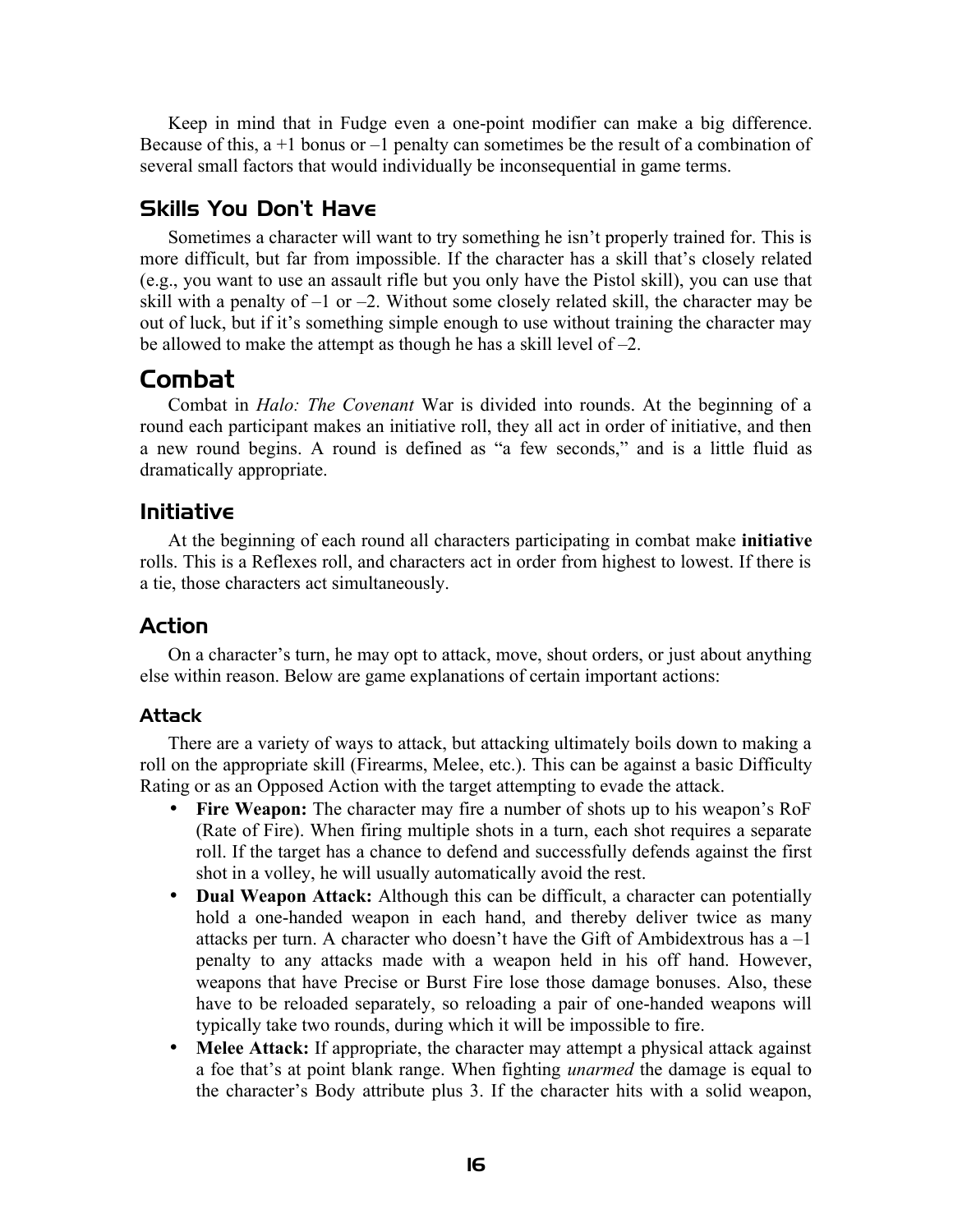even an improvised one like a rifle butt, the damage is tripled. Weapons specifically designed for melee attacks such as the energy sword and brute shot add a further bonus. A melee attack that hits a target from behind, as an ambush, has the damage tripled *again*.

- **Snapshot:** A snapshot is a quick, off the hip shot with the character's weapon. These are usually forced on a character by circumstances, and a standard Fire Weapon or Careful Shot is invariably preferable. When making a snapshot a character can only fire a single shot, and that shot has a –1 penalty.
- **Take Aim:** The character can take a round to attempt to take more careful aim on an opponent. Make a Perception roll against the Difficulty Rating to hit (see the table below); if successful, add the Relative Degree as a bonus to a shot fired against the same target the next round. However, the character cannot move beyond a walk while doing so, and attempting evasive maneuvers will abort the aim.
- **Throw Grenade:** Characters are assumed to be able to throw grenades a distance of 10 meters plus the character's Strength.

#### Base Attack Difficulty Rating

The table below shows how to determine the basic Difficulty Rating for a given attack; even if the opponent is able to make a defense roll that serves as an opposed action, the attacker still has to beat his base Difficulty Rating. Melee attacks (i.e., physically striking the opponent with something) have a  $+0$  base; the  $-2$  of point-blank attacks is only for firearms.

| <b>Base Difficulty Rating</b> |      | <b>Target Size</b> |      | <b>Target's Movement</b> |                 |  |
|-------------------------------|------|--------------------|------|--------------------------|-----------------|--|
| To Hit (Range)                |      | <b>Modifier</b>    |      |                          | <b>Modifier</b> |  |
| Point Blank                   | $-2$ | Very Small         | $+2$ | $0 - 3$                  | $-1$            |  |
| Close                         | $-1$ | Small              | $+1$ | $4-6$                    | $+0$            |  |
| Melee                         | $+0$ | Medium             | $+0$ | $8 - 12$                 | $+1$            |  |
| Medium                        | $+0$ | Large              | $-1$ | $13 - 20$                | $+1$            |  |
| Far                           | $+1$ | Very Large         | $-2$ | $21+$                    | $+2$            |  |

#### Weapon Features

**Damage** is the base amount of damage a given weapon inflicts.

**Reload** is how many turns it takes to reload the weapon. Most UNSC weapons can be reloaded in one turn, but there are exceptions.

**Payload** is how many shots the weapon can fire before needing to be reloaded.

**RoF** is the weapon's Rate of Fire – how many shots you can fire in a single turn.

**Range:** Weapons are rated for range, how far the shots can travel, as Short, Medium, Long, and Very Long.

| Range         | <b>Close</b>    | <b>Medium</b> | Far             |
|---------------|-----------------|---------------|-----------------|
| Short         | 3m              | 10m           | 20m             |
| Medium        | 5m              | 20m           | 50 <sub>m</sub> |
| $\text{Long}$ | 20 <sub>m</sub> | 100m          | 300m            |
| Very Long     | 50 <sub>m</sub> | 250m          | 600m            |

If a weapon has a **2x scope**, it's possible to reduce the effective range (and thus the base difficulty rating to hit) by one for Careful Shot attacks, but the modifier for the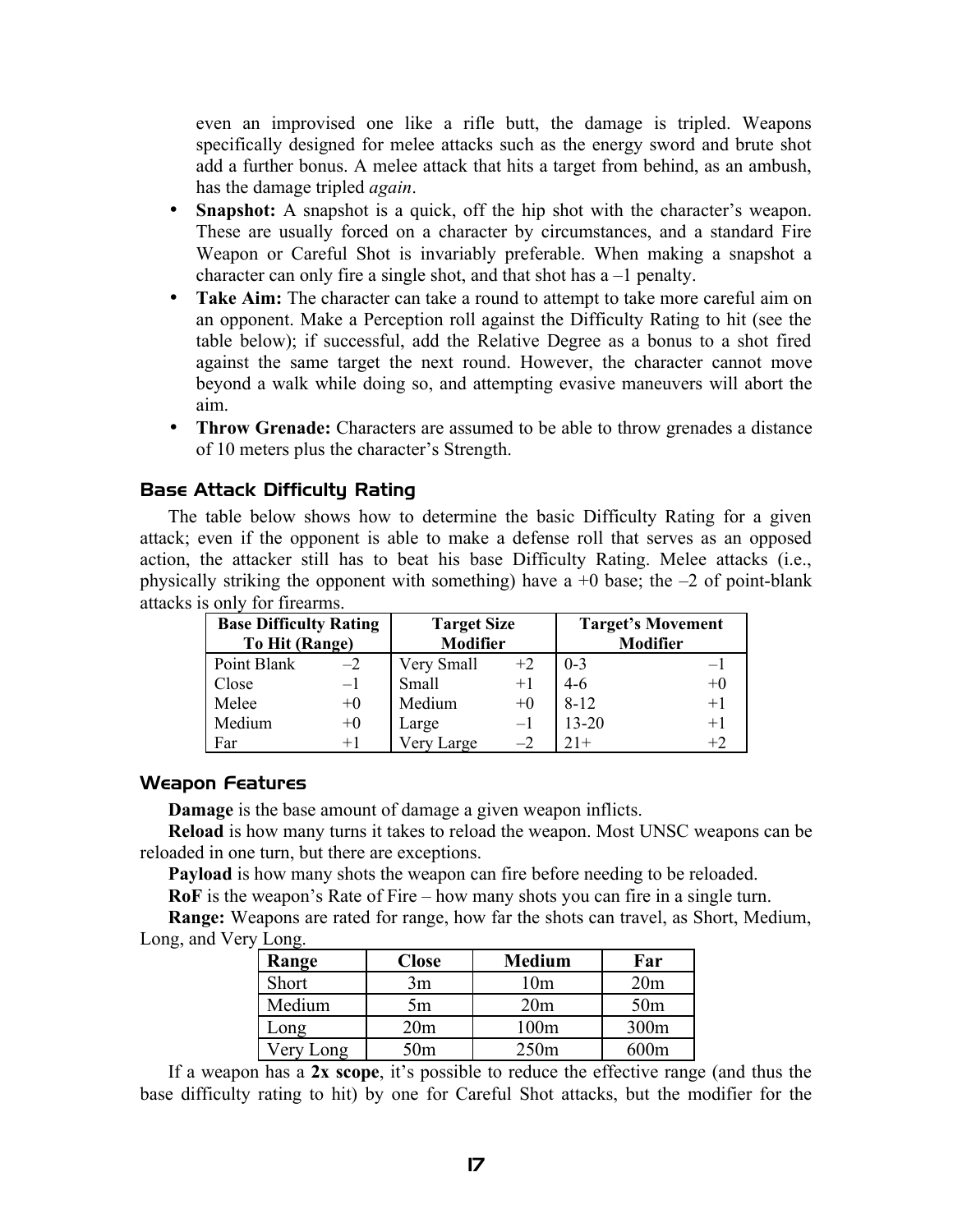target's speed is increased by 1. A **10x scope** has a similar effect, reducing the range class by two steps, but the modifier from the target's speed is doubles.

**Armor Piercing** attacks effectively halve the target's Armor rating.

**Explosive** attacks cover an area, and hit with some considerable force. Such attacks inflict their full damage to everything within the diameter listed. Vehicles can be flipped over, and others will be sent flying (a distance of 6 feet, minus their Body).

A **Lobbing** attack is affected by gravity as it travels, and thus can be fired over obstacles.

Certain attacks are considered **Precise**, meaning they can be used effectively to target vulnerable parts of an opponent and potentially do more damage. If a character is making a Careful Shot, or a shot following an Aim maneuver, the Relative Degree times 5 is added to the damage. One of the advantages of energy shields is that they disperse the effects of such attacks, so precise attacks provide no bonuses against shielded targets.

#### Hit Location?

H:tCW doesn't have any hit location rules. Characters are assumed to always be trying to hit vital areas, and weapons without the Precise feature can't really take advantage of hitting vital areas in the first place.

#### Movement/Preparation

Characters can go up to half (round up) their movement rate during a round with no penalties.

- **Reload:** If appropriate, the character may put a new clip/cartridge into the weapon he is using. Certain weapons (notably the rocket launcher and shotgun) may take longer than one round to fully reload.
- **Run:** All-out running lets a character go at his base Movement rate plus 3, but firing weapons is more difficult, and limited to snapshots.
- **Seek Cover:** If cover is available, a character can attempt to hide behind it to get better protection. Partial cover adds +1 to the base Difficulty Rating to hit a character, and full cover adds  $+2$  (or sometimes more), and may even make it impossible for them to be hit.
- **Draw/Pick Up/Switch Weapon:** As a normal action the character can pick up, draw, or change weapons.

#### Defense

In Halo, defense against attacks is usually pre-emptive. A character who knows an attack is coming (which may require a Perception roll) can make a Reflexes skill roll, and attacks that turn whose Rolled Degree don't exceed that of his Reflexes roll will miss. If a character is about to be hit by a Slow attack that he is aware of, he may make a Reflexes roll when the attack is made, but only one such attempt can be made per round. Also, a character who is moving or behind cover will make it more difficult for attackers to hit him automatically (see the table above).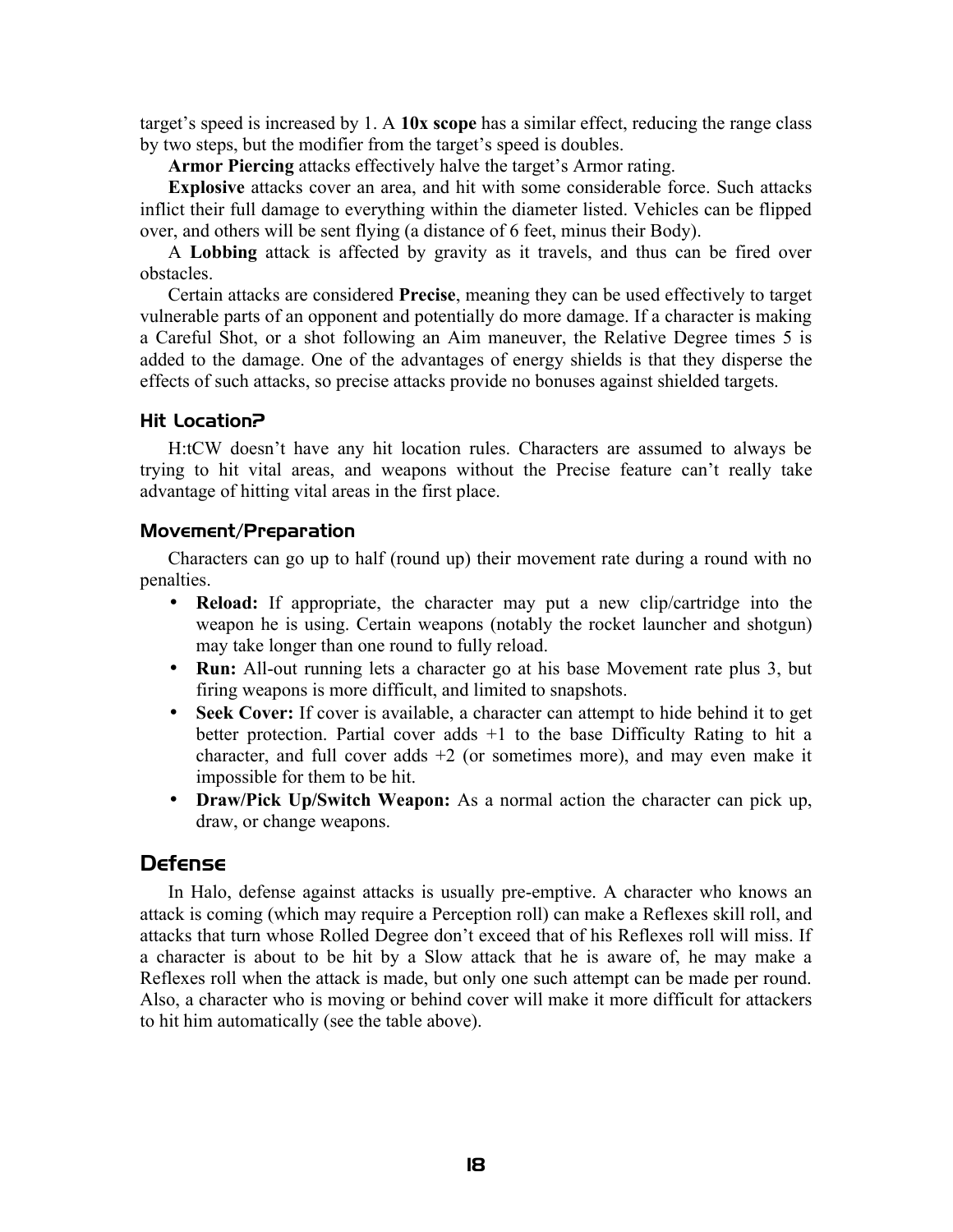#### Defending In Close Combat

Close combat (i.e., either hand-to-hand or melee attacks) is a little bit different; so long as the character is aware of the incoming attack he can attempt to defend in one of the following ways:

- **Evasion:** The character tries to slip out of the way of the attack; this becomes an opposed Reflexes roll against the opponent's attack roll.
- **Parry:** The character tries to physically block the attack, and makes an opposed Close Combat roll. If the attacker's Body exceeds the defender's by 2 or more levels, the parry roll must exceed the attacker's Body as well, or the force behind it will overwhelm the defender and inflict full damage. Energy swords cannot be parried.

#### Injury

The damage a character takes from attacks is subtracted from his health points. Most soldier characters have some form of armor protection, which in turn provides an **Armor** rating that is subtracted from the damage of most attacks. Energy shields, as seen on Mjolnir armor and most Elites, has its own Armor rating *plus* its own Health points, which are depleted before the wearer's.

*Optionally*, in order to reflect how in the games energy shields are resistant to projectile weapons but vulnerable to energy weapons, the Armor rating of a shield is increased by 3 against projective weapons and reduced by 3 against energy weapons. Explosives work like usual.

If a character loses all of his Health points, he's incapacitated and near death. If a character takes additional damage equal to half his base Health, he's definitely dead. For the ones who don't croak, quick medical treatment to patch up their wounds can bring them back up to zero Health. Injured characters regain Health equal to their Body plus 3 per day, or half that if they don't get some kind of treatment and/or rest.

Also, note that Fudge Points can be spent to cinematically reduce injuries (see p. [21\)](#page-20-0).

## <span id="page-18-0"></span>Vehicles

**Damaging Vehicles:** Just like characters, vehicles have a certain amount of Health. When the vehicle loses all of its Health points becomes disabled, and in some cases may explode.

**Explosions and Vehicles:** Explosions can send a ground vehicle flying, and once one hits there's very little a driver can do to ensure that it lands safely. If the Relative Degree of an explosive attack is less than 2, the driver can make a skill roll to keep it running upright. If the Relative Degree is 2 or more, however, the explosive attack also does full damage to all of the vehicle's occupants.

**Attacking Drivers/Passengers:** Attacking those inside of a vehicle directly is possible, though usually trickier. As noted before, the speed of a vehicle makes it harder to hit. Vehicles can also provide a certain amount of cover, making it harder to hit the occupant instead of the vehicle itself; most vehicles provide partial cover (+1 to the base Difficulty Rating).

**Attacking From a Moving Vehicle:** Characters often find themselves trying to attack from a vehicle as it moves. When this happens, modify the base difficulty to hit based on the relative speed of the two. Shooting from a Warthog at a Ghost that's in close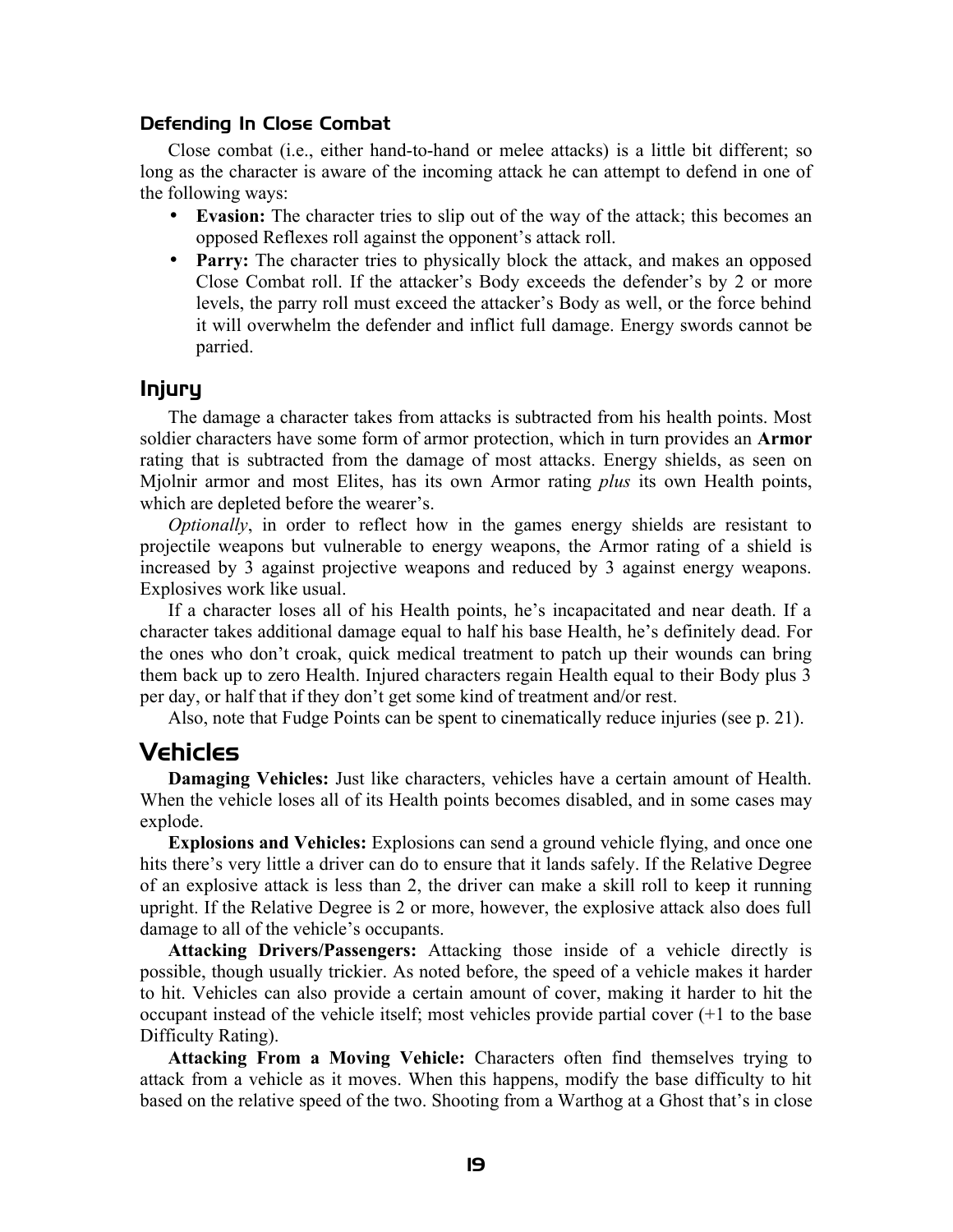pursuit is relatively easy, but shooting at it as they pass each other going in opposite directions is much harder.

#### Vehicle Descriptions

**Health Points:** Vehicles have a (large) pool of Health points, similar to a character. When a vehicle loses all its Health, it's immobilized. It depends on how the damage was done, but at best the vehicle would require extensive repairs and lots of replacement parts.

**Armor:** Each vehicle has an Armor rating; as with those of characters, the Armor rating is subtracted from the damage of each attack that hits it.

**Speed:** Each vehicle has a listing of three speed values in actual movement units. The first is Starting, which is how far a vehicle can travel in one turn starting from a standstill. The second is Accelerating, which is how far it can go in one turn after a round spent at the Starting speed. The Running speed is how far it can go after at least one round at Accelerating speed, and isn't possible while doing Evasive Maneuvering (see below).

**Maneuverability:** This is a simple modifier applied to especially tricky maneuvers attempted while operating the vehicle.

**Crew Capacity:** The number of people the vehicle requires to operate, and how many passengers (if any) it can carry.

**Armament:** This section details what weapons (if any) the vehicle has, and under what circumstances they can be used.

#### Vehicle Actions

**Steady Maneuvering** is driving in a normal, straight line, and has no particular modifiers.

**Crazy Maneuvers:** Sometimes vehicles are used for all kinds of crazy stuff, including making ludicrously tight turns, jumps, barrel rolls, etc. For these kinds of things the driver/pilot has to make a skill roll, modified by the vehicles Maneuverability rating.

**Evasive Maneuvering:** The driver/pilot deliberately takes a weaving course, and puts the vehicle behind cover as much as possible. When using evasive maneuvering the vehicle can't go at its top speed (it can't go above its Accelerating movement rate), but the base difficulty to hit it is increased by  $+1$ . However, doing so makes it significantly harder to shoot from the vehicle, putting  $a -1$  penalty on any attacks made from the vehicle.

**Targeting Maneuvering:** A driver can choose to focus on aligning the vehicle in such a way as to make it easier to attack a particular target. This functions the same as a Take Aim maneuver, but with the Drive/Pilot roll replacing the Perception roll. However, maneuvering in this way makes the vehicle's movements relatively predictable, and gives attackers a +1 bonus during the round when it's being performed.

**Ramming Attack:** Ramming a vehicle into a target is potentially devastating attack, but a somewhat risky one. A ramming attack always requires a skill roll, and inflicts damage equal to triple the maximum movement rating of the movement class the vehicle is traveling in (e.g., a Warthog going at Accelerating speed does 36 damage). A vehicle that rams/runs down a target on foot can keep going without slowing down, but hitting another vehicle or obstacle always forces the vehicle to drop down by at least one movement class.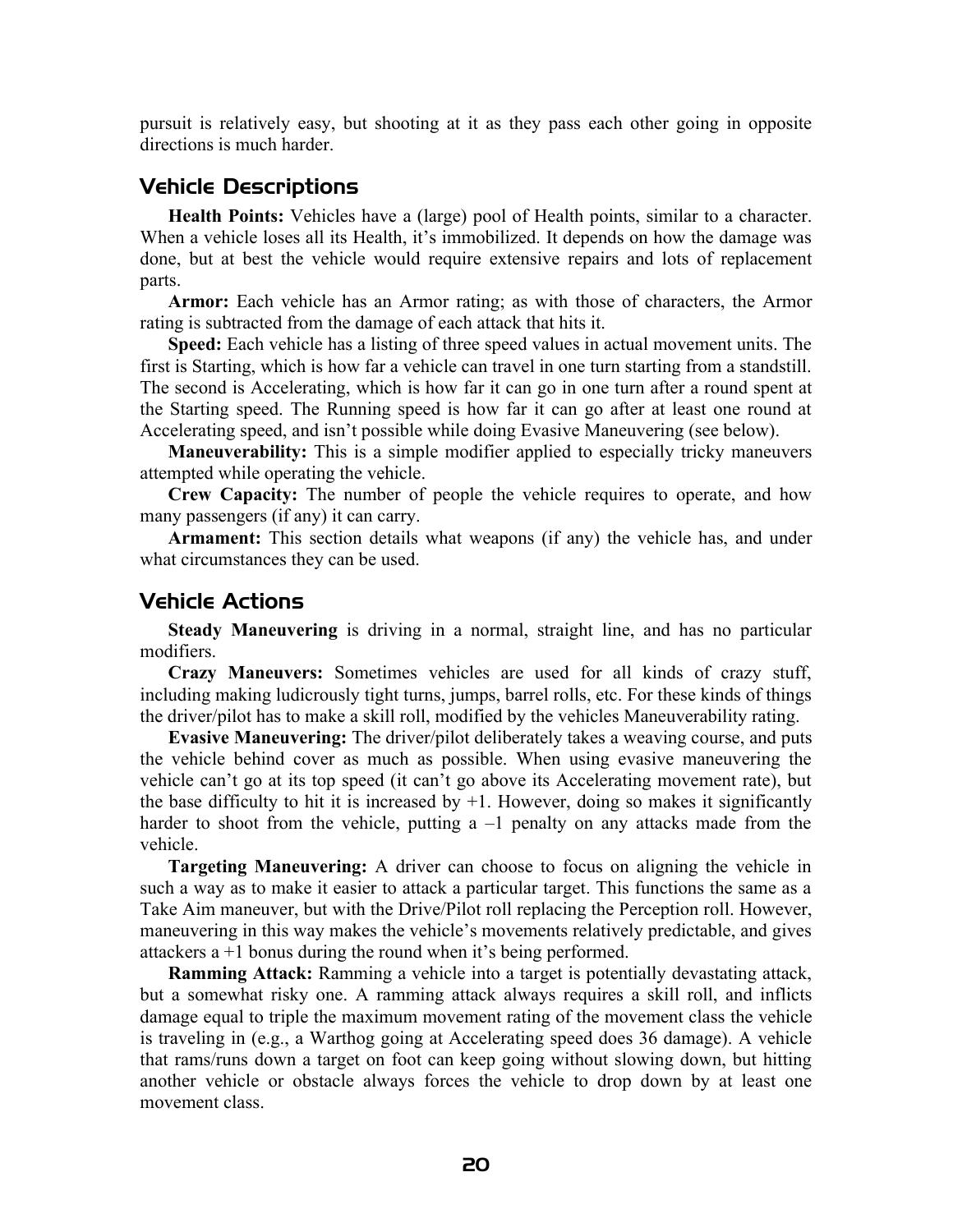**Vehicle Weapon Attack:** Passengers operating even vehicle-mounted weapons do so using the usual rules. If the driver/pilot fires a vehicle's built-in weapons, he cannot use Evasive Maneuvering.

## <span id="page-20-0"></span>Fudge Points

"Fudge Points" are special points awarded to players that can be spent during game play in order to bring about unusual bouts of luck or otherwise help the character along. At the end of each game session the GM awards an additional one to five Fudge Points, depending on how well the players roleplayed, succeeded at the goals of the session, and in general made the game fun.

Fudge Points can be spent in the following ways:

**Reducing Injury:** In order to keep PCs from being overly short-lived, Fudge Points can be spent to reduce the effects of injury. This is kind of cinematic schlock, and the player should come up with some kind of vaguely plausible explanation (it didn't hit any vital organs, the bio-foam sealed the wounds so I can get up and move again, it wasn't as bad as it looked, etc.). Once per round a player can spend 1 Fudge Point to heal half of his missing Health points.

**Modifying Rolls:** Whenever a roll is to be made, that directly concerns a character he can spend a Fudge Point to modify it up or down by one. In especially critical moments the GM may allow multiple Fudge Points to be spent on a single roll.

**Character Development:** Fudge Points can also be traded to increase Traits. In order to improve a trait, the player must obtain the GM's permission *and* he must expend a number of Fudge Points (FP). The table below gives the cost of raising traits with FP; a trait can only be raised one level at a time.

| <b>Raising A Skill</b>                             |      |                        |  |
|----------------------------------------------------|------|------------------------|--|
| <b>From</b>                                        | To   | Cost                   |  |
| $-3$                                               | $-2$ | $1$ FP                 |  |
| $-2$                                               | $-1$ | $1$ FP                 |  |
| $-1$                                               | $+0$ | $1$ FP                 |  |
| $+0$                                               | $+1$ | $2$ FP                 |  |
| $+1$                                               | $+2$ | 4 FP                   |  |
| $+2$                                               | $+3$ | 8 FP                   |  |
| $+3$                                               | $+4$ | GM Permission $+16$ FP |  |
| $+4$                                               | $+5$ | GM Permission $+30$ FP |  |
| GM Permission $+50$ FP<br><b>Additional Levels</b> |      |                        |  |

#### **Raising An Attribute**

3 times the cost for a skill of the same level.

| <b>Adding A Gift/Removing A Fault:</b> |  |
|----------------------------------------|--|
| GM Permission $+10$ (or more) FP       |  |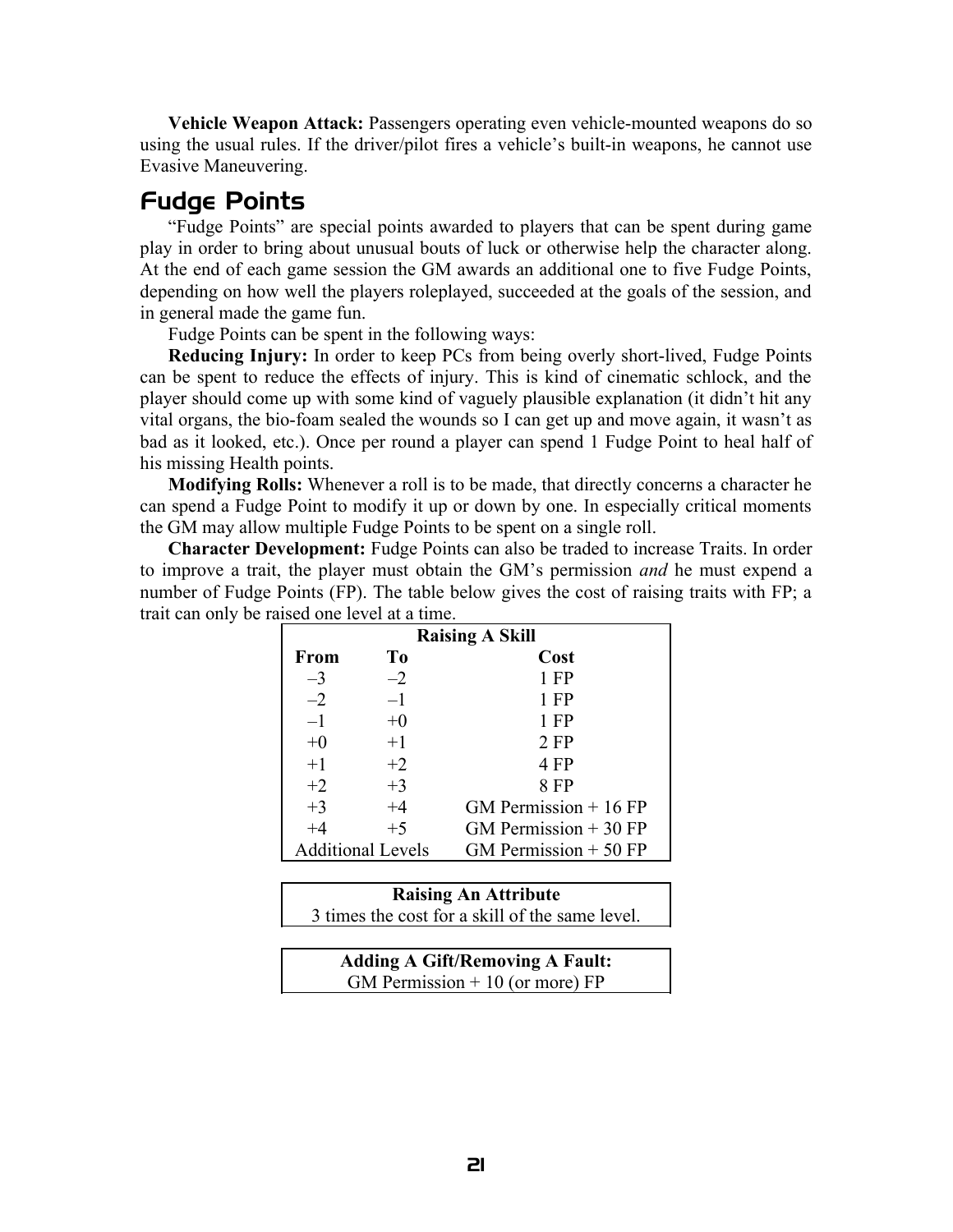# <span id="page-21-1"></span>UNSC EQUIPMENT, VEHICLES, AND NPCS

## <span id="page-21-0"></span>UNSC Weapons

This section has details on the various weapons of the UNSC. Although most of these weapons strongly resemble modern-day firearms, they are more advanced than they appear at a glance. In addition to smart-linking and similar features, all of the UNSC's projectile weapons are gas-operated and thus can in fact be used in atmospheres that lack oxygen, or even in a vacuum.

| Weapon                      | Damage | Reload         | Payload                             | RoF            | Range     |
|-----------------------------|--------|----------------|-------------------------------------|----------------|-----------|
| BR55 Battle Rifle           | $18*$  |                | $30$ /clip<br>$(10 \text{ bursts})$ | $\overline{2}$ | Medium    |
| M19 SSM Rocket Launcher     | 75     | $\overline{2}$ | 2/cartridge                         |                | Long      |
| M6C Magnum Pistol           | 24     |                | $12$ /clip                          | 3              | Medium    |
| M6D Pistol                  | 20     |                | $12$ /clip                          | 2              | Long      |
| M7 Caseless Sub Machine Gun | $16*$  |                | $60$ /clip<br>$(10 \text{ bursts})$ |                | Short     |
| M9 HE-DP Grenade            | 70     | N/A            | N/A                                 |                | Thrown    |
| M90 Shotgun                 | 28     | 1 per 4 shells | 12 shells                           |                | Short     |
| <b>MA5B Assault Rifle</b>   | $20*$  |                | $60$ /clip<br>$(10 \text{ bursts})$ |                | Medium    |
| S2 AM Sniper Rifle          | 60     |                | $4$ /clip                           | $\overline{2}$ | Very Long |

#### BR55 Battle Rifle

The battle rifle is a more recent addition to the UNSC arsenal, a combat rifle equipped with a scope that fires only in 3-round bursts.

**Special:** 2x Scope

**Semi-Automatic Fire:** Because the battle rifle always fired 3-round bursts, it can inflict additional damage on more accurate shots. At Medium and closer range, add the Relative Degree to the damage inflicted.

#### M 19 SSM Rocket Launcher

The M 19 is a dual-tube rocket launcher designed to fire standard Jackhammer missiles, which are normally found in two-packs intended to be quickly loaded into the launcher.

**Special:** 2x Scope, Explosive (4m), Slow Shot, Blast, Slow Melee

**Lock On:** Newer versions of the M 19 and Jackhammer have a tracking feature that makes it particularly effective against vehicles. If the wielder uses a Careful Aim action, he automatically gets  $a + 1$  bonus, regardless of whether or not the Perception roll even succeeds.

**Slow Shot:** The rockets fly at 50 meters per second; an opponent at a distance of 100m or more can easily dodge the shot if they are aware of it.

## M6C Magnum Pistol

The magnum pistol is less powerful sidearm than the M6D pistol, but also much lighter to carry and with a higher rate of fire.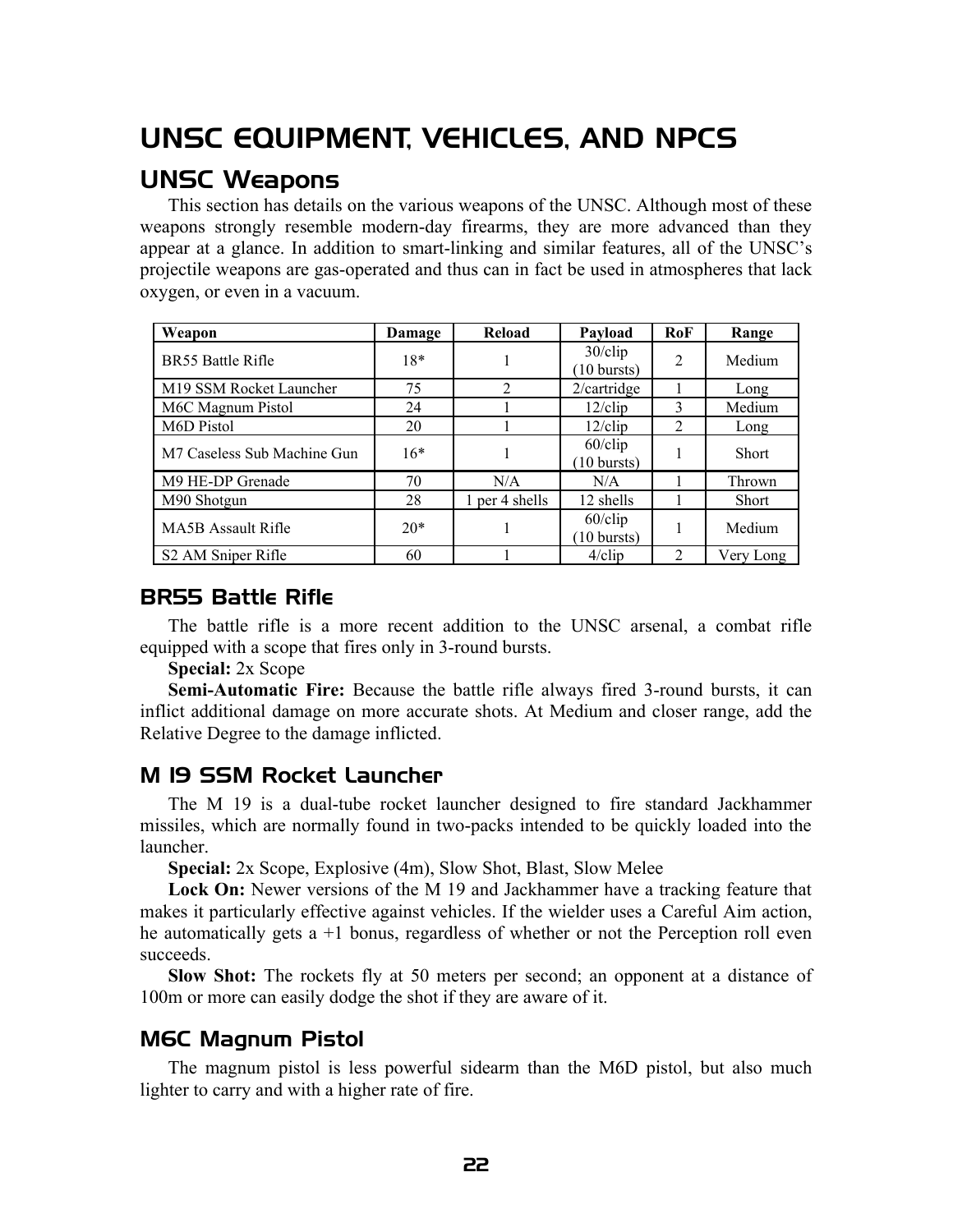**Special:** One-Handed, Precise

#### M6D Pistol

This automatic pistol has become the standard issue sidearm for UNSC personnel. Its rounds are powerful and precise, and the small built-in scope allows it to be used for very basic short-range sniping.

**Special:** 2x Scope, One-Handed, Precise

#### M7 Caseless Sub Machine Gun

The M7 is similar to the MA5B assault rifle in that it's also a bullet hose, but while it has the same 60-round clip capacity, it is less powerful and a reasonably strong wielder can even use it one-handed.

**Special:** One-Handed

**Burst Fire:** The M7 is a "bullet hose," throwing out several rounds at once. Instead of individual bullets, shots fired from it are tracked in bursts of 6 rounds. Because extra damage can be inflicted when more bullets hit, the Relative Degree of an attack is added to the damage at Medium Range, and 2x the Relative Degree is added at Short Range or closer.

#### M9 HE-DP Grenade

This is the standard type of fragmentation grenade used by the UNSC. Soldiers typically carry at most two grenades, though it's possible to carry up to 8 on a typical web belt.

**Special:** Explosive (3m), Lobbing, Slow Attack, Bounces

**Bounces:** A frag grenade tends to bounce if thrown hard enough at a hard surface, allowing it to be bounced around corners.

## M90 Shotgun

The M90 Shotgun is intended mainly for battles against dangerous hostiles in close quarters, and as such it is not often assigned to the rank and file UNSC marines. It is a pump-action shotgun that holds 12 rounds, and to reload these have to be inserted manually.

**Buckshot:** The shotgun inflicts double damage at close range and triple damage at point-blank, but half damage at far range.

#### MA5B Assault Rifle

The MA5B assault rifle is the standard weapon for UNSC marines, a well-rounded fully automatic assault rifle with a 60-round clip.

**Burst Fire:** The assault rifle is a "bullet hose," throwing out several rounds at once. Instead of individual bullets, shots fired from the AR are tracked in bursts of 6 rounds. Because extra damage can be inflicted when more bullets hit, the Relative Degree of an attack is added to the damage at Medium Range, and 2x the Relative Degree is added at Short Range or closer.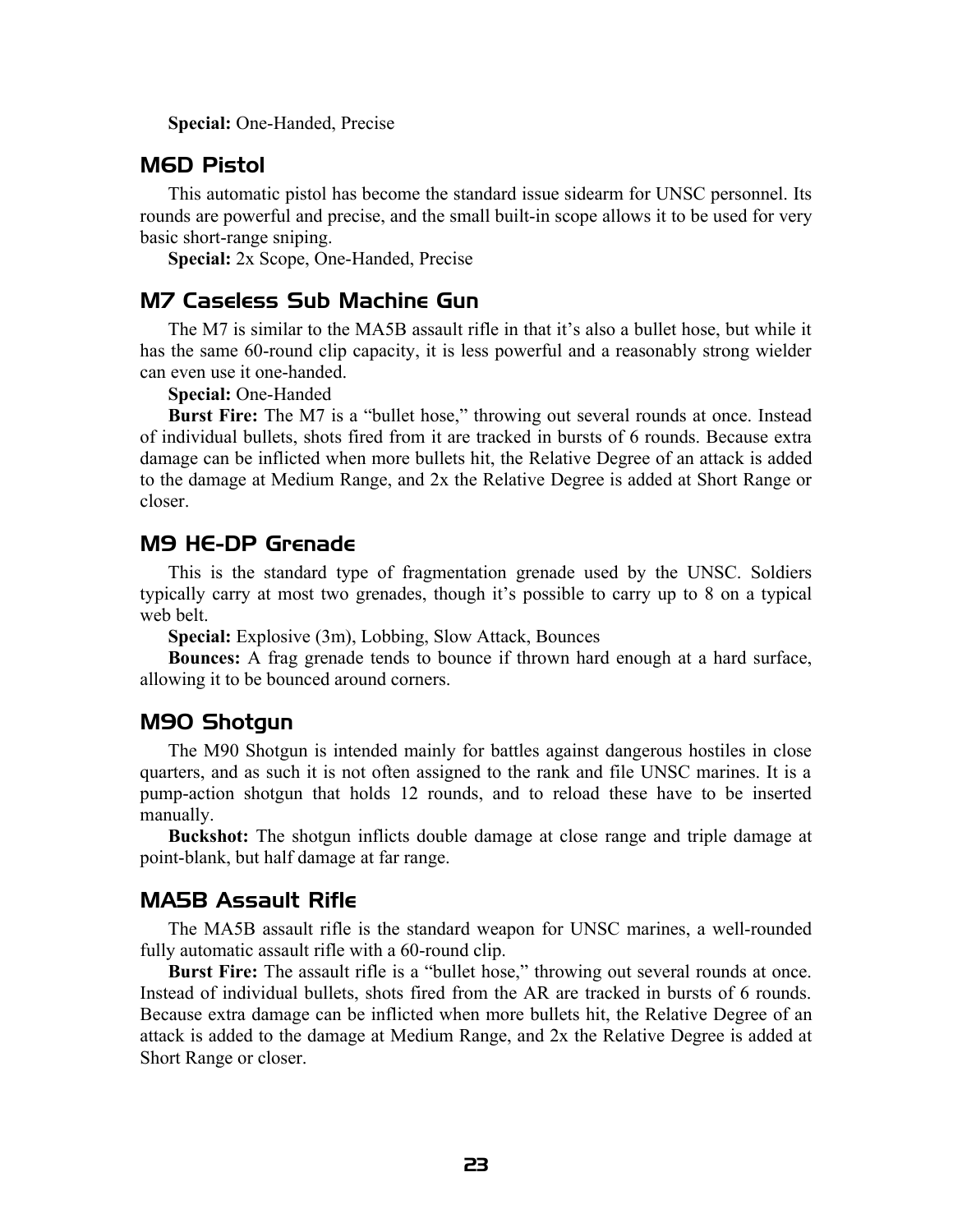## S2 AM Sniper Rifle

The S2 AM is a powerful sniper rifle employed by UNSC marines. It uses a bulky 4 round cartridge, and it fires large anti-materiel rounds with incredible penetration. It's also equipped with a sophisticated smart-linked scope, cable of 2x and 10x magnification and nightvision capabilities.

**Special:** Armor Piercing, Precise, Scope (x2, x10, Nightvision)

### Marine Armor

In the field, UNSC marines wear a lightweight plate armor that provides a modicum of protection from enemy fire. It has an Armor rating of 6.

# <span id="page-23-0"></span>UNSC Vehicles

## M12 LRV "Warthog"

The "Warthog," as it's affectionately known, is the standard ground vehicle of the UNSC marines. It's a highly rugged all-terrain vehicle, usually equipped with a powerful machine gun in the back.

**Health Points:** 120 **Armor Rating:** 10

**Speed:** Starting 8, Accelerating 12, Running 24

**Maneuverability:** +0

**Crew Capacity:** The standard warthog has three positions; the driver, a passenger, and a gunner.

**Armament:** The standard warthog has an interchangeable turret in the back, which can be equipped with a machine gun, gauss cannon, or rocket launcher.

- *M41 LAAG Machine Gun:* This is a triple-barrel light anti-aircraft gun, and the most common Warthog armament. Because of its burst fire capability, add 3 times the relative degree to the damage.
- *M68 Gauss Cannon:* This weapon uses magnetic fields to fire a 25mm round at hyper-sonic speeds. Warthogs equipped with this are designated M12 G1.
- *102mm Rocket Launcher:* Less common is this launcher, which fires the same type of rockets as the M 19. It can fire three shots before its automatic reloading mechanism pulls in three more rockets from its magazine. Warthogs equipped with this are designated M12 A1. Explosive (4m), Slow Attack

| Weapon                |        | Reload |           | RoF | Range  |
|-----------------------|--------|--------|-----------|-----|--------|
|                       | Damage |        | Payload   |     |        |
| M41 LAAG Machine Gun  | $26*$  | N/A    | 90 bursts |     | Medium |
| M68 Gauss Cannon      | 40     | N/A    | 60        |     | Long   |
| 102mm Rocket Launcher |        |        |           |     | Long   |

**Other Variants:** There is also a troop transport 'hog that replaces the turret with a large canopied area that holds up to 6 soldiers, and a snow hog (with treads for operating on snow; its movement is 4/9/18). Finally, there's a civilian version, which is a twoseater and comes in a variety of interesting and impractical colors.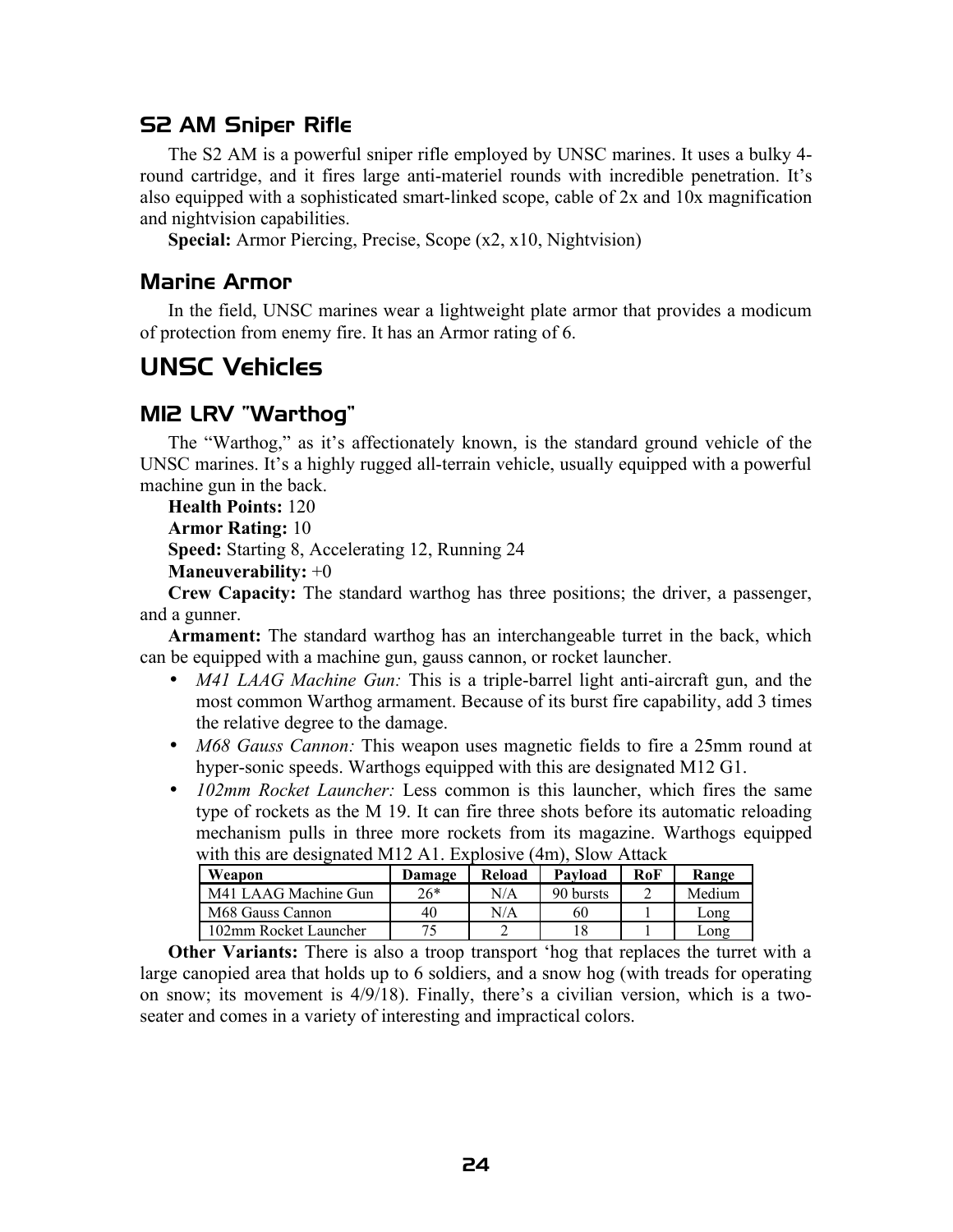## M808B Scorpion MBT

The Scorpion is an anti-vehicle tank armed with a 90mm tank cannon and a secondary machinegun for anti-personnel purposes. Its treads are divided into four independent pods that let it negotiate uneven terrain.

**Health Points:** 180 **Armor Rating:** 16 **Speed:** Starting 4, Accelerating 8, Running 16 **Maneuverability:** –1

**Crew Capacity:** One driver/gunner. Up to four soldiers can ride as passengers, though they are completely exposed. The driver is provided with full cover  $(+2)$  to base Difficulty Rating to hit).

#### **Armament:**

- *90mm High-Velocity Shell:* This is the Scorpion's main cannon, which fires an explosive shell at high speeds and over great distances. It takes one round for the next shell to load after each shot. Explosive (4m)
- *7.62mm AP-T:* The Scorpion's secondary weapon is a powerful machinegun mounted alongside the main cannon. Because of its burst fire capability, add 3 times the relative degree to the damage.

| Weapon                   | Damage    | Reload | Payload    | RoF | Range     |
|--------------------------|-----------|--------|------------|-----|-----------|
| 90mm High-Velocity Shell | 60        | N/A    | 60         | *   | Verv Long |
| $7.62$ mm AP-T           | つつ*<br>∠∠ | N/A    | 100 bursts |     | Medium    |

#### **Pelican**

The Pelican is a VTOL troop carrier aircraft used extensively by the UNSC.

#### **Health Points:** 600

**Speed:** Being an aircraft and even capable of functioning in space, the Pelican's speed is off the scale for this game.

**Maneuverability:** +0

**Crew Capacity:** One pilot, one copilot, one flight engineer and up to ten passengers (more if they're being squeezed in tightly). The Pelican can also carry a Warthog or Scorpion.

**Armament:** Although it is never shown in the *Halo* games, Pelicans are equipped with a cannon and rocket pods.

- *70mm Cannon:* The Pelican has a 70mm cannon mounted under its nose.
- *Rocket Pods:* The Pelican has rocket pods mounted underneath its winds, allowing up to 8 rockets to be launched simultaneously. Explosive (4m), Slow Attack

| Weapon      | <b>Damage</b> | Reload | Pavload | RoF | Range        |
|-------------|---------------|--------|---------|-----|--------------|
| 70mm Cannon |               | N/A    | 60      |     | Long         |
| Rocket Pods |               | N/A    |         |     | /erv<br>Long |

## <span id="page-24-0"></span>Stock UNSC NPCs

The following are a collection of "generic" UNSC characters. Where possible these are based on the same rules as player characters, though some are less powerful and blander.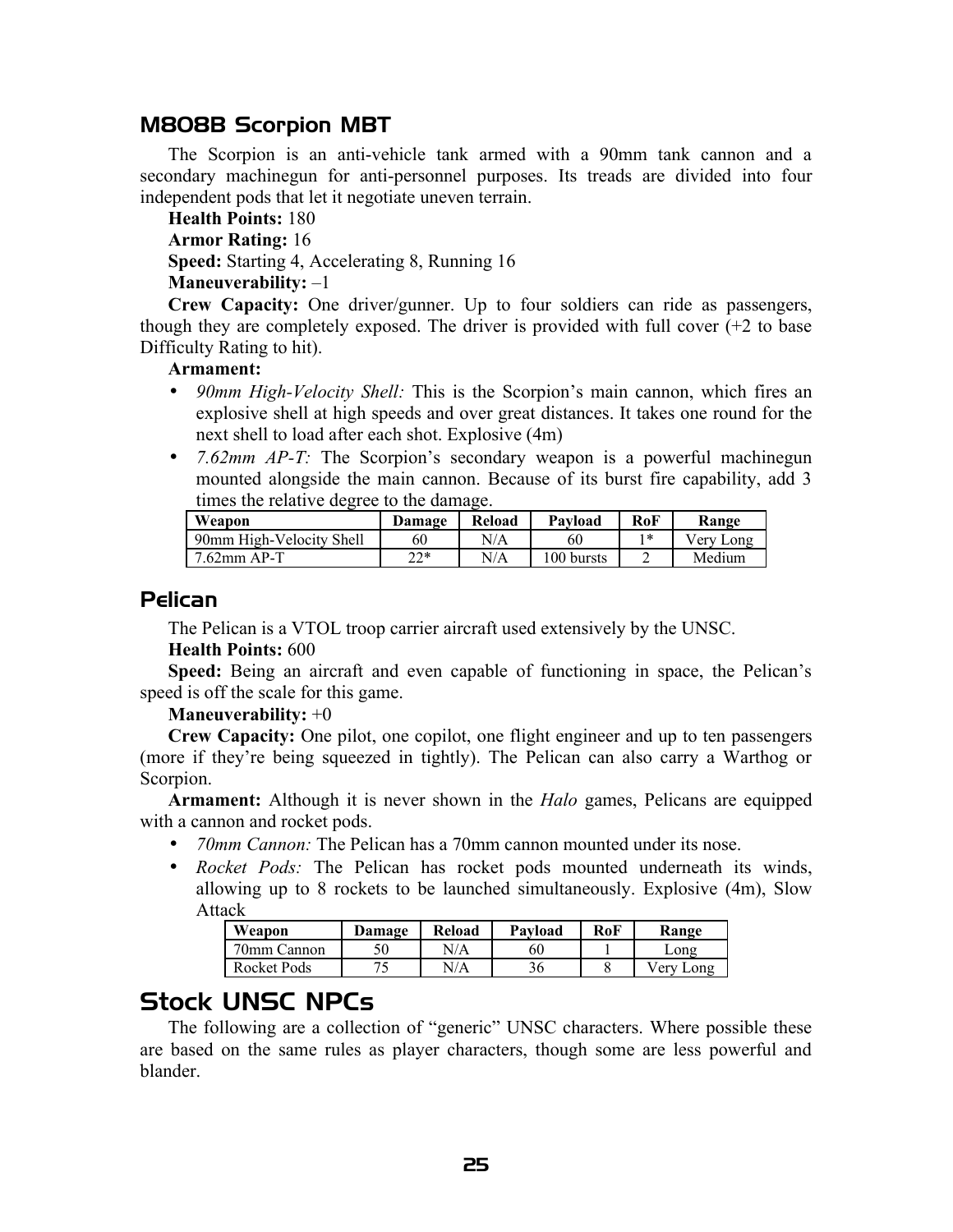#### UNSC Marine

The Marines are the rank and file soldiers of the UNSC. While over the past few years they've been deployed against the Covenant, historically their main job was more to do with fighting hostile human troops.

**Attributes:** Body +1, Perception +0, Reflexes +0, Will +1

**Secondary Values:** Health 42, Movement 5

**Skills:** Close Combat  $+0$ , Drive  $+1$ , Heavy Weapons  $+2$ , Pistol  $+1$ , Rifle  $+2$ , Throwing  $+1$ 

**Gifts:** Favorite Weapon (Assault Rifle)

**Gear:** A typical marine wears UNSC armor and carries an assault rifle and two fragmentation grenades, but they can be assigned virtually any weapon from the UNSC arsenal depending on the particular mission.

#### **ODST**

The Orbital Drop Shock Troopers are the toughest, meanest, craziest of the marines. The reason they have to be so crazy is that they specialize in manning orbital drop pods, allowing them to descend into hostile territory directly from orbit, and thereby enter the action much more quickly than a conventional deployment with dropships would allow. This is insane enough by itself, but orbital drop pods can overheat, cooking the occupant alive. For this reason, the ODSTs are nicknamed "Helljumpers," and they wear that moniker with pride.

**Attributes:** Body  $+1$ , Perception  $+1$ , Reflexes  $+0$ , Will  $+2$ 

**Secondary Values:** Health 57, Movement 5

**Skills:** Close Combat +1, Drive +1, Heavy Weapons +2, Pistol +1, Rifle +3, Throwing  $+1$ 

**Gifts:** Tough S.O.B.

**Gear:** ODSTs wear a distinctive black armor with a full helmet. They favor the battle rifle, but may be assigned any weapon in the UNSC arsenal depending on the particulars of the mission.

#### Spartan-II

**Attributes:** Body  $+3$  ( $+4$  in armor), Perception  $+1$ , Reflexes  $+2$ , Will  $+2$ 

**Secondary Values:** Health 77, Movement 8 (9 in armor)

**Skills:** Close Combat +2, Drive +1, Heavy Weapons +2, Pilot +0, Pistol +2, Rifle +2, Sniper  $+0$ , Throwing  $+2$ 

**Gifts:** Special Gear (Mjolnir Armor), Tough S.O.B.

**Gear:** Spartans invariably have their distinctive Mjolnir armor when in combat. While their status as elite troops gives them access to virtually any weapon the UNSC has on hand, in practice they tend to be practical and are most commonly seen with standard assault rifles.

#### Limited AI

The majority of the artificial intelligences employed by the UNSC are "limited," dedicated to a specific range of functions and limited in their potential for growth.

**Attributes:** Body N/A, Perception +1, Reflexes +1, Will +2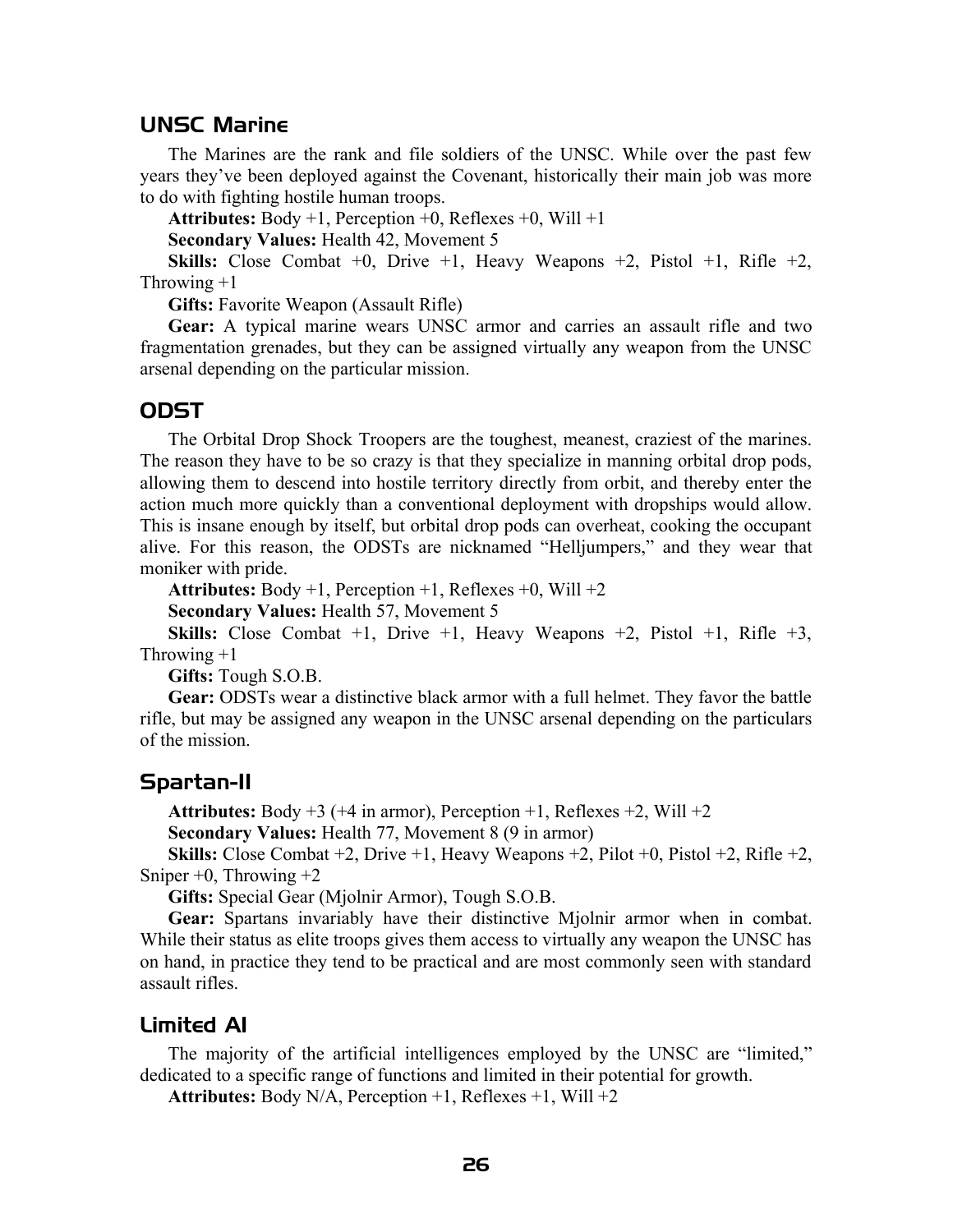**Secondary Values:** AIs are contained on a small chip, though much of their data can be backed up. The chip is durable, but not too difficult to destroy if one is sufficiently determined.

**Skills:** A limited AI is very knowledgeable about things pertaining to a specific function, and not so much for other things. As a result, they function with a skill level of +2 for things that fall squarely within their specialty and things that are of a simple, technical nature for a computer, and +0 or lower for anything else.

**Gifts:** Eidetic Memory; for a computer, remembering something is simply a matter of recording data, so their memory is reliable and complete.

**Gear:** Being primarily a data construct, and AI can't normally carry any equipment, though they can be interfaced with a starship or a suit of Mjolnir armor.

#### Unlimited AI

Unlimited AIs (like Cortana) are fairly unusual, and typically only employed when they're needed for a specific reason. They possess a very human-like personality, a result of being created from an actual human brain (usually a cloned one), and are capable of substantial and rapid growth. This is problematic in that an unlimited AI can actually grow too much, resulting in rampancy (a sort of AI insanity or dementia) and eventually leading to the construct's "death" as the overgrown neural pathways become so numerous that they fuse. In a high-functioning unlimited AI, this usually occurs after about seven years.

**Attributes:** Body N/A, Perception +2, Reflexes +2, Will +3

**Secondary Values:** As for a Limited AI.

**Skills:** The skills possessed by an unlimited AI vary considerably, but by and large it would be reasonable to assume that they can use virtually any skill relating to technical, scientific, or engineering matters at  $+3$ .

**Gifts:** Eidetic Memory, and select one additional Gift. **Gear:** As for a Limited AI.

#### ONI Operative

The Office of Naval Intelligence, while undoubtedly a necessary part of the UNSC, is regarded with intense suspicion by the rest of the troops.

**Attributes:** Body +0, Perception +2, Reflexes +1, Will +1

**Secondary Values:** Health 37, Movement 6

**Skills:** Close Combat +1, Intelligence Analysis +1, Interrogation +1, Pistol +1, Sniper  $+1$ , Stealth  $+2$ , Tactics  $+1$ 

**Gifts:** Nerves of Steel

**Gear:** The equipment assigned to operatives varies vastly depending on the type of mission.

#### Ship's Captain

**Attributes:** Body +0, Perception +2, Reflexes +0, Will +2 **Secondary Values:** Health 40, Movement 5 **Skills:** Leadership +2, Navigation +1, Pistol +0, Starship +2, Strategy +2, Tactics +1 **Gifts:** Rank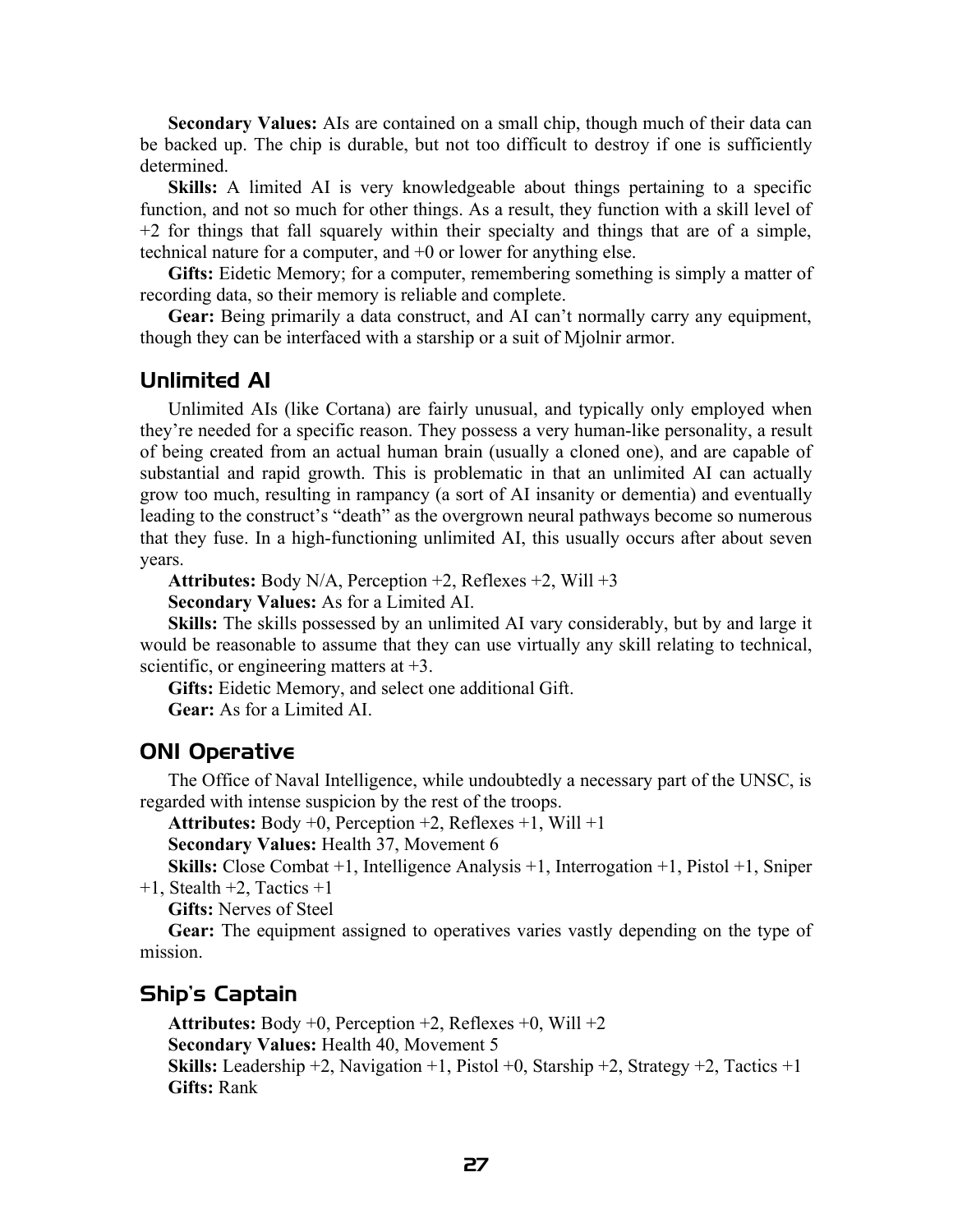**Gear:** In terms of military equipment, the crew of a ship usually has little more than an automatic pistol as a sidearm and a standard commlink.

### Ship's Crew

**Attributes:** Body +0, Perception +1, Reflexes +0, Will +1 **Secondary Values:** Health 37, Movement 5 **Skills:** Navigation +1, Pistol +0, Starship +1, Strategy +2, Tactics +1, and at least one additional technical skill at +2. **Gifts:** Rank

**Gear:** Sidearm and commlink.

#### Pilot

**Attributes:** Body +0, Perception +2, Reflexes +2, Will +0 **Secondary Values:** Health 34, Movement 7

**Skills:** Computer Systems +1, Gunnery +2, Navigation (Air) +1, Navitation (Space)  $+0$ , Pilot  $+2$ , Pistol  $+0$ , Tactics  $+1$ 

**Gifts:** Nerves of Steel

**Gear:** Pilots are typically assigned a sidearm, but otherwise their main equipment for when out on missions is a flightsuit and whatever craft they're piloting.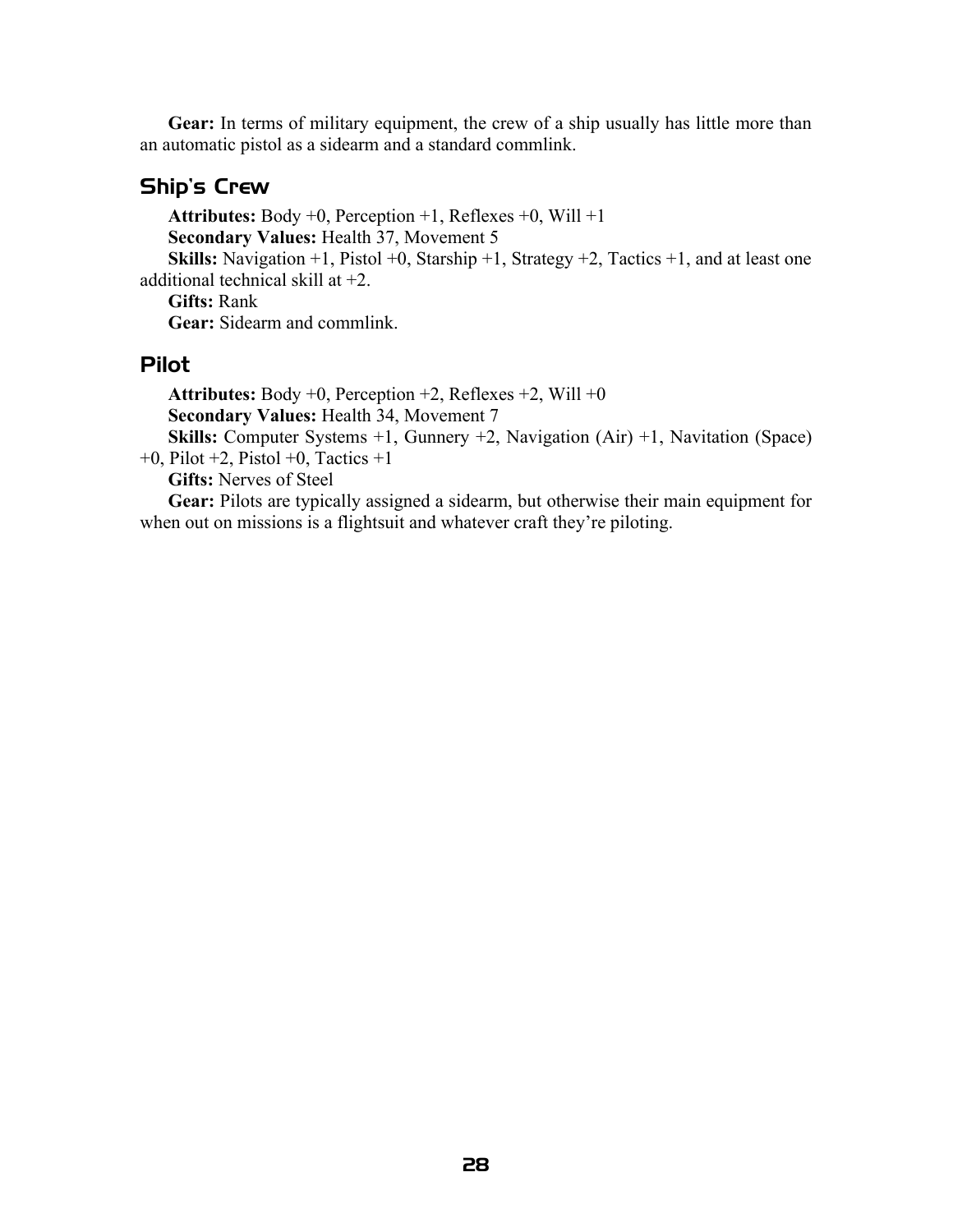# <span id="page-28-1"></span>THE COVENANT

## <span id="page-28-0"></span>Covenant NPCs

Covenant troops are savage and merciless foes whether on the ground or in space. While the Grunts sometimes display cowardice, overall Covenant troops are fanatical in their devotion to whatever goal their superiors have placed before them. They consider humanity to be an abomination; as such a Covenant soldier would typically rather go unarmed than lay hands on any piece of human technology. Furthermore, they are brutal and utterly merciless in their treatment of humans, civilian or otherwise. Grunts and Jackals are known for tearing apart and devouring helpless civilians.

#### Faults

Certain Covenant NPCs have traits called **Faults**. Although they've mostly been omitted from H:tCW, in Fudge they're a polar opposite of Gifts, a trait that characters can take to get an extra Gift in exchange for being burdened with something negative. The Faults included here are mostly self-explanatory.

## Fighting The Covenant

In the war against the Covenant humanity isn't doing too well. On the ground UNSC forces can actually hold their own, particularly when there aren't too many Elites around. Projectile weapons are a bit less effective against energy shields, but the human arsenal is nonetheless nothing to sneeze at. Furthermore, on the ground the Covenant aren't the greatest tacticians. Grunts are dumb and lazy and prone to panicking, while Elites tend to be too arrogant and prideful for their own good. There are of course more experienced Covenant soldiers, including deadly special forces units, but the rank and file tend to use relatively basic tactics. The weapons they use are vicious and damaging to living creatures, whether in the form of plasma burns or the terrible internal damage caused by needlers, but in terms of stopping power they aren't substantially better than what the UNSC marines are using. The problem is that Covenant spacecraft are overwhelmingly more powerful; their plasma cannons can tear through the UNSC warships' thick armor plating in seconds, and MAC guns and Archer missiles are of limited use against shielded Covenant spacecraft. And as always, air superiority trumps ground superiority.

## Covenant Dialogue

One of the most memorable and amusing parts of *Halo* is the dialogue you can get out of the various Covenant types, and putting that kind of dialogue in your game will help capture the feel of the games. Jackals and Hunters don't have anything intelligible to say to humans, and Brutes frankly don't get the choice lines.

**Grunts** on the other hand (whose speech the novels tell us the UNSC has managed to fully decode) are obnoxious, whiny, lazy, cowards who can't seem to shut up. Their grammar is terrible, and they tend to suck up to superiors who treat them halfway decently, but will happily abandon the same superior at the first sign of danger. When they do manage to accomplish something they can't help but babble about it.

Players of the original *Halo* are used to **Elites** going "Wort wort wort!" and not saying much else, but in *Halo 2* they started speaking English. Whether this is just that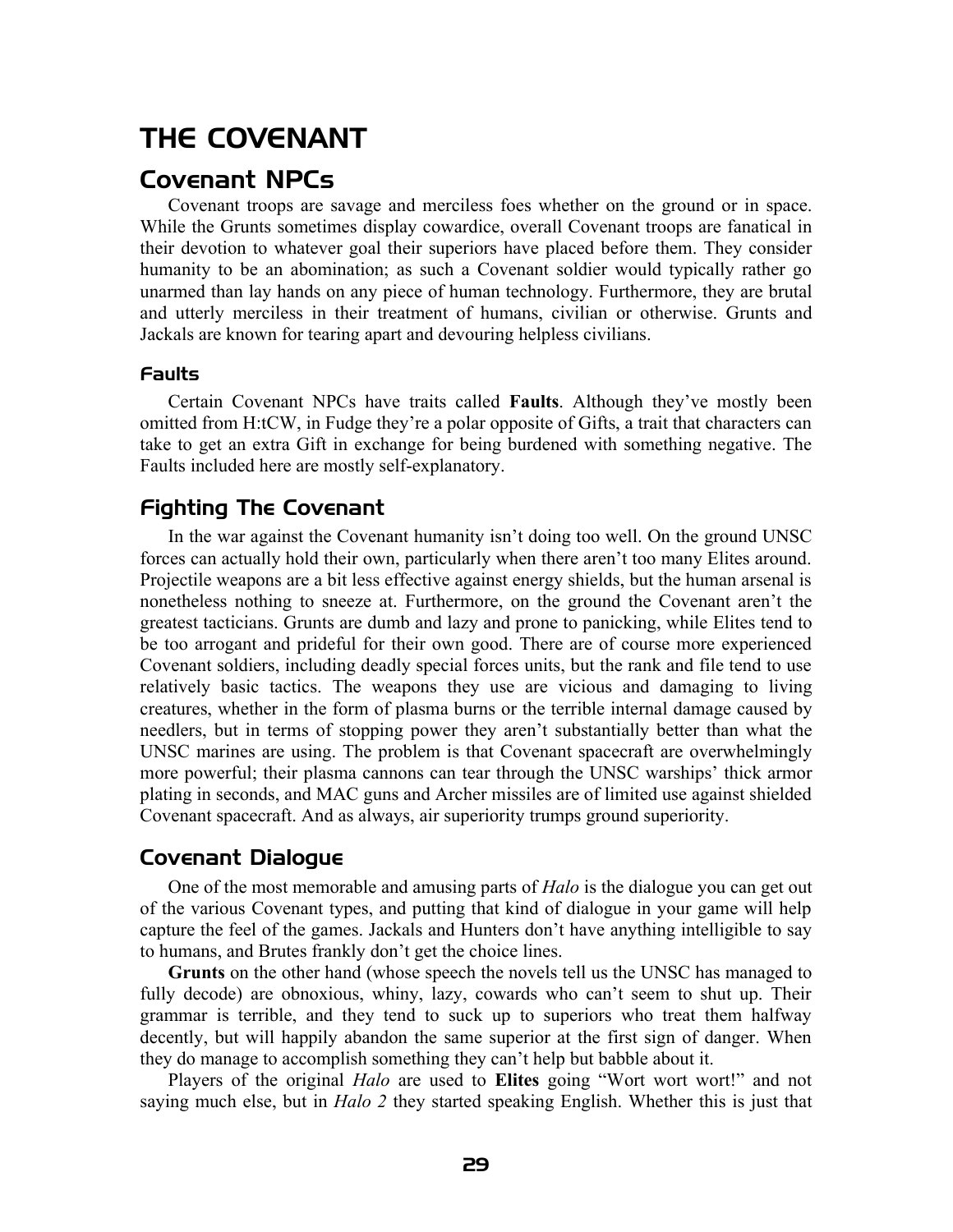their speech is being "translated" for the viewer or the UNSC has finally figured out the Elites' language is for you to decide. The Covenant did figure out the English language before they'd even made direct contact with humanity, and presumably any number of Elites have learned it to better deal with the enemy. Elites love the thrill of battle and they tend to be melodramatic braggarts. In fact they tend to go around stating the obvious with great conviction. They also seem to have learned that humans are descended from primates because when they taunt UNSC troops on the battlefield they sometimes like to make lame monkey jokes ("Do not be afraid! I have a banana for you!").

## Grunts (Unggoy)

These creatures are among the smallest of the Covenant aliens; they are squat creatures are around 5 feet tall, and while they are the weakest and most cowardly of the Covenant's forces, only a fool would underestimate them. Used as cannon fodder, they can be lazy and cowardly (some soldiers have even encountered them sleeping on the job – easy pickings for a quick blow from a rifle butt), and tend to chatter incessantly, even when shutting up would keep them alive, but they can be surprisingly effective, especially in large groups. They always wear some sort of armor that includes a life support mechanism.

**GM Info:** Grunts require a methane atmosphere to survive; in an Earth-type atmosphere they will quickly suffocate. They are more or less at the bottom of the Covenant hierarchy, used as cannon fodder and little else, and they know it. They're looked down upon by most other Covenant races, and they sometimes resent their position. They see Elites, especially the fanatical ones, as overbearing and foolhardy and all too willing to throw away the lives of Grunts for their own personal glory. Jackals hate having to work with the "gas-suckers." UNSC soldiers have seen grunts hit by plasma grenades run *towards* their Elite superiors, and one has to wonder if this isn't sometimes on purpose.

All Grunts are relatively weak creatures, but similar to the Elites their armor is color coded to show rank. There are veteran, special ops, and even Ultra Grunts, and they can be surprisingly clever, especially when under the command of an experienced Elite.

**Gear:** All Grunts wear a combination armor and air supply unit (Armor rating of 4). A typical Grunt carries a plasma pistol and two plasma grenades, though they sometimes wield a needler or fuel rod gun instead. Grunts that are part of spec ops units can have active camouflage.

#### Orange Grunt (Standard Infantry)

**Attributes:** Body –1, Perception +0, Reflexes –1, Will –1 **Secondary Values:** Health 26, Movement 3 **Skills:** Drive +0, Gunnery +0, Heavy Weapons +0, Pistol +0, Throwing +0 **Gifts:** None **Faults:** Cowardly, Lazy, Requires Methane Atmosphere

#### Red Grunt (Veteran Infantry)

**Attributes:** Body –1, Perception +0, Reflexes +0, Will –1 **Secondary Values:** Health 26, Movement 4 **Skills:** Drive +0, Gunnery +0, Heavy Weapons +0, Pistol +1, Throwing +0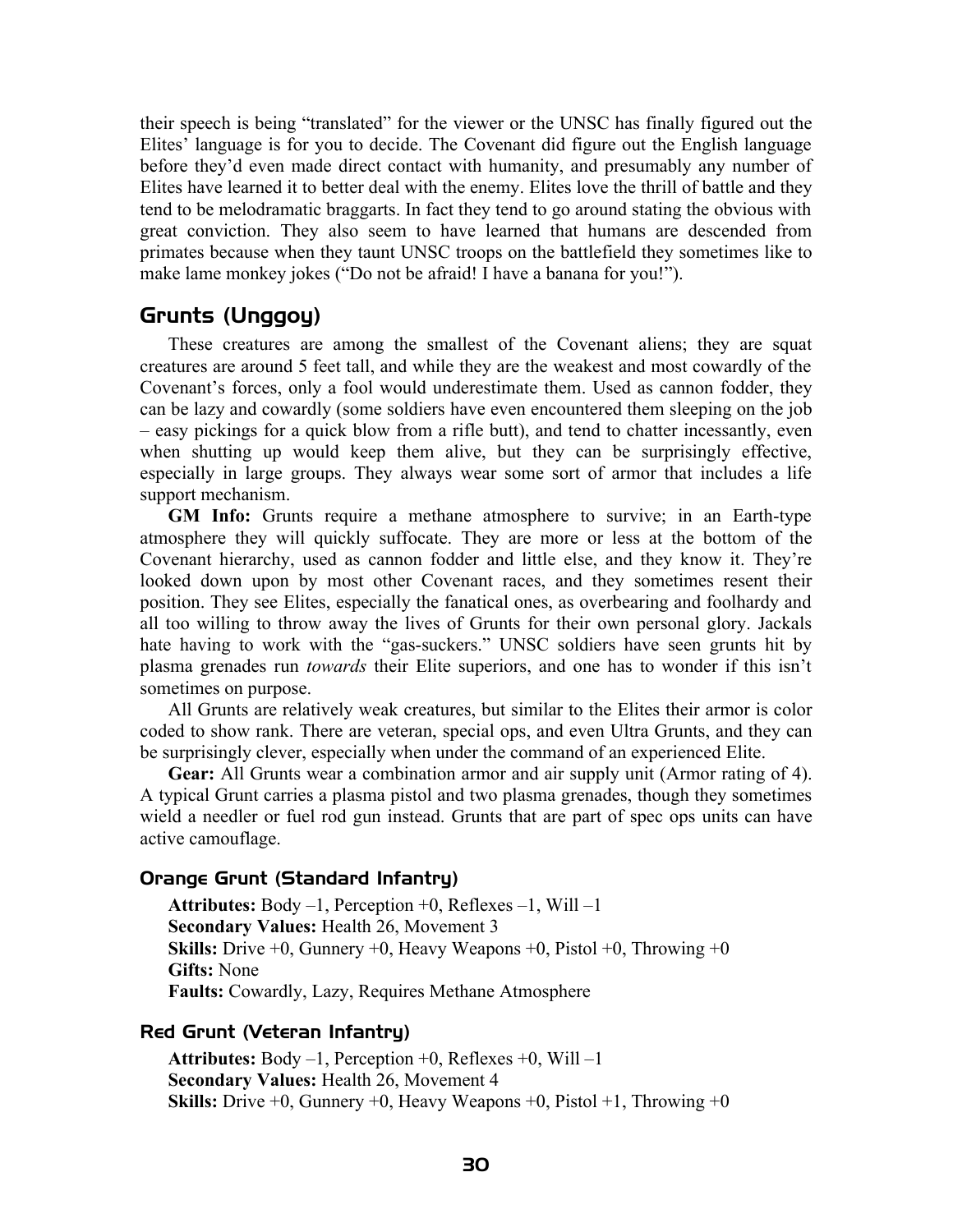**Gifts:** None **Faults:** Cowardly, Lazy, Requires Methane Atmosphere

#### Green Grunt (Heavy Weapons)

**Attributes:** Body –1, Perception +0, Reflexes –1, Will –1 **Secondary Values:** Health 26, Movement 3 **Skills:** Drive +0, Gunnery +1, Heavy Weapons +1, Pistol +0, Throwing +0 **Gifts:** Special Gear (Fuel Rod Gun) **Faults:** Cowardly, Lazy, Requires Methane Atmosphere

#### Black Grunt (Spec Ops)

**Attributes:** Body –1, Perception +0, Reflexes +0, Will +1 **Secondary Values:** Health 35, Movement 4 **Skills:** Drive +0, Gunnery +0, Heavy Weapons +0, Pistol +2, Throwing +1 **Gifts:** Fearless **Faults:** Requires Methane Atmosphere

#### Drones (Yanme'e)

Drones (or "buggers" as most marines like to call them) are a race of flying insectoid creatures, and only recently have been put to use in combat, in spite of having relatively fragile bodies. Still, they're cunning and can be very dangerous in large groups. Their homeworld has a very thin atmosphere, so they are resistant to vacuum, but can only fly for short periods in Earth-level gravity.

**Attributes:** Body –2, Perception +1, Reflexes +3, Will +0 **Secondary Values:** Health 24, Movement 7 (12 while flying) **Skills:** Pistol +0

**Gifts:** Climbing Claws (Drones can use their claws to perch just about anywhere with footholds), Flight (Drones can fly at a Movement rate of up to 12, though under Earthlike gravity they have to frequently rest).

**Gear:** A Drone is normally equipped with a plasma pistol or a needler.

#### Jackals (Kig-Yar)

Although physically weak, the Jackals' superior senses give them a place in the Covenant's armed forces as spies and assassins. Standing around 5'8" tall with serpentine features, Jackals are usually found carrying a strong energy shield that serves as a very powerful and effective protection. A step above the Grunts, Jackals are much more clever and agile, and will use their shields and plasma pistols (particularly the charge shot) to their fullest effect. Some Jackals serve as snipers, however, and eschew the shield in favor of a particle beam rifle.

**Gear:** All Jackals wear a light body armor (Armor rating 4), and typically carries a shield and a plasma pistol. Certain Jackals are assigned as snipers instead, and carry only a particle beam rifle.

**Jackal Shields:** The shields carried by most Jackals take the form of a bracelet that creates a circular force field with a notch in it to help them shoot around the shield. These shields are colored orange or blue to denote the Jackal's rank, but the two colors of shields function exactly the same. Projectile weapons, needler rounds, and plasma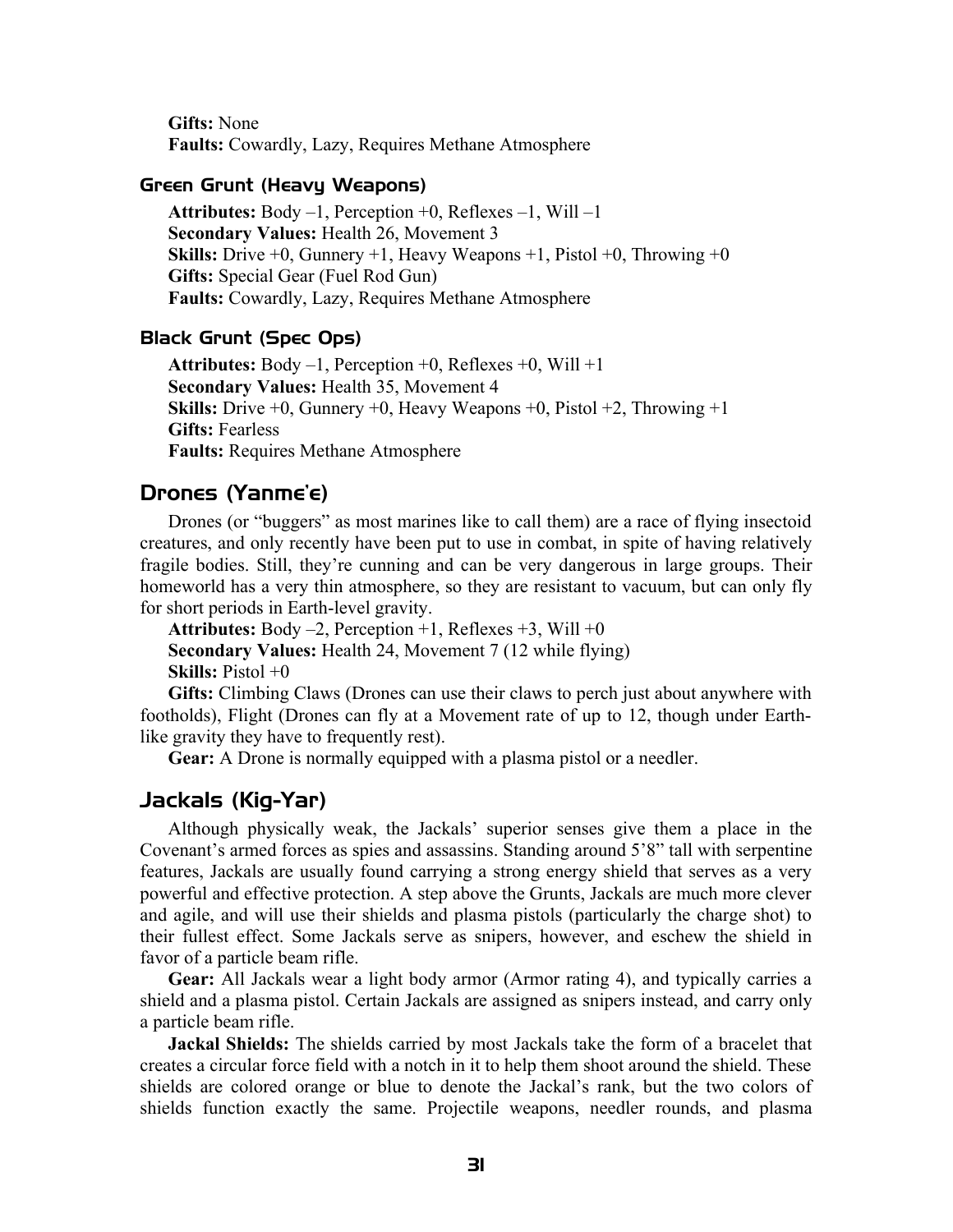grenades all simply bounce off. Plasma weapons weaken the shield (it effectively has 50 Health) until it collapses, but explosions and melee attacks go right through it. Shooting a Jackal around his shield is difficult but possible, and incurs a –2 penalty from the front, or  $a -1$  penalty if the Jackal has  $\frac{3}{4}$  cover from his shield (no penalty from the side or back).

#### Orange Jackal

**Attributes:** Body –2, Perception +3, Reflexes +2, Will +0 **Secondary Values:** Health 24, Movement 6 **Skills:** Close Combat +0, Pistol +1, Sniper +1 **Gifts:** Alertness

#### Blue Jackal (Veteran)

**Attributes:** Body –1, Perception +3, Reflexes +2, Will +1 **Secondary Values:** Health 32, Movement 6 **Skills:** Close Combat +1, Pistol +2, Sniper +1 **Gifts:** Alertness

#### Sniper Jackal

**Attributes:** Body –2, Perception +3, Reflexes +2, Will +1 **Secondary Values:** Health 27, Movement 6 **Skills:** Close Combat +0, Pistol +1, Sniper +2 **Gifts:** Alertness, Steady Hands

#### Elite (Sangheili)

The dreaded Elites are among the most dangerous of the covenant forces. Standing roughly 8'6" tall, these creatures are agile yet extremely strong. While they favor brute force, they can be brilliant tacticians and cunning adversaries. Add to this effective use of weapons and a recharging energy shield, and the Elites are deadly enemies that even the best marines cannot stand up to alone. Soldiers facing elites are advised to take these creatures down as quickly as possible. This is best accomplished with the coordination of a team; once an Elite's shield is taken down, he becomes vulnerable to headshots.

**GM Info:** Elites are second only to the Prophets in the Covenant hierarchy. They are proud creatures, raised to believe that they stand near the pinnacle of creation. Intelligent, capable, and cunning, if they have a flaw it is that they can sometimes be arrogant and even careless in battle.

**Gear:** A typical elite wears armor (Armor 8) with a shield generator (see below) and carries a plasma rifle and some plasma grenades. However, they can use virtually any Covenant weapons; Elites favor needlers, carbines, and of course energy swords.

#### Blue Elite (Minor)

**Attributes:** Body +4, Perception +1, Reflexes +2, Will +2 **Secondary Values:** Health 75, Movement 9 **Skills:** Close Combat +1, Drive +1, Heavy Weapons +1, Pilot +1, Pistol +2, Rifle +2, Throwing  $+2$ **Gifts:** Fearless **Faults:** Arrogant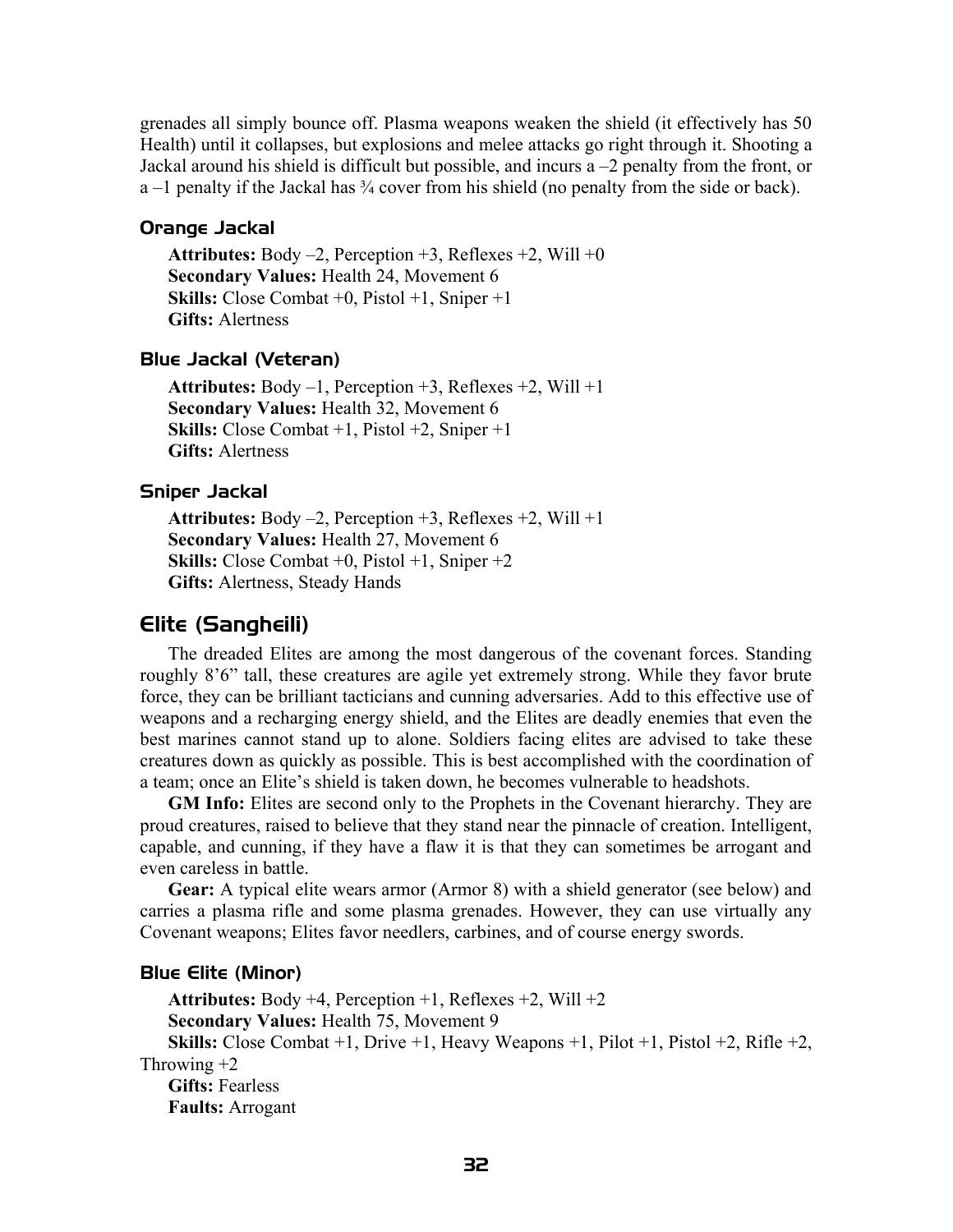#### Red Elite (Veteran)

**Attributes:** Body +4, Perception +2, Reflexes +2, Will +2 **Secondary Values:** Health 75, Movement 9 **Skills:** Close Combat  $+2$ , Drive  $+1$ , Heavy Weapons  $+2$ , Pilot  $+2$ , Pistol  $+2$ , Rifle  $+2$ , Throwing  $+2$ **Gifts:** Fearless **Faults:** Arrogant

#### White Elite (Ultra)

**Attributes:** Body +4, Perception +2, Reflexes +2, Will +3 **Secondary Values:** Health 78, Movement 9 **Skills:** Close Combat +3, Drive +1, Heavy Weapons +2, Pilot +2, Pistol +2, Rifle +3, Stealth  $+1$ , Throwing  $+2$ **Gifts:** Fearless **Faults:** Arrogant

#### Gold Elite (Commander)

Gold Elites are high-ranking officers, and invariably achieved their rank in part by demonstrating exceptional skill and effectiveness in combat. They nearly always carry an energy sword.

**Attributes:** Body +4, Perception +2, Reflexes +2, Will +3 **Secondary Values:** Health 78, Movement 9 **Skills:** Close Combat +3, Drive +1, Heavy Weapons +2, Leadership +2, Pilot +2, Pistol  $+2$ , Rifle  $+3$ , Stealth  $+1$ , Throwing  $+2$ **Gifts:** Fearless, Nerves of Steel **Faults:** Arrogant

#### Purple Elite (Spec Ops Shock Trooper)

**Attributes:** Body +4, Perception +3, Reflexes +2, Will +3 **Secondary Values:** Health 78, Movement 9 **Skills:** Close Combat +3, Drive +1, Heavy Weapons +2, Pilot +2, Pistol +3, Rifle +3, Stealth  $+3$ , Throwing  $+3$ **Gifts:** Fearless, Nerves of Steel **Faults:** Arrogant

#### <span id="page-32-0"></span>Elite Player Characters

So, the whole Arbiter thing has you thinking it'd be neat to have Elites as player characters? No problem, as long as either they're *all* Elites, or you have some really snazzy explanation for whatever the heck is going on.

Anyway, Elites start with Body  $+2$ , Perception  $+0$ , Reflexes  $+1$ , and Will  $+1$ , and add an extra 4 free levels to their attributes. As with Spartans, the maximums and minimums of each Attribute are increased by the margin of the bonus (i.e., an Elite's body has to be between  $-1$  and  $+5$ ).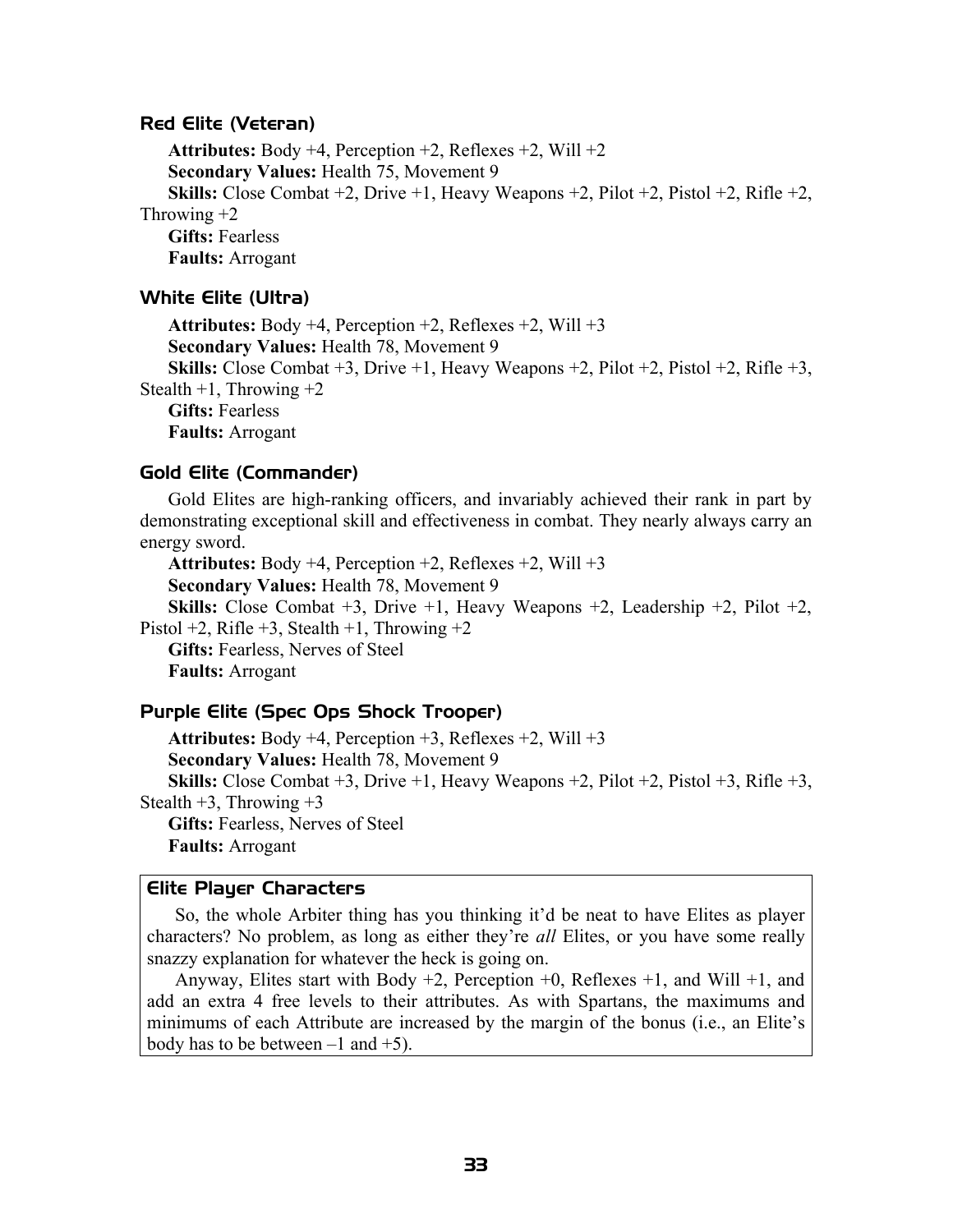| Not surprisingly, being an Elite counts as your Profession, so you get the following:          |
|------------------------------------------------------------------------------------------------|
| Close Combat +1, Drive +1, Gunnery +1, Heavy Weapons +1, Pilot +1, Pistol +2, Rifle            |
| $+2$ , Throwing $+2$ , and the Gift of Fearless.                                               |
| For a Specialty, select one of the following:                                                  |
| <b>Banshee Pilot:</b> Gunnery $+2$ , Navigation (Air) $+2$ , Pilot $+2$                        |
| <b>Inquisitor:</b> Intelligence Analysis $+1$ , Interrogation $+2$ , Knowledge (Covenant Lore) |
| $+2$                                                                                           |
| <b>Sniper:</b> Sniper $+2$ , Stealth $+1$ , Gift: Steady Hands                                 |
| <b>Spec Ops:</b> Demolitions $+1$ , Sniper $+1$ , Stealth $+2$ , Tactics $+2$                  |
| <b>Squad Commander:</b> Leadership $+2$ , Tactics $+2$                                         |
| <b>Trooper:</b> EVA $+2$ , Navigation (Space) $+1$                                             |

#### Hunter (Lekgolo)

Hunters are hulking behemoths, and unique among the various Covenant races in that they are actually a sentient colony organism, consisting primarily of several symbiotic worms. They're about 8 feet tall when hunched down for combat, or 12 if they stand to their full height. These creatures are largely immune to anything short of carefully directed heavy arms fire, except against attacks to a small orange area on the back. Exploiting this weakness will bring down a Hunter in short order, but doing so, especially under fire, is a challenge. Hunters are equipped with a devastating fuel rod cannon and a massive alloy shield that can deflect or absorb most attacks.

**GM Info:** Hunters seldom interact with other Covenant races, the main exception being the Elites, who were responsible for "taming" the Hunters and making them a part of the Covenant in the first place. They can be surprisingly intelligent, but their battlefield tactics are very simple; they shoot at long range and lunge at close range. Hunters are always found in pairs, called "bond brothers," and killing one means facing the wrath of the other.

**Gear:** Hunters are always equipped with an alloy shield and a heavy fuel rod cannon.

The alloy shield carried by the Hunters can deflect virtually any non-explosive attack, including sniper fire. When a Hunter holds the shield up in a defensive position, attacks to the front have a +1 modifier to the base Difficulty Rating to hit. The shield can also be used for melee attacks, in which case it adds +20 to damage.

Hunters are equipped with a heavy fuel rod gun attached to one arm. It contains a small reactor that gives it a virtually unlimited payload, but it takes two rounds to recharge between shots. Explosive (3m), Lobbing

| Weapon             | Damage | Reload | Pavload | RoF | Range  |
|--------------------|--------|--------|---------|-----|--------|
| Heavy Fuel Rod Gun | 80     | N/A    | N/A     | *   | Medium |

**Attributes:** Body +5, Perception +1, Reflexes +1, Will +2

**Secondary Values:** Health 85, Movement 8

**Skills:** Close Combat +1, Heavy Weapons +1

**Gifts:** Heavy Armor (Armor rating of 40!)

**Faults:** Achilles Heel; Hunters have a soft spot that's bright orange. Attacks that land there do double damage and ignore its armor. From the front this is a very small spot and attempts to hit it are at  $a - 2$  penalty. From the back it's more clearly visible but still small, and the penalty is  $-1$ .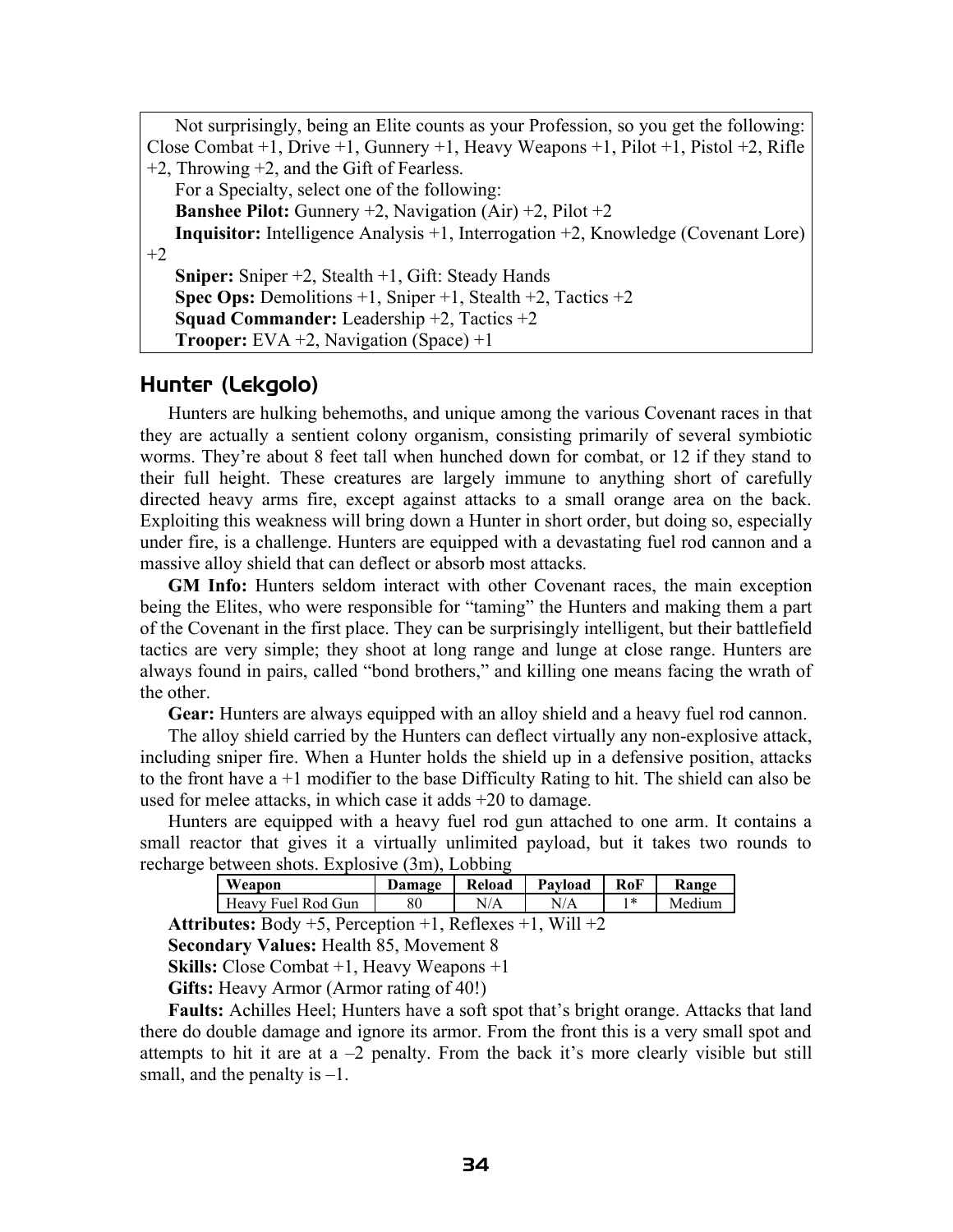#### Brutes (Jiralhanae)

Brutes are a recent addition to the Covenant, a race of massive apelike creatures whose strength, durability, and brutality exceed even the elites. During the Ninth Age of Reclamation one of the Hierarchs is assassinated by the human soldier known as the Demon (i.e. the Master Chief), and the Elites are stripped of the privilege of having their most honored warriors serve as the Honor Guard of the Prophets. Elites and Brutes never fully trusted one another, and this will have the makings of an all-out civil war.

**Attributes:** Body +4, Perception +0, Reflexes +1, Will +4

**Secondary Values:** Health 81, Movement 8

**Skills:** Close Combat  $+2$ , Drive  $+1$ , Pistol  $+2$ , Rifle  $+2$ 

**Gifts:** Fearless

**Faults:** Berserker; when Brutes are acting in a group in combat, should all but one be killed the last remaining one will go berserk. He abandons any pretense of civilization, and charges at the nearest enemy, bringing devastating hand-to-hand attacks to bear.

**Gear:** Brutes most often wield the weapons made specifically for them: the brute plasma rifle and brute shot.

#### Other Covenant Races

Humanity has no doubt not seen all of the races that comprise the Covenant, and there's no telling when more could join either, as we witnessed with the Brutes. The following are some of the known non-combatant Covenant races.

**Engineers (Huragok):** The Engineers are one of the more mysterious Covenant races. They appear as amorphous floating purple things with many tentacles, and they exist to fix things. In fact they'll happily repair even devices belonging to enemies.

**Prophets:** The Prophets are the rulers and founders of the Covenant, a race of spindly and comparatively feeble humanoids of great intellect. Needless to say they avoid combat whenever possible, though particularly in the case of the Hierarchs they can bring considerable technological power to bear, not to mention calling down an avalanche of Covenant muscle.

## <span id="page-34-0"></span>Covenant Weapons

Most Covenant weapons are based on some form or other of energy, plasma or otherwise. Many of these have some kind of interchangeable magazine or power cell, but the plasma weapons that are by far the most commonly used Covenant weapons have a built-in battery that has a long life, but cannot be interchanged.

All plasma weapons cause "**plasma stun**." That is, the visceral impact, energy discharge, and so on cause targets to be slowed down. It takes many hits for this to kick in—so much so that it usually only happens when multiple attackers are pouring on the plasma fire—but when it does it can be devastating. A character that takes 40 or more damage (before armor is applied) in one round has their Movement halved and takes  $a - 1$ penalty to all physical actions. A character that takes 60 or more damage from plasma in one round (and somehow survives) is immobilized and loses his next turn entirely.

| Weapon             | Damage | Reload | Payload    | RoF | Range        |
|--------------------|--------|--------|------------|-----|--------------|
| Brute Plasma Rifle | 24     | N/A    | 40         |     | Medium       |
| <b>Brute Shot</b>  | 40     |        |            |     | Medium       |
| Covenant Carbine   | 20     |        | $18$ /clip |     | $\omega$ ong |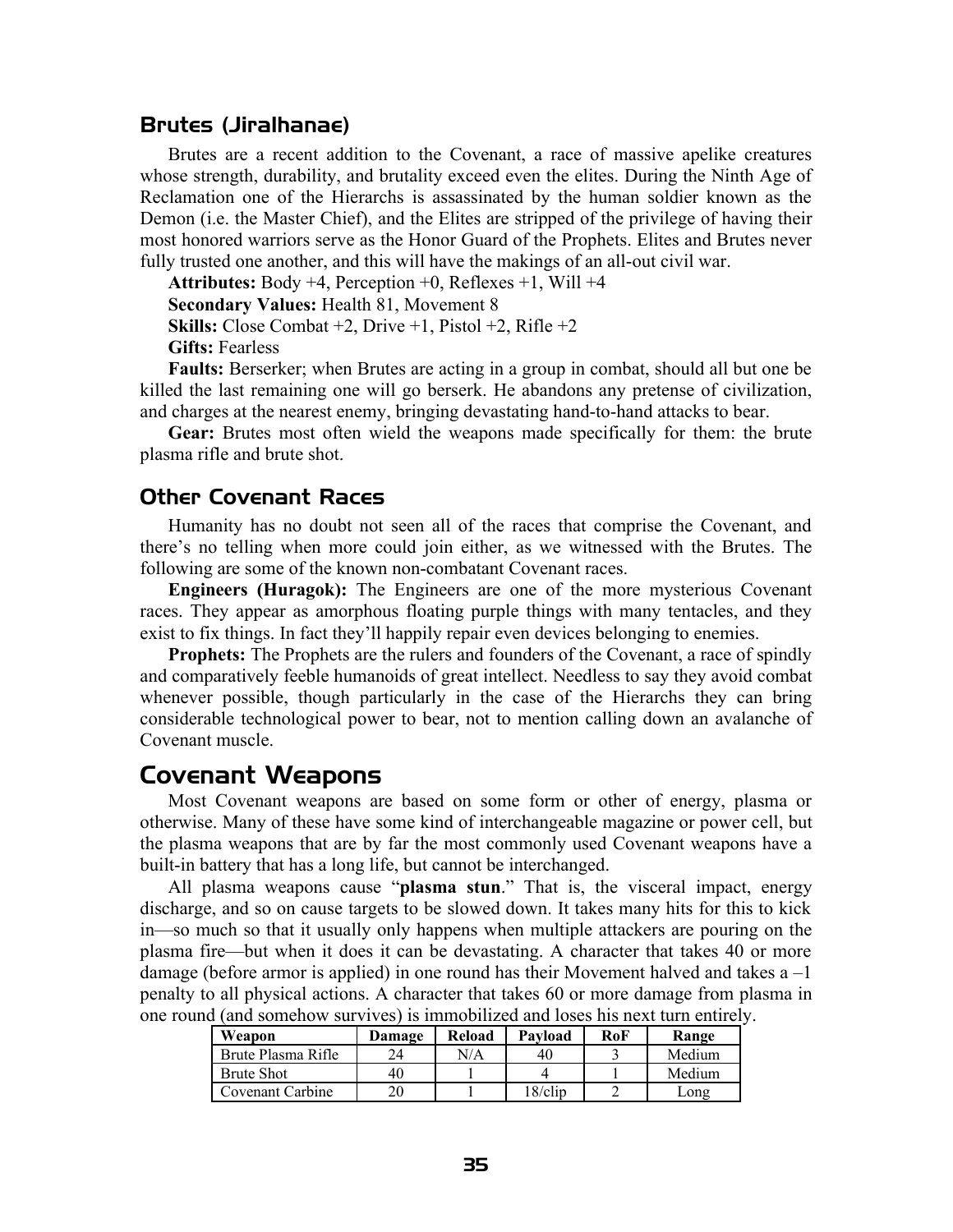| <b>Energy Sword</b> | $+50$ | N/A | N/A                                | Melee | Melee     |
|---------------------|-------|-----|------------------------------------|-------|-----------|
| Fuel Rod Gun        | 70    |     |                                    |       | Long      |
| Needler             | 24    |     | $30$ /clip<br>$(6 \text{ bursts})$ | 2     | Medium    |
| Particle Beam Rifle | 60    | N/A | 20                                 | $2*$  | Very Long |
| Plasma Grenade      | 60    | N/A | N/A                                |       | Thrown    |
| Plasma Pistol       | 16    | N/A | 80                                 |       | Medium    |
| Plasma Rifle        | 20    | N/A | 60                                 |       | Medium    |

## Brute Shot

The Brute Shot is a weapon used exclusively by Brutes, a grenade launcher with a large blade attached.

**Special:** Explosive (2m)

**Melee Attack:** The massive blade attacked to the front of the Brute Shot adds a +20 bonus to the damage of melee attacks.

#### Covenant Carbine

The Carbine is an accurate, long-range weapon employed by Elites. It fires a beam of greenish energy, and requires special interchangeable energy cartridges as ammunition. Though an effective weapon, wielders need to keep in mind that the energy beam can reveal one's position.

**Special:** 2x Scope, Precise

#### Energy Sword

The energy sword is a weapon used by some Elites; it consists of plasma energy held in a sword shape, capable of cutting through most targets with ease. However, unlike most weapons, an energy sword remains visible when active camouflage is engaged.

**Special:** Armor Piercing

#### Fuel Rod Gun

This powerful weapon is essentially the Covenant's answer to the rocket launcher, firing off a powerful explosive blast of energy. Grunts sometimes use these in especially dangerous situations.

**Special:** Explosive (3m), Lobbing, Slow Attack

**Self-Destruct:** Some fuel rod cannons are equipped with a self-destruct feature; upon the death of the wielder the cannon will discharge its energy, creating an explosion equivalent to a plasma grenade.

#### **Needler**

The needler is perhaps the least understood of the Covenant weapons. Unlike most other Covenant weapons it uses clips of a sort – oval-shaped things containing glowing pink elements – and can be reloaded quickly in the field. The shots it fires are glowing pink needle-shaped crystals, which are fired in bursts and soar through the air, tracking towards available targets. If a needle round hits, it sticks into the target briefly before exploding, though energy shields will absorb the shock of this discharge. Unshielded targets are not so fortunate, and will suffer intensely painful internal damage.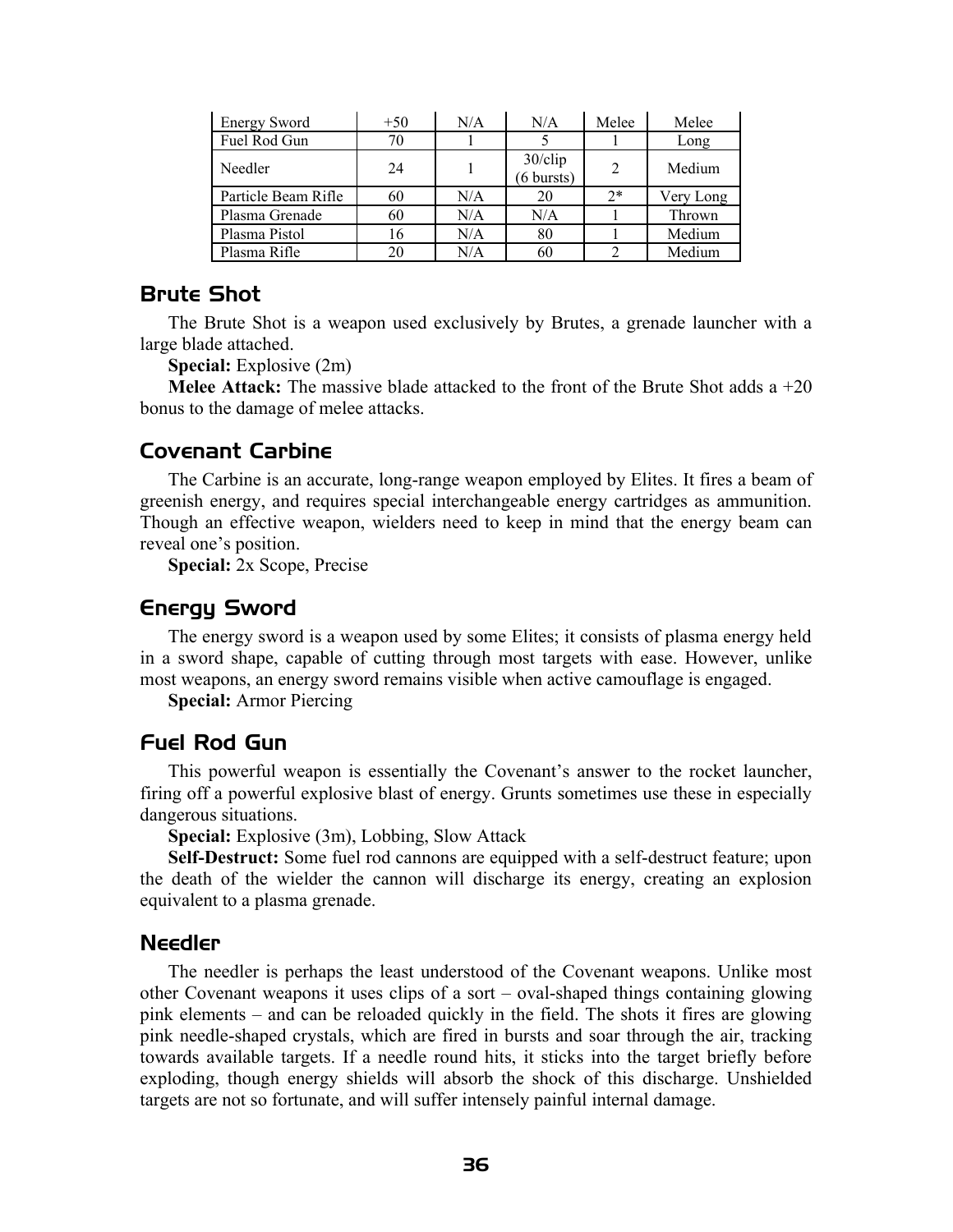**Special:** One-Handed, Slow Attack

**Delayed Detonation:** The needles fired by this weapon appear to stick into the target; this in itself does no damage at all, but the round after they land the needles explode, inflicting the damage listed to the target. If the Relative Degree of the attack is 2 or more, the needles have a large-scale detonation; the attack inflicts double damage, ignores armor and shields, and inflicts its base damage to other targets within 1 meter.

**Tracking:** Needles move slowly, but naturally adjust their course towards living targets. They can make shallow turns (about 30 degrees at most) to veer towards a target, giving them  $a + 1$  bonus to accuracy.

#### Particle Beam Rifle

The Covenant's sniper rifle type weapon fires a powerful beam of whitish-purple energy.

**Special:** 2x Scope, 10x Scope, Precise

**Overheating:** Although the particle beam rifle can fire two shots in one turn, doing so causes it to overheat immediately, requiring two full rounds to cool down enough to fire again.

#### Plasma Grenade

The grenades used by the Covenant use not a chemical reaction but a release of contained plasma. The explosive force of these is comparable to that of fragmentation grenades, but plasma grenades have a unique property that allows them to adhere to vehicles or living targets, thereby making the explosion inescapable and allowing the blast to ignore both armor and energy shields.

**Special:** Explosive (3m), Lobbing, Slow Attack

**Sticky:** One of the unique and dangerous attributes of the plasma grenade is its ability to adhere to targets, both living creatures and vehicles. If it is successfully attached, its explosion will ignore armor and shields, making it an extremely lethal weapon.

#### Plasma Pistol

**Special:** One-Handed

**Charge Shot:** The plasma pistol has a unique feature that allows it to concentrate several shots worth of energy into a single blast. Although the pistol is not usable in the following round as it discharges the excess heat, the charge shot will totally disrupt an energy shields (including an overshield!) and plasma shields, and inflicts triple damage to non-shielded targets. A charge shot cannot be used on a snap shot because it takes a moment for the energy to ramp up, and afterwards the pistol will always be unusable for one round during which is discharges the excess heat.

**Overheating:** Although it is capable of rapid fire, the plasma pistol will also overheat after extended periods of firing. If 5 shots are fired consecutivelyit will overheat and become unusable for a full round as it discharges the excess heat.

#### Plasma Rifle

**Special:** One-Handed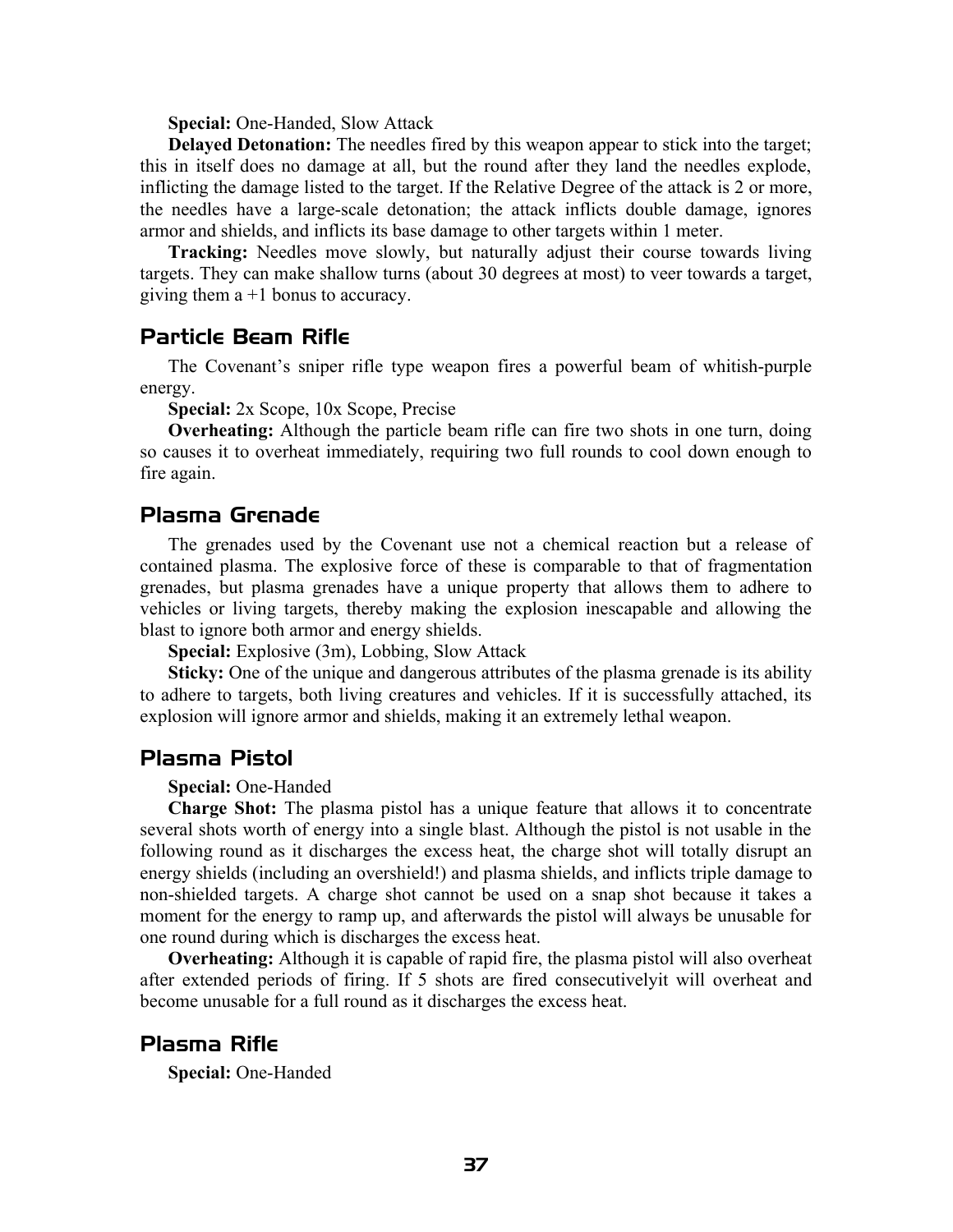The plasma rifle and plasma pistol are the most common weapons of the Covenant ground troops. These weapons fire blasts of plasma energy, and the burns they cause are incredibly painful on unprotected flesh. Plasma weapons cannot be reloaded, at least not in the field; it is believed that these weapons are recharged on ships and bases. The plasma rifle is larger, more powerful, and capable of firing in bursts, but lacks the charge shot function of the plasma pistol.

**Overheating:** Although it is capable of burst fire, the plasma rifle will overheat after extended periods of firing. If 6 shots are fired consecutively, rifle will stop functioning for 1 round as is dissipates the excess heat.

The **Brute Plasma Rifle** is a variant of the standard plasma rifle used by Brutes. It's colored red and has a higher rate of fire, but the increased rate of fire makes it easy to overheat.

## <span id="page-37-0"></span>Other Covenant Equipment

#### Active Camouflage

Active camouflage is a technology employed mainly by the Covenant's special forces troops. It is used primarily by Elites, but even Grunts have been seen using it from time to time. It works by surrounding the user with holograms that copy the scenery, creating a "transparency" effect. The user appears only as a glassy rippling in the air, and can be very hard to see. If a user of active camouflage is immobile, noticing them requires a Perception roll, usually with a  $-2$  penalty, but if they're moving at more than a crawl (2) movement units per round) the roll has no penalty. If the user attacks with a weapon, whether with a human projectile weapon or an alien energy weapon, it will disrupt active camouflage, making the wearer momentarily visible. With single shots, opponents need to make a Perception roll to catch sight of them, but burst fire leaves them visible long enough that being seen is a certainty. Active camouflage can cover up even large weapons like a rocket launcher, but if the wearer uses an energy sword, the sword itself will remain visible. Normal melee attacks, however, do not disrupt the camouflage.

Older versions of active camouflage were incompatible with energy shields, resulting in the camouflage's power being drained within a few minutes. As a result, Elites who made use of it had to either sacrifice their shields or use short-term, recharging active camouflage units. The newer versions, which currently are usually reserved for special forces shock troopers, can be switched on and off at will (takes one turn), and are unaffected by shields.

#### Armor

Many Covenant troops wear armor of some kind. The armor ratings of these are as follows:

- **Grunt:** Armor 4
- **Jackal:** Armor 4
- **Elite:** Armor 8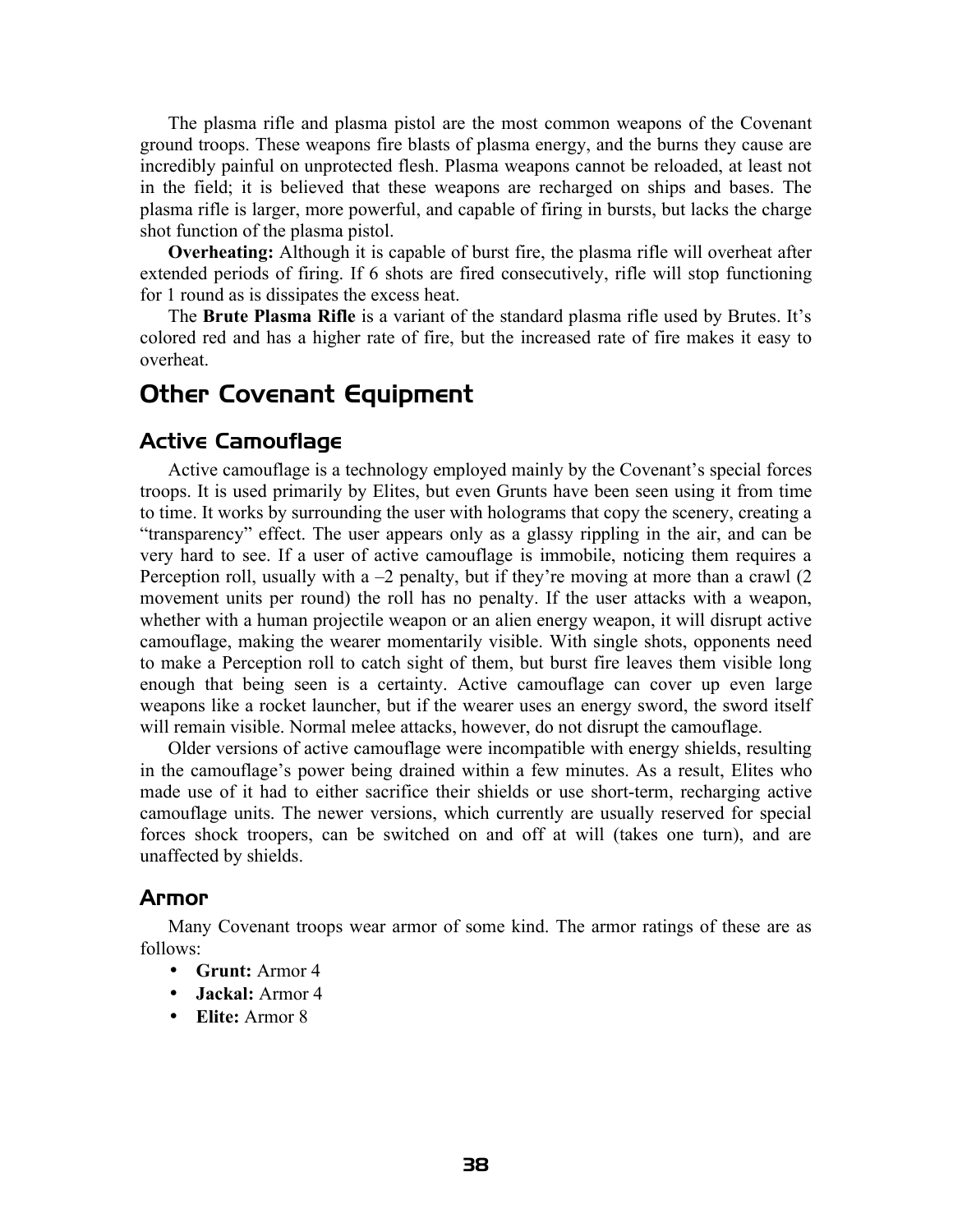## Energy Shields

All Elites are equipped with special recharging energy shields (which the humans copied in the Mjolnir armor). The shield has 40 health and Armor 10, and after 3 turns of taking no damage it'll regenerate to full health over the course of 2 full turns.

## Plasma Turret

The Covenant employs two types of plasma turrets. One is a heavy sit-in triplebarreled turret called a Shade, while the other is a portable turret that even a Grunt can carry (with some effort) and set up as needed.

| Weapon                 | Damage | Reload | Payload | RoF | Range  | Health |
|------------------------|--------|--------|---------|-----|--------|--------|
| Portable Plasma Turret | 26     | N/A    | N/A     |     | Medium | 60     |
| <b>Shade Turret</b>    | 14     | N/A    | N/A     |     | Long   | 100    |

## <span id="page-38-0"></span>Covenant Vehicles

The Covenant employs several different distinctive vehicles in combat. All of these are of the same purple colors as their capital ships, and all are powered by small plasma reactors. Furthermore, the various Covenant ground vehicles all use boosted gravity propulsion drives, allowing them to hover a few feet above the ground and thereby ignore rough or slippery terrain.

## Apparition

The Apparition is the older model U-shaped dropship that is slowly being phased out by the Covenant<sup>[1](#page-38-1)</sup> in favor of the Phantom (see below). It's equipped with a single plasma turret.

**Health Points:** 900

**Armor Rating:** 40

**Speed:** The Apparition is a transatmospheric dropship, and thus capable of traveling at speeds that are too fast for this game's ground-based combat system to represent.

#### **Maneuverability:** +0

**Crew Capacity:** One pilot, one copilot/gunner, and up to 16 passengers.

**Armament:** The Apparition is equipped with a single plasma turret, which is identical to the Shade turret (see above).

#### Banshee

The Banshee is a small and highly maneuverable aerial assault vehicle, equipped with dual plasma cannons and a fuel rod gun.

**Health Points:** 60

**Armor Rating:** 10

**Speed:** Starting 16, Accelerating 18, Running 36

**Maneuverability:** +1

**Crew Capacity:** One Elite. The pilot is completely enclosed by the vehicle, and cannot be attacked separately.

**Armament:** The Banshee is equipped with dual plasma cannons and a fuel rod gun. The fuel rod gun can only be fired directly forward, but the plasma cannons are on a

<span id="page-38-1"></span><sup>1</sup> This is the dropship seen in the original Halo: Combat Evolved. Like the Halo Library, I went with the name it was given in the Homefront Halo mod.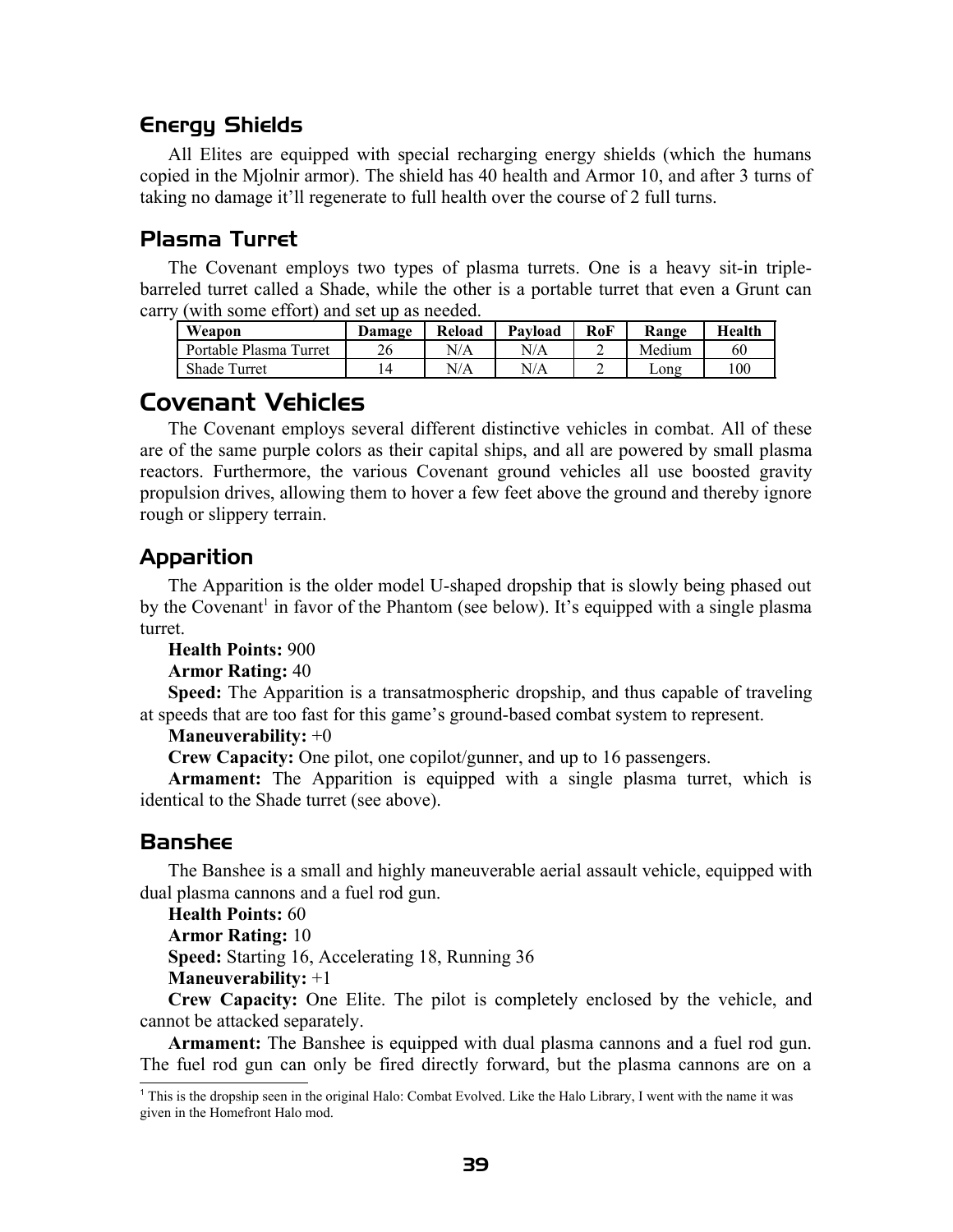turret that can pivot in a forward-facing 30-degree arc. The fuel rod gun takes time to build up a charge, so once fired it takes 3 rounds for it to build up the energy to fire again. It's also an Explosive (3m) and Lobbing attack.

| Weapon              | Damage | Reload | Payload | RoF | Range  |
|---------------------|--------|--------|---------|-----|--------|
| Dual Plasma Cannons | 20     | N/A    | N/A     |     | Medium |
| Fuel Rod Gun        | 60     | N/A    | N/A     |     | Long   |

#### Ghost

The Ghost is a one-man light reconnaissance hover vehicle equipped with dual plasma cannons. It is most commonly used by Elites, but Grunts, Jackals, and Brutes can all ride Ghosts if need be.

**Health Points:** 60

**Armor Rating:** 12

**Speed:** Starting 16, Accelerating 20, Running 26

**Maneuverability:** Good

**Crew Capacity:** One. The Ghost provides partial cover (+1 to base Difficulty Rating to hit) from the front, but no cover from the sides or back.

**Armament:** The Ghost is armed only with fixed mount dual plasma cannons.

| Weapon              | Damage | Reload | Payload | RoF | Range  |
|---------------------|--------|--------|---------|-----|--------|
| Dual Plasma Cannons | ንሰ     | N/A    |         |     | Medium |

### Phantom

The Phantom is the newer model of dropship that is now being employed by the Covenant. Unlike the Apparition, it has three plasma turrets, and can carry Covenant ground vehicles.

**Health Points:** 900 **Armor Rating:** 40

**Speed:** Dropship; out of scale.

**Maneuverability:** +0

**Crew Capacity:** One pilot, one copilot/gunner, and up to 18 passengers.

**Armament:** The Phantom has three plasma turrets; treat these as Shades. They can be destroyed separately (they have 100 Health), thereby disarming the craft.

#### Scarab

The Scarab is one of the Covenant's most fearsome weapons, a four-legged walking tank equipped with a single massive plasma cannon and several needler turrets. They're very difficult to take down, and employed as much to spread terror as for their destructive capacity. They aren't impossible to take down, but the best way to do so is to fight one's way inside.

**Health Points:** 1200

**Armor Rating:** 60

**Speed:** Fair. The Scarab walks at a constant speed of up to 12, and its legs let it climb over rough terrain with relative ease.

**Maneuverability:** –2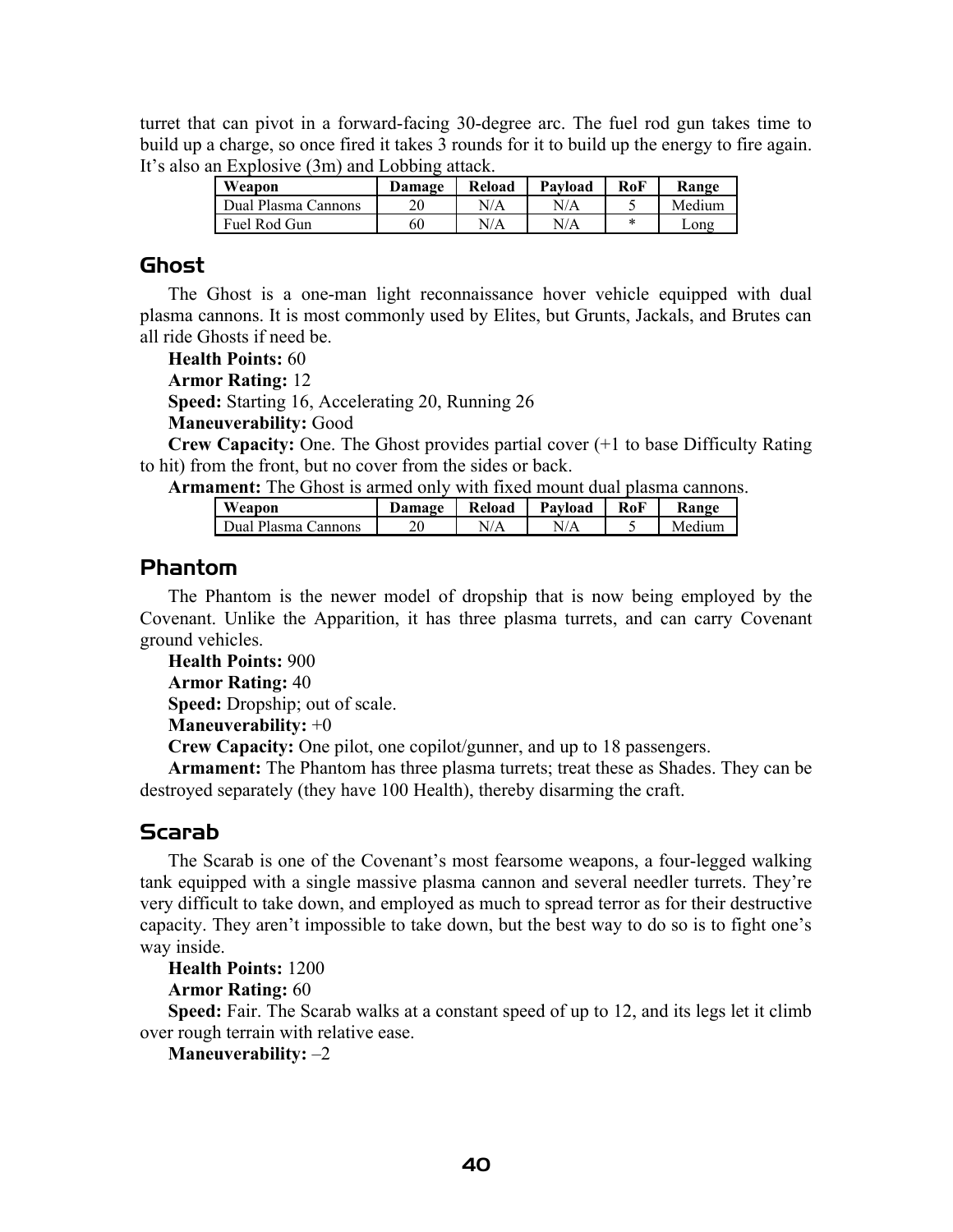**Crew Capacity:** Scarabs are usually operated by at a minimum a pair of Elites, but a crew of a dozen or more assorted Covenant troops mans the vehicle, operating the turrets and using the main deck as a platform to fire from.

**Armament:** The main weapon of the Scarab is a devastating heavy plasma cannon that can destroy a Scorpion tank in a single shot. Thankfully, it requires six rounds to recharge between shots. The needler turrets are essentially larger versions of the handheld needler, and have the same Delayed Damage, Tracking, and Slow Attack features.

| Weapon              | Damage | Reload | Payload | RoF | Range     |
|---------------------|--------|--------|---------|-----|-----------|
| Heavy Plasma Cannon | 300    | N/A    | N/A     | *   | Very Long |
| Needler Turrets     | 46     | N/A    | N/A     |     | Long      |

#### **Shadow**

The Shadow is essentially an armored personnel carrier; in addition to its driver and gunner it can hold up to eight passengers.

**Health Points:** 160 **Armor Rating:** 10 **Speed:** Starting 8, Accelerating 12, Running 24 **Maneuverability:** +0

**Crew Capacity:** One driver, one gunner, and up to eight passengers. The driver has full cover, and the gunner and passengers have partial cover.

**Armament:** The Shadow is armed with a single plasma turret. Treat this as a Shade turret.

#### Spectre

The Spectre is a hovering troop transport equipped with a rear-mounted plasma cannon; some have called it a Covenant equivalent of the Warthog. It can carry a driver, gunner, and two riders, and although slow it's very maneuverable.

**Health Points:** 120

**Armor Rating:** 10

**Speed:** Starting 6, Accelerating 10, Running 20

**Maneuverability:** +1

**Crew Capacity:** One driver, one gunner, and two passengers on the sides.

**Armament:** One plasma turret on a swivel mount at the rear of the vehicle; this functions the same as a portable plasma turret (see above).

#### Wraith

The Wraith is the Covenant's plasma mortar tank, and a terror on the battlefield. Though equipped with point defense plasma cannons, its main cannon fires a massive ball of plasma that takes an arcing path and explodes on impact. The Elites who operate Wraiths can hit distant targets with unnerving accuracy.

**Health Points:** 120 **Armor Rating:** 20 **Speed:** Starting 4, Accelerating 8, Running 18 **Maneuverability:** Fair **Crew Capacity:** One Elite **Armament:** The Plasma Mortar has Explosive (6m), Lobbing, and Slow Attack.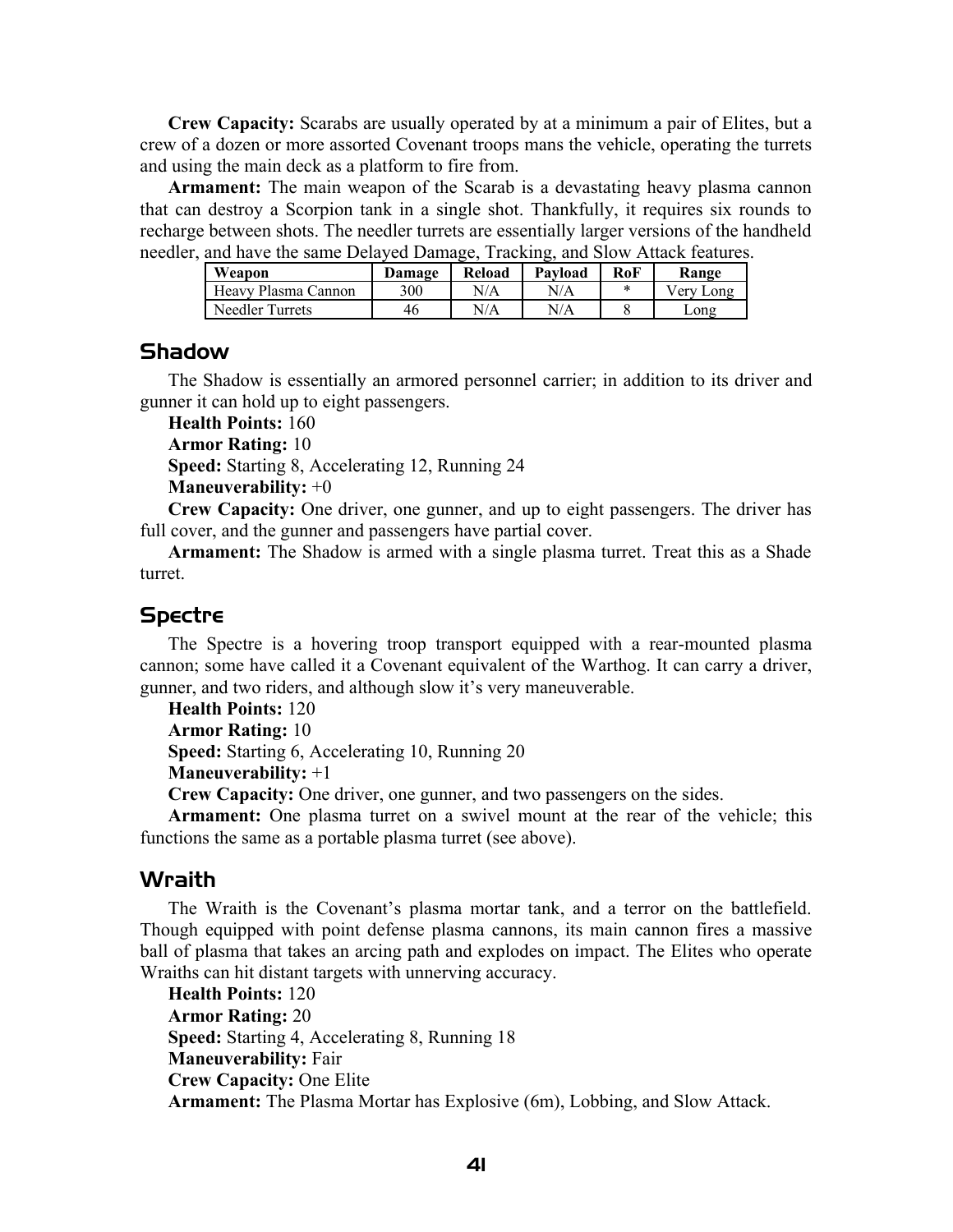| Weapon                       | Damage | Reload | Payload | RoF | Range          |
|------------------------------|--------|--------|---------|-----|----------------|
| Point Defense Plasma Cannons |        | N/A    | N/A     |     | Medium         |
| Plasma Mortar                | 80     | N/A    | N/A     |     | Very l<br>_ong |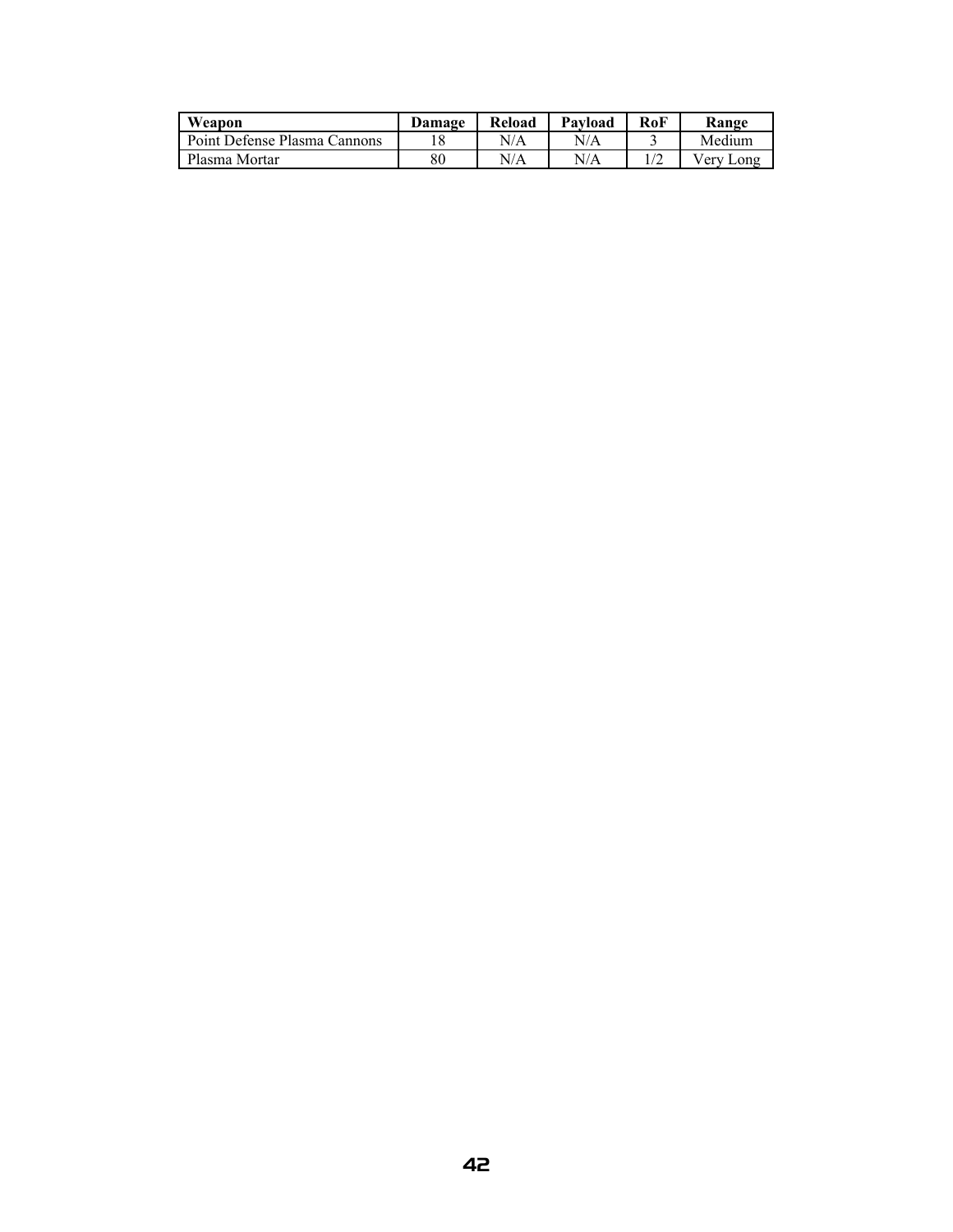# <span id="page-42-1"></span>RUNNING THE GAME

## <span id="page-42-0"></span>Setting Things Up

The *Halo* universe is big enough to provide any number of opportunities for adventure, so it pays to consider what your particular game is going to be about.

- **Marines:** This game is by default mainly geared towards marines running around fighting the Covenant. It's in the nature of the conflict that marines are going to be short-lived, and there are a few different ways to handle this. By default, this game just assumes that the PCs are among the lucky ones who manage to survive all kinds of scrapes, so they get to spend Fudge Points on not getting killed. An alternative is to simply let the PCs get killed; that way a marine who does survive a long time will be that much more valued by the player.
- **Spartans:** As mentioned before, in the canon *Halo* setting Spartans are an endangered species. Even if we take the novels *and* DOA4 as canon, then there's still only a handful left. But if you really want to have a game about a bunch of Spartans going around kicking ass, that shouldn't stop you. For a mixed group of marines and Spartans the Spartan should get half as many Fudge Points, considering. Another option is to have the Spartan be an NPC that the players can give ideas to or temporarily control by spending Fudge Points.
- **AIs:** I don't know that I can recommend having a player take on the role of an AI. A routine complaint in cyberpunk RPGs is that decker characters' one useful shtick is something that forces them to stay out of the action that the rest of the players are involved in. AIs are better off as NPCs, but it's also possible to work out something different, like giving the player of the AI more metagame ways to involve themselves in the campaign using Fudge Points.
- **ONI Spooks:** The Office of Naval Intelligence is not terribly well liked by the rest of the UNSC, but that's because they do the stuff no one else would be willing to. When dealing with the Covenant infiltration is not an option, so their job has more to do with collecting and analyzing intelligence data, and to a lesser extent manipulating things as the ONI considers necessary on the home front.
- Elites: In *Halo* 2 we got to see a closer look at the Elites, and found them to be a bit more nuanced than just alien killing machines. The main problem with trying to roleplay as Elites is that there are a lot of cultural details you'd want to know that haven't been pertinent enough for inclusion in the games or even the novels. If you're willing to hand-wave, make things up as you go along, or write your own version of what Elite culture is like, then this could be a very fun way to go about setting up a campaign. Having them fight and kill UNSC marines *could* be fun, but it's kind of in bad taste, while quelling heretics or dealing with the looming civil war that begins in *Halo* 2 provides plenty of opportunities for going to town.
- **Civilians:** The ilovebees.com audio drama showed a very different side of the *Halo* universe, in which people other than the Master Chief got to do something important. This game isn't really geared towards that kind of campaign (GURPS seems better suited if you ask me), but Fudge is nothing if not customizable.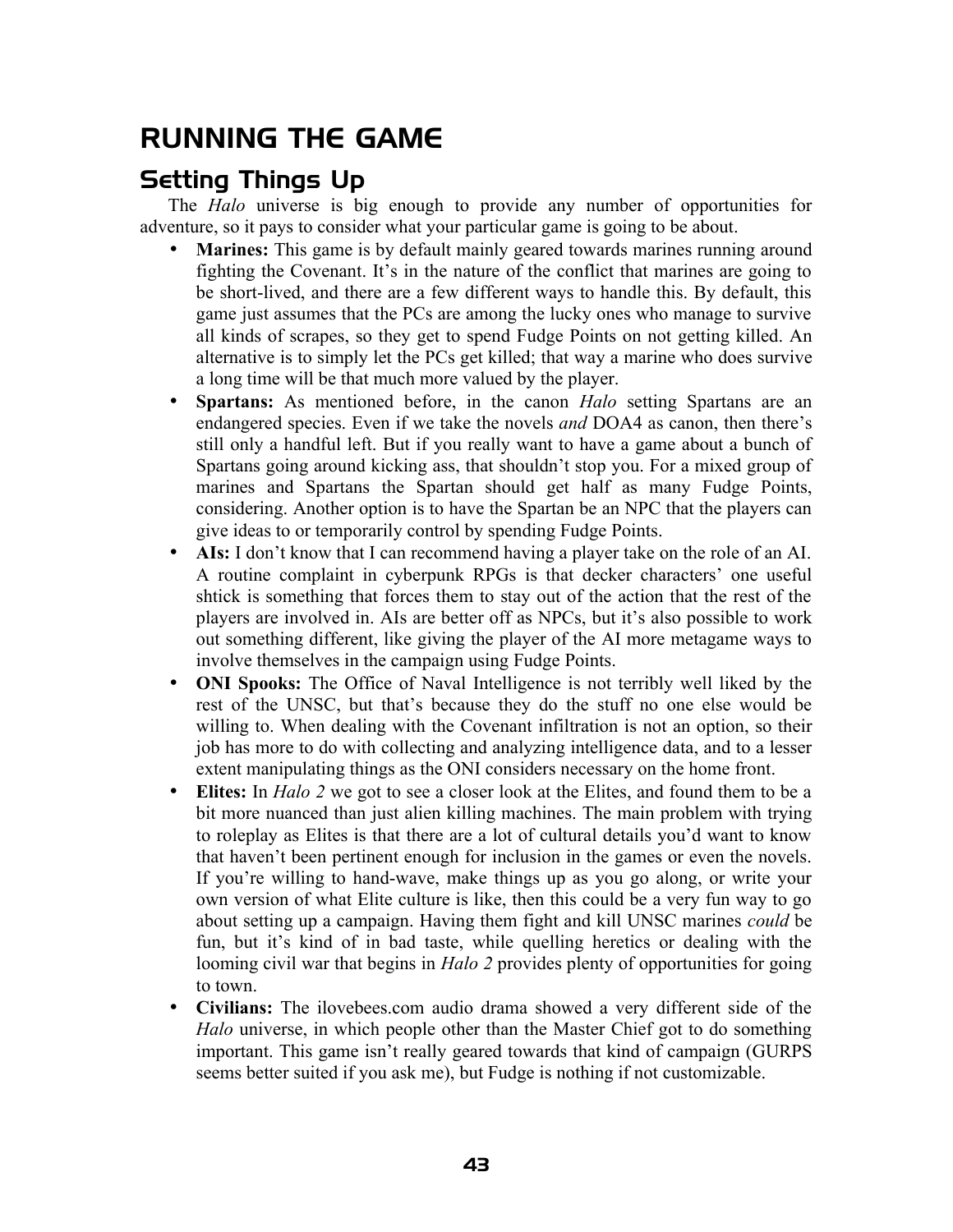# <span id="page-43-1"></span>Freeform Character Creation

If using the Profession/Specialty combination instead of letting people pick stuff out on their own just completely annoys you (the GM), you can instead opt for "freeform" character creation, where players get points to allot to different things. It goes like this:

- **Attributes** are handled just like usual.
- **Skills:** Don't select a profession or specialty. Instead, each character gets 30 free skill levels. The cost of a skill at a given level is as per the chart below.

| .: 11<br>кш<br>ັ |                          |  |  |  |  |  |  |
|------------------|--------------------------|--|--|--|--|--|--|
| net<br>və,       | $\overline{\phantom{0}}$ |  |  |  |  |  |  |
| .<br>$\sim$      |                          |  |  |  |  |  |  |

- **Gifts:** Each character gets two free Gifts.
- **Trading Traits:** If the GM allows, players can swap levels between different kinds of traits. 1 Gift = 2 Attribute Levels = 6 Skill Levels (and 1 Attribute Level)  $=$  3 Skill Levels).

There are plenty of other options for character creation in Fudge, including Subjective Character Creation and Five-Point Fudge. Use whatever works for you.

# <span id="page-43-0"></span>Video Game Physics

*Halo: The Covenant War* is mostly modeled after the physics of the *Halo* video games, but with some exceptions made for plausibility. If you don't care about plausibility, liberally apply the following to your game:

- **Indestructible Vehicles:** Who says vehicles have to be destructible? Imagine a world where absolutely nothing can disable or destroy a vehicle (though explosions can still throw them around quite a bit). They also never run out of fuel, which is pretty darn handy.
- **Infinite Vehicle Ammo:** Even in *Halo 2*, vehicle weapons never actually run out of ammo. Seriously, the payloads listed for the vehicles were stuff I had to make up myself.
- **The Magic of Health Packs:** First aid kits are amazing; you just have to touch one and there's a flash of white and your wounds are completely healed.
- **Power-Ups:** So, scattered here and there around the landscape are these thingies. One looks like a blue ball inside a glass pyramid, and the other looks like a reddish-purple ball inside a glass cube. If you touch either one it vanishes, but gives you some special power. The pyramid makes you mostly invisible, just like Covenant active camouflage, for, oh, let's say 16 rounds. The cube gives you an overshield. You get 80 Health points worth of shield added on top of what you already have, but the extra Health points go away at a rate of 4 per turn, and never regenerate. No one knows why they exist or who put them there, but since they're so handy very few people complain.
- **Finders Keepers:** Guns and such are always scattered everywhere, ripe for the taking. Don't worry about having someone come after you for taking these guns, because new ones will appear in the same place in a minute or two anyway.
- **Respawning:** This is where things get *really* whacked. After dying, you come back a few seconds later, good as new (except whatever cool weapon you might've picked up are replaced with bland, ordinary ones, usually), though if you did something bad before you died it'll take longer for you to come back (like, 15